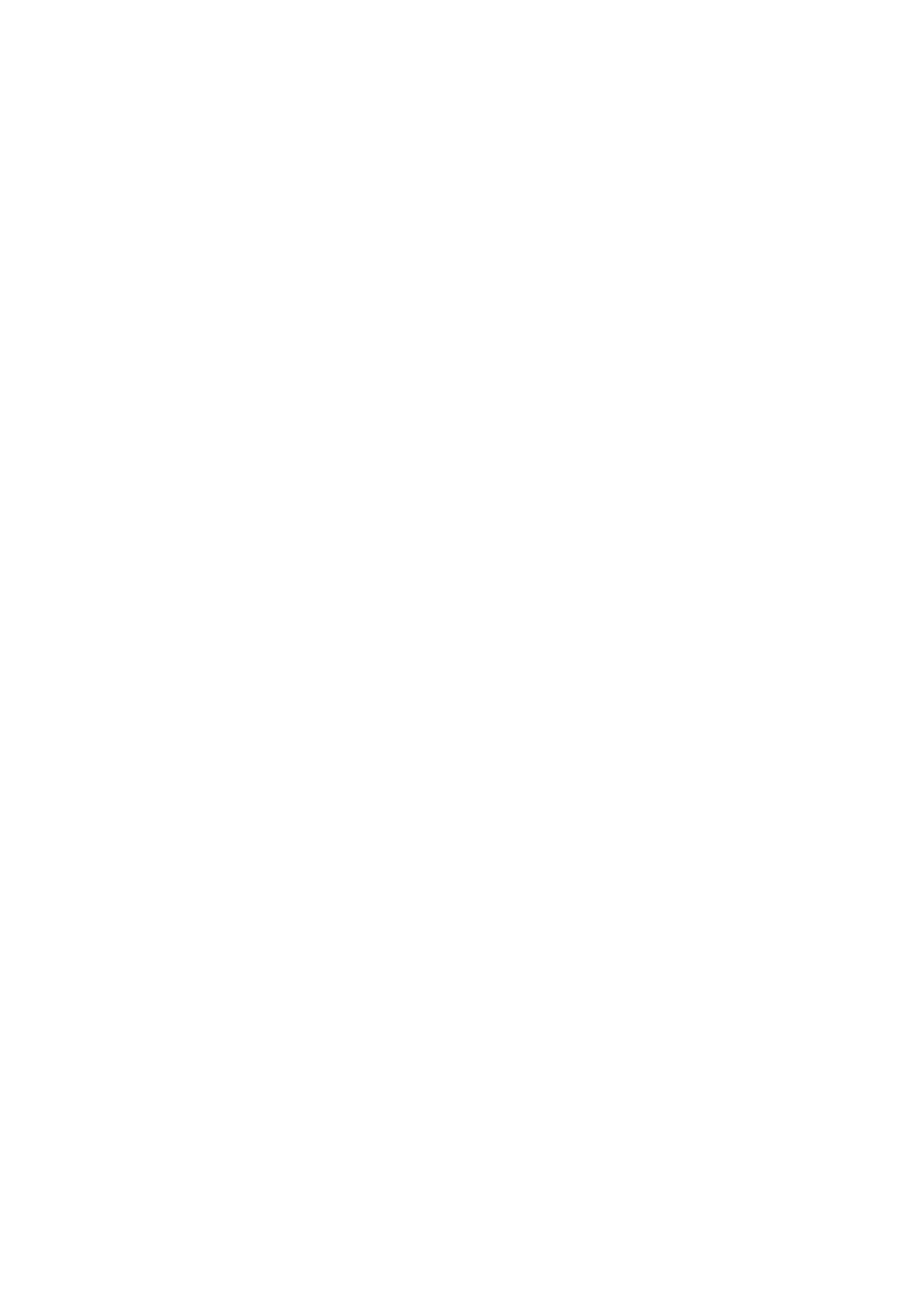

**Queensland** 

# **Auditor-General Act 2009**

|                   |                                                                        | Page            |
|-------------------|------------------------------------------------------------------------|-----------------|
| Part 1            | Preliminary                                                            |                 |
| 1                 |                                                                        | 6               |
| 2                 |                                                                        | 6               |
| 3                 |                                                                        | 6               |
| 4                 |                                                                        | 6               |
| 5                 | What is a controlled entity                                            | $\overline{7}$  |
| Part 2            | <b>Queensland Auditor-General and Queensland Audit Office</b>          |                 |
| <b>Division 1</b> | General                                                                |                 |
| 6                 | Auditor-general and audit office                                       | $\overline{7}$  |
| 7                 |                                                                        | 8               |
| 8                 |                                                                        | 8               |
| <b>Division 2</b> | Provisions relating to auditor-general                                 |                 |
| 9                 | Appointment of auditor-general                                         | 8               |
| 10                |                                                                        | 9               |
| 11                |                                                                        | 9               |
| 12                |                                                                        | 9               |
| 13                | Restriction on outside employment                                      | 10              |
| 14                |                                                                        | 11              |
| 15                |                                                                        | 11              |
| 16                |                                                                        | 11              |
| 17                | Grounds for removal or suspension from office                          | 11              |
| 18                | Removal or suspension of auditor-general on address                    | 12              |
| 19                | Suspension of auditor-general when Legislative Assembly not<br>sitting | 12 <sup>2</sup> |
| 20                |                                                                        | 13              |
| 21                |                                                                        | 14              |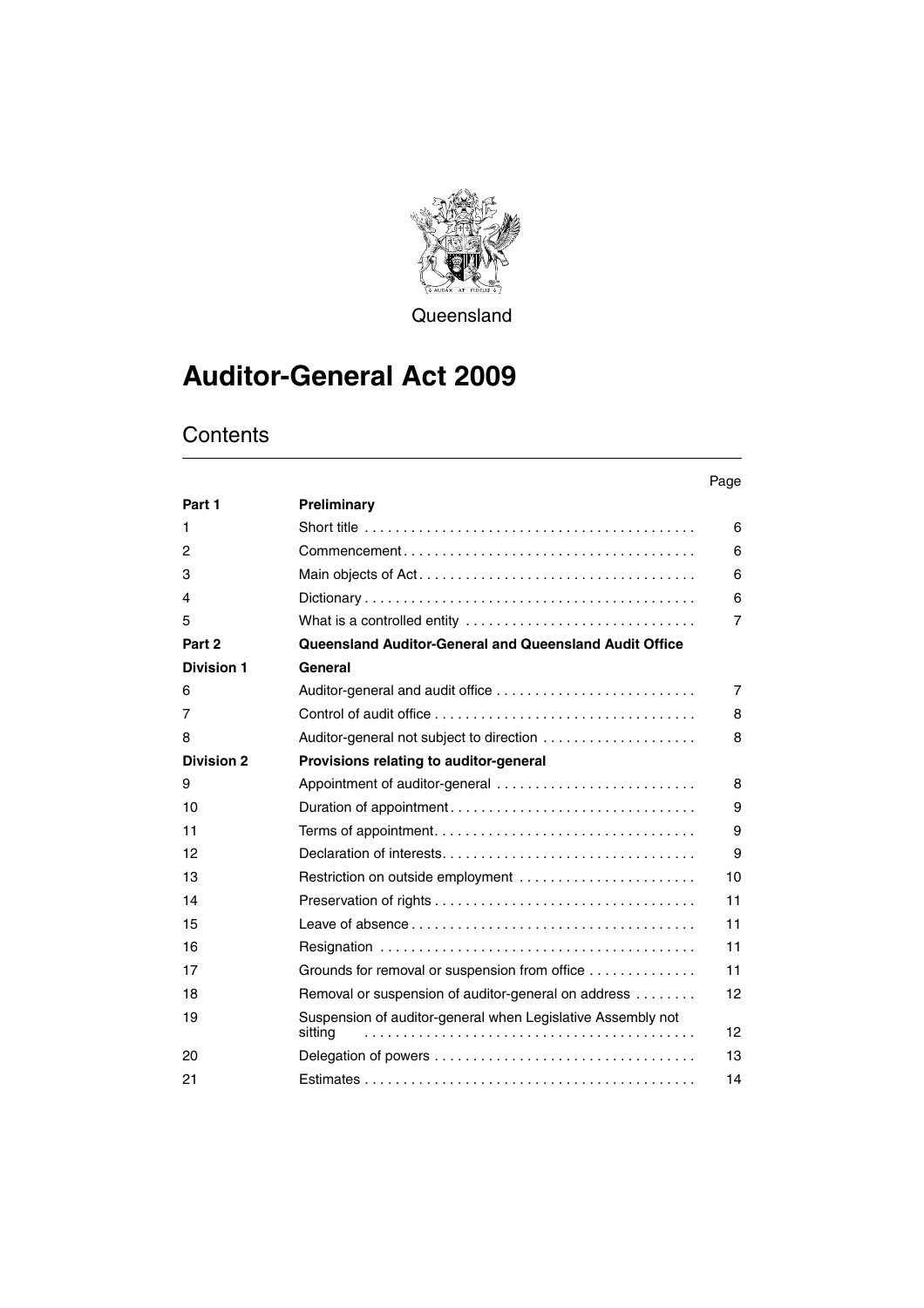### Auditor-General Act 2009

| <b>Division 3</b> | Provisions relating to deputy auditor-general                                                                       |    |
|-------------------|---------------------------------------------------------------------------------------------------------------------|----|
| 22                | Deputy auditor-general employed under Public Service Act                                                            | 14 |
| 23                | Duties of deputy auditor-general                                                                                    | 14 |
| 24                | Deputy auditor-general subject only to direction of<br>auditor-general                                              | 15 |
| 25                | Pecuniary interests declaration                                                                                     | 15 |
| <b>Division 4</b> | <b>Staff of audit office</b>                                                                                        |    |
| 26                | Staff employed under Public Service Act                                                                             | 15 |
| 27                | Staff subject only to direction of auditor-general                                                                  | 15 |
| Division 5        | <b>Other matters</b>                                                                                                |    |
| 28                | Rulings under Public Service Act                                                                                    | 16 |
| 29                |                                                                                                                     | 16 |
| Part 3            | Audit of consolidated fund and public sector entities                                                               |    |
| <b>Division 1</b> | Scope of auditor-general's mandate                                                                                  |    |
| 30                | Auditor-general to audit consolidated fund and public sector                                                        | 16 |
| 31                | Exemption of certain public sector entities from audit by<br>auditor-general                                        | 17 |
| 32                | Exemption of foreign-based controlled entities and other controlled<br>entities from audit by auditor-general       | 17 |
| 33                | Appropriate Minister or authority to give Treasurer and<br>auditor-general information about public sector entities | 18 |
| 34                | Auditor-general to be appointed auditor of every company<br>public sector entity                                    | 19 |
| 35                | Audits at request of Legislative Assembly                                                                           | 19 |
| 36                | By-arrangement audits                                                                                               | 19 |
| <b>Division 2</b> | <b>Conduct of audits</b>                                                                                            |    |
| 37                |                                                                                                                     | 20 |
| 38                | Audit of performance management systems                                                                             | 20 |
| 39                |                                                                                                                     | 21 |
| 40                | Audit of public sector entities                                                                                     | 22 |
| 41                | Audit of expenditure for ministerial offices                                                                        | 24 |
| 42                | Audit of consolidated whole-of-government financial statements.                                                     | 24 |
| 43                |                                                                                                                     | 25 |
| 44                |                                                                                                                     | 25 |
| 45                |                                                                                                                     | 26 |
| 46                | Access to documents and property                                                                                    | 26 |
| 47                |                                                                                                                     | 28 |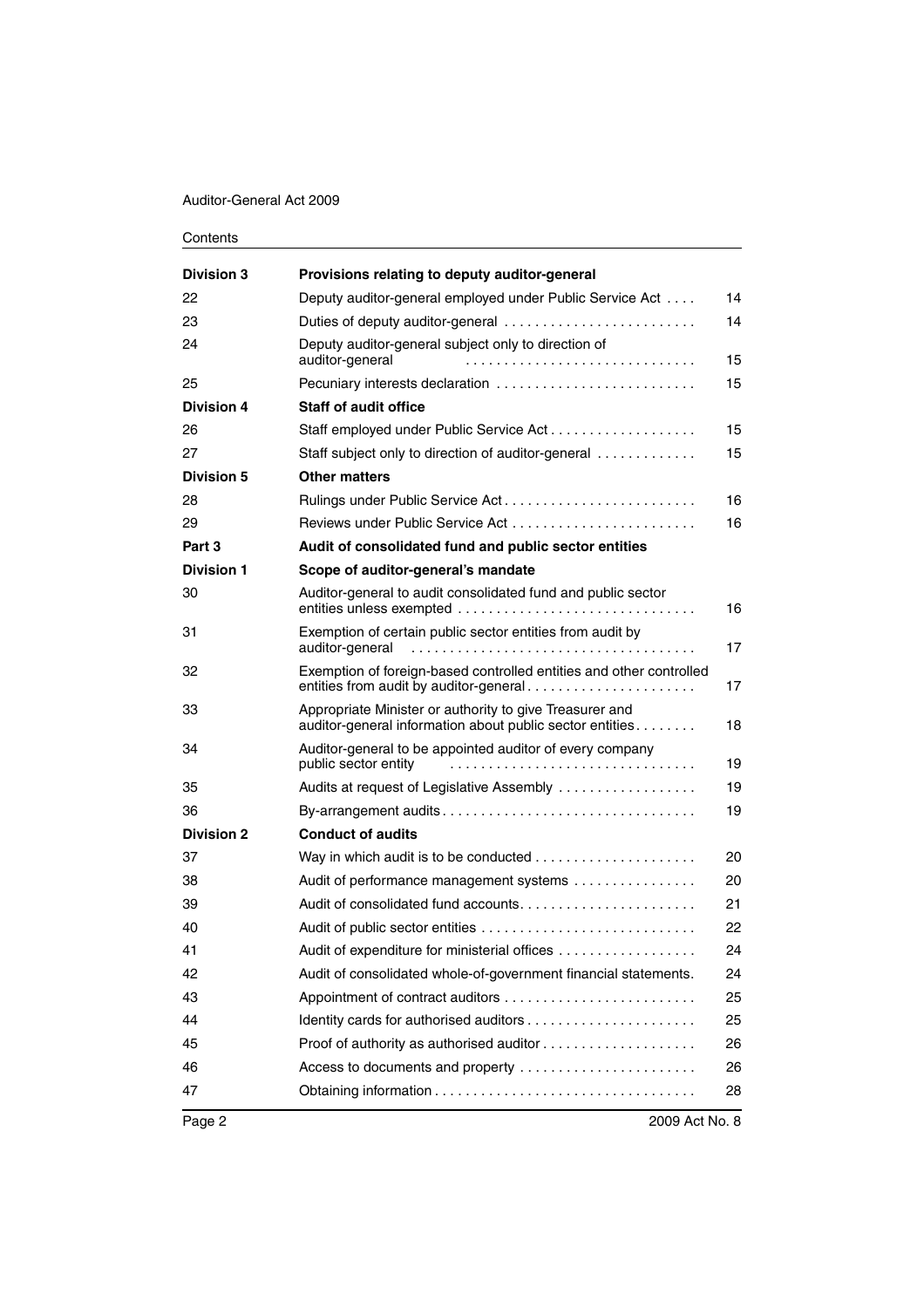| 48                |                                                             | 28 |
|-------------------|-------------------------------------------------------------|----|
| 49                |                                                             | 30 |
| 50                |                                                             | 30 |
| 51                | Obstruction of authorised auditor                           | 30 |
| 52                |                                                             | 31 |
| 53                |                                                             | 31 |
| 54                |                                                             | 32 |
| 55                |                                                             | 33 |
| 56                |                                                             | 33 |
| 57                | Act does not limit other powers of auditor-general          | 34 |
| <b>Division 3</b> | <b>Reports to the Legislative Assembly</b>                  |    |
| 58                |                                                             | 34 |
| 59                | Annual report on consolidated fund accounts                 | 35 |
| 60                | Annual reports on audits of public sector entities          | 35 |
| 61                | Reports on audits requested by the Legislative Assembly     | 36 |
| 62                | Interim, supplementary and combined reports                 | 36 |
| 63                |                                                             | 36 |
| 64                |                                                             | 37 |
| 65                | Proposed audit report to remain confidential                | 38 |
| 66                | Procedure for reporting certain sensitive information       | 39 |
| 67                |                                                             | 39 |
| Part 4            | Strategic review of the audit office                        |    |
| 68                | Conduct of strategic review of audit office                 | 40 |
| 69                | Powers of strategic review                                  | 41 |
| 70                |                                                             | 41 |
| Part 5            | <b>Independent audit of Queensland Audit Office</b>         |    |
| 71                |                                                             | 42 |
| 72                | Conduct of independent audit                                | 42 |
| Part 6            | <b>General provisions</b>                                   |    |
| 73                | Regulation-making power                                     | 43 |
| Part 7            | <b>Transitional provisions</b>                              |    |
| 74                |                                                             | 43 |
| 75                | Person holding appointment to conduct audit of audit office | 43 |
| 76                |                                                             | 43 |
| 77                | Deputy auditor-general continues to hold office             | 44 |
| 78                |                                                             | 44 |
|                   |                                                             |    |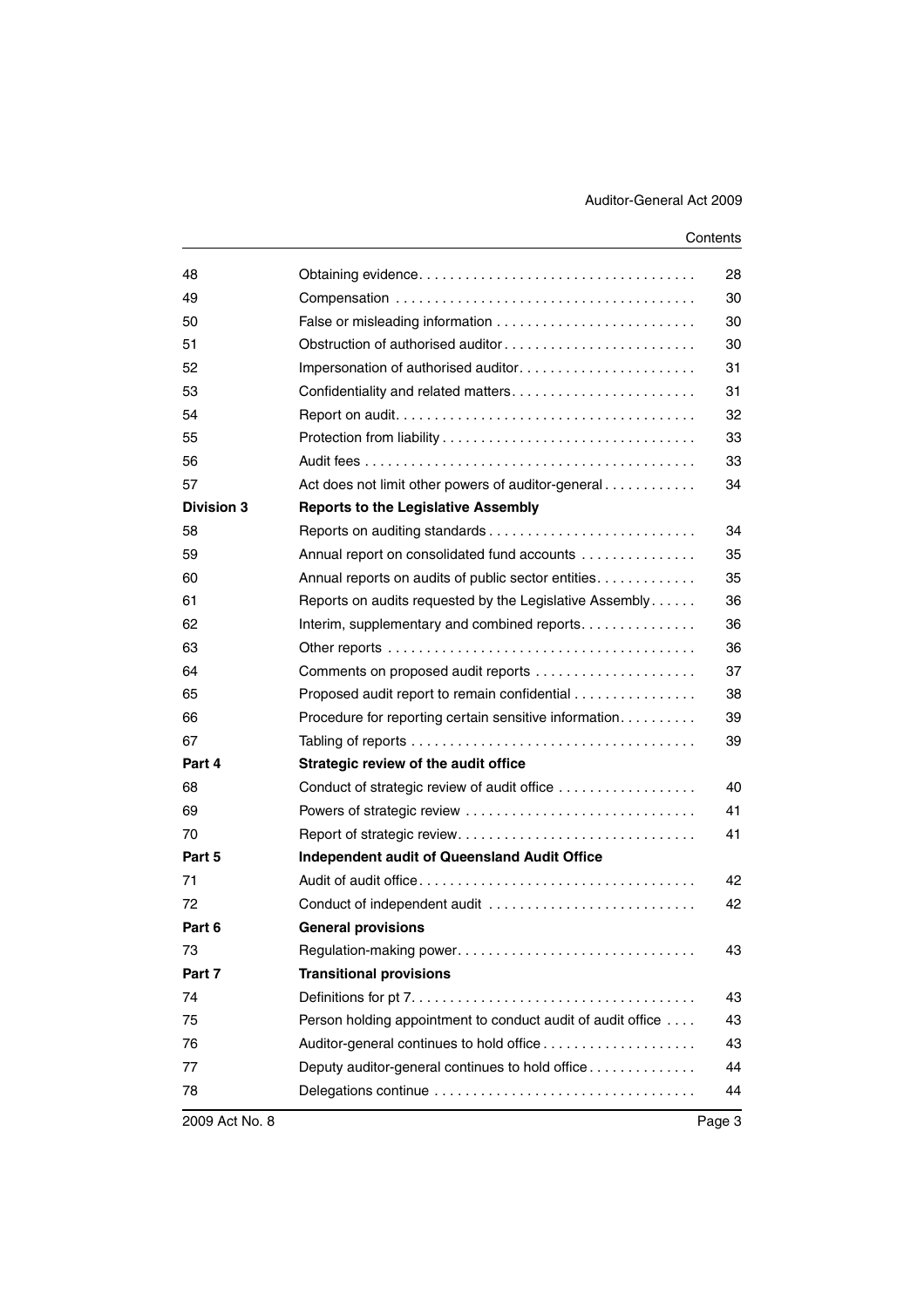## Auditor-General Act 2009

| <b>Schedule</b> |                                                         | 46 |
|-----------------|---------------------------------------------------------|----|
| 85              |                                                         | 45 |
| 84              | Reports on auditing standards to continue               | 45 |
| 83              |                                                         | 45 |
| 82              | References to documents under the repealed Act          | 45 |
| 81              | Strategic review of audit office under the repealed Act | 45 |
| 80              | Requests for reviews under Public Service Act 2008      | 44 |
| 79              |                                                         | 44 |
|                 |                                                         |    |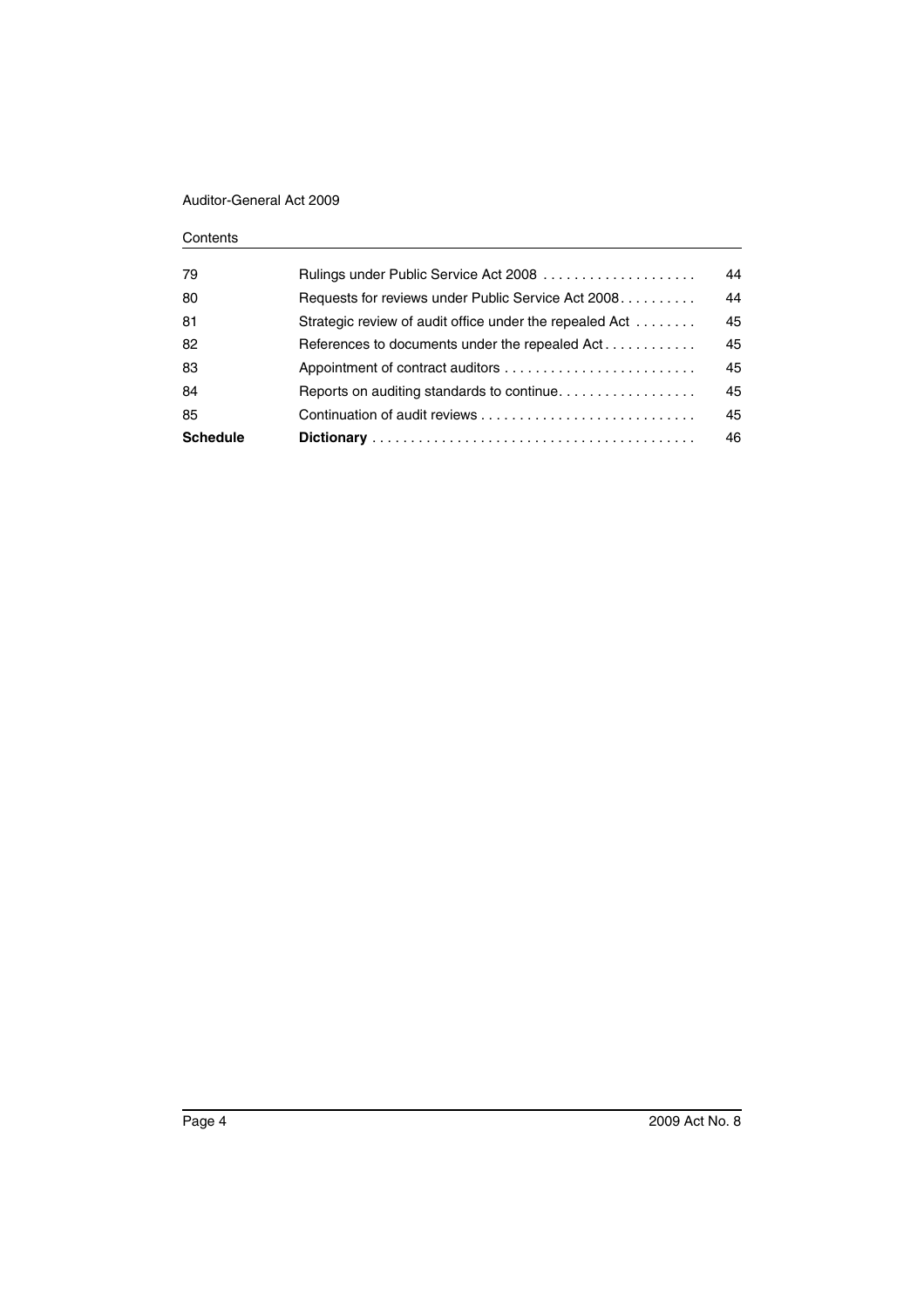

# **Queensland**

# **Auditor-General Act 2009**

# **Act No. 8 of 2009**

**An Act to provide for the Queensland Auditor-General and the Queensland Audit Office and the audit of the State's public finances and all public sector entities**

**[Assented to 28 May 2009]**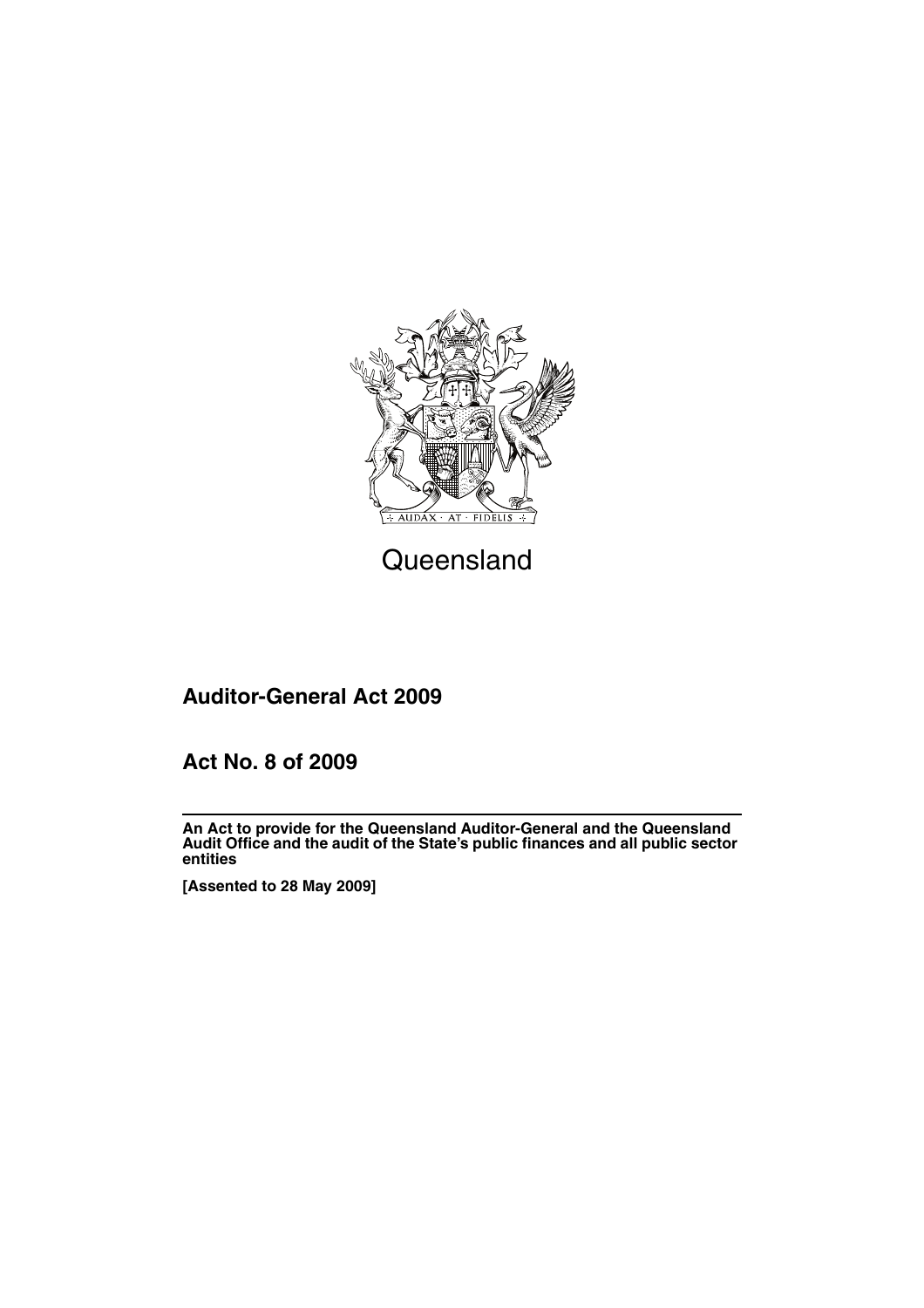$[s 1]$ 

## **The Parliament of Queensland enacts—**

# <span id="page-7-0"></span>**Part 1** Preliminary

## <span id="page-7-1"></span>**1 Short title**

This Act may be cited as the *Auditor-General Act 2009*.

## <span id="page-7-2"></span>**2 Commencement**

This Act commences on a day to be fixed by proclamation.

## <span id="page-7-3"></span>**3 Main objects of Act**

The main objects of this Act are as follows—

- (a) to establish the position of the Queensland Auditor-General and the Queensland Audit Office;
- (b) to confer on the Queensland Auditor-General and the Queensland Audit Office the functions and powers necessary to carry out independent audits of the Queensland public sector and related entities;
- (c) to provide for the strategic review of the Queensland Audit Office;
- (d) to provide for the independent audit of the Queensland Audit Office.

## <span id="page-7-4"></span>**4 Dictionary**

The dictionary in the schedule defines particular words used in this Act.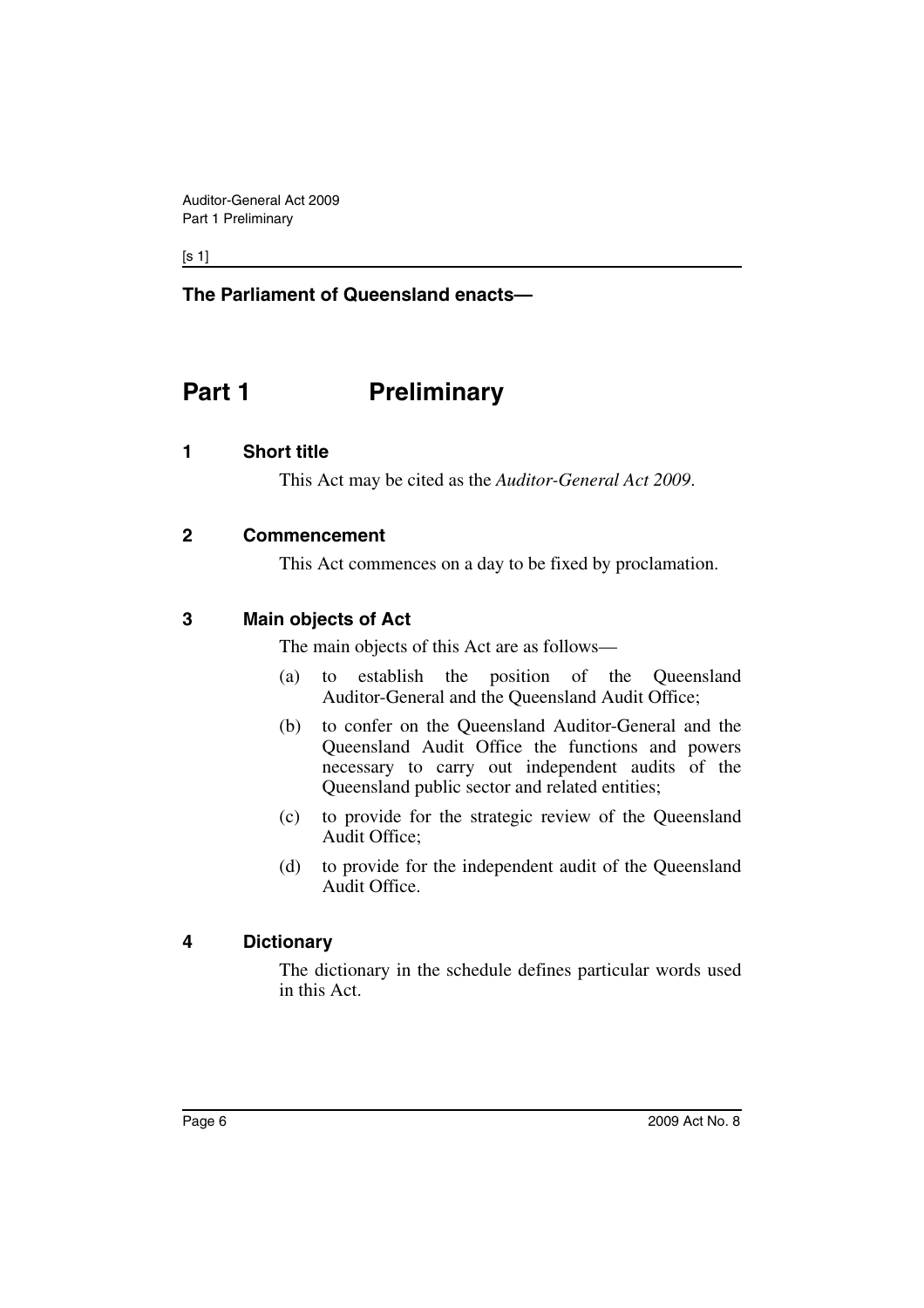$[s 5]$ 

## <span id="page-8-0"></span>**5 What is a** *controlled entity*

- (1) An entity is a *controlled entity* if it is subject to the control of 1 or more of the following (the *controlling entity*)—
	- (a) a department;
	- (b) a local government;
	- (c) a statutory body;
	- (d) a GOC;
	- (e) another entity subject to the control of 1 or more of the entities mentioned in paragraphs (a) to (d).
- (2) In this section—

*control* means the capacity of an entity to dominate decision-making, directly or indirectly, in relation to the financial and operating policies of another entity so as to enable the other entity to operate with it in pursuing the objectives of the controlling entity.

# <span id="page-8-1"></span>**Part 2 Queensland Auditor-General and Queensland Audit Office**

# <span id="page-8-2"></span>**Division 1 General**

## <span id="page-8-3"></span>**6 Auditor-general and audit office**

- (1) There is to be a Queensland Auditor-General.
- (2) Also, there is to be a Queensland Deputy Auditor-General.
- (3) An office called the Queensland Audit Office is established.
- (4) The office consists of the auditor-general, the deputy auditor-general and the staff of the audit office.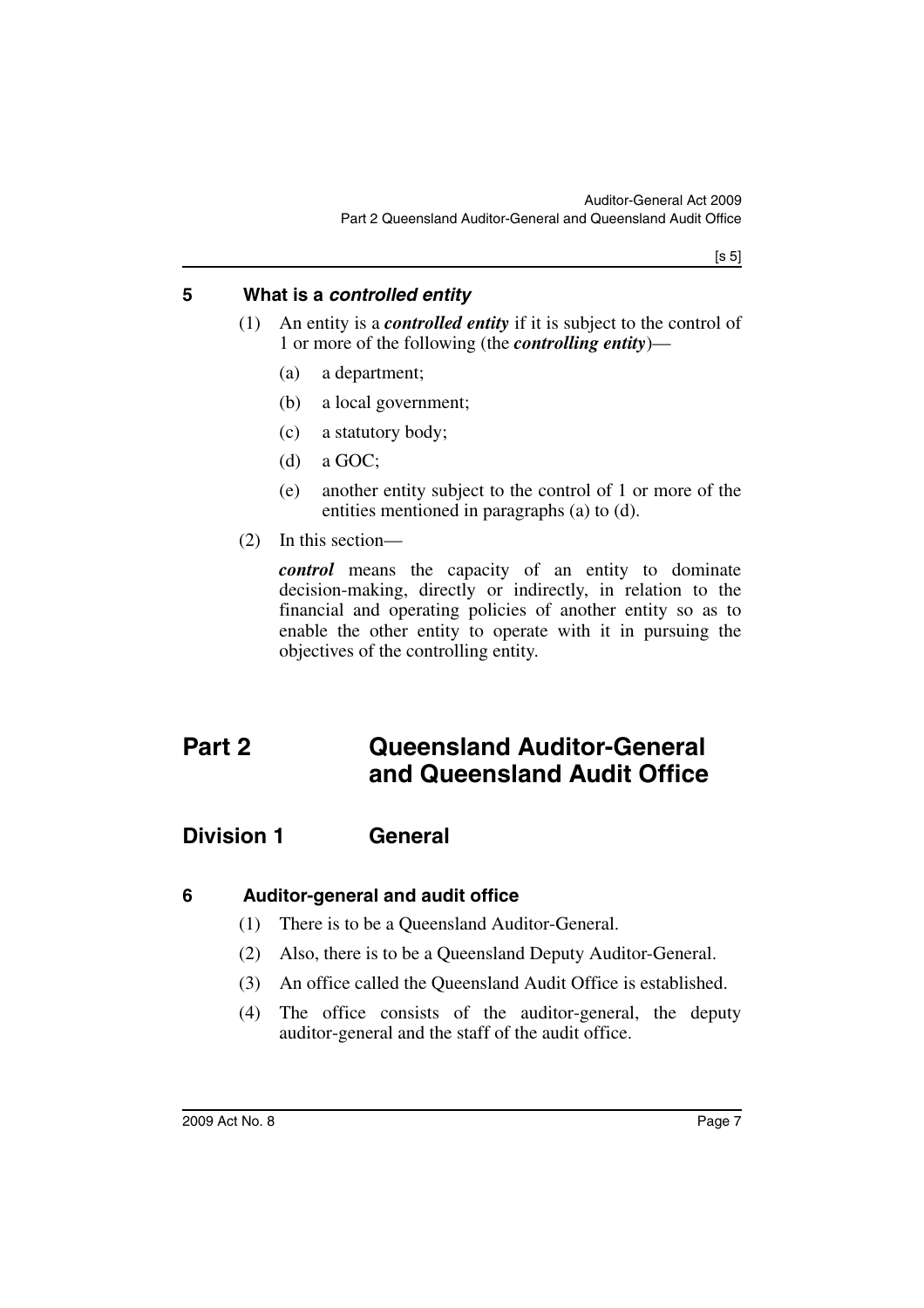#### [s 7]

## <span id="page-9-0"></span>**7 Control of audit office**

The auditor-general is to control the audit office.

## <span id="page-9-1"></span>**8 Auditor-general not subject to direction**

- (1) The auditor-general is not subject to direction by any person about—
	- (a) the way in which the auditor-general's powers in relation to audit are to be exercised; or
	- (b) the priority to be given to audit matters.
- (2) Subsection (1) applies despite the *Public Service Act 2008*.

# <span id="page-9-2"></span>**Division 2 Provisions relating to auditor-general**

## <span id="page-9-3"></span>**9 Appointment of auditor-general**

- (1) The auditor-general is to be appointed by the Governor in Council.
- (2) A person may be appointed as the auditor-general only if—
	- (a) press advertisements have been placed nationally calling for applications from suitably qualified persons to be considered for appointment; and
	- (b) the Minister has consulted with the parliamentary committee about—
		- (i) the process of selection for appointment; and
		- (ii) the appointment of the person as the auditor-general.
- (3) Subsections  $(2)(a)$  and  $(2)(b)(i)$  do not apply to the reappointment of a person as the auditor-general.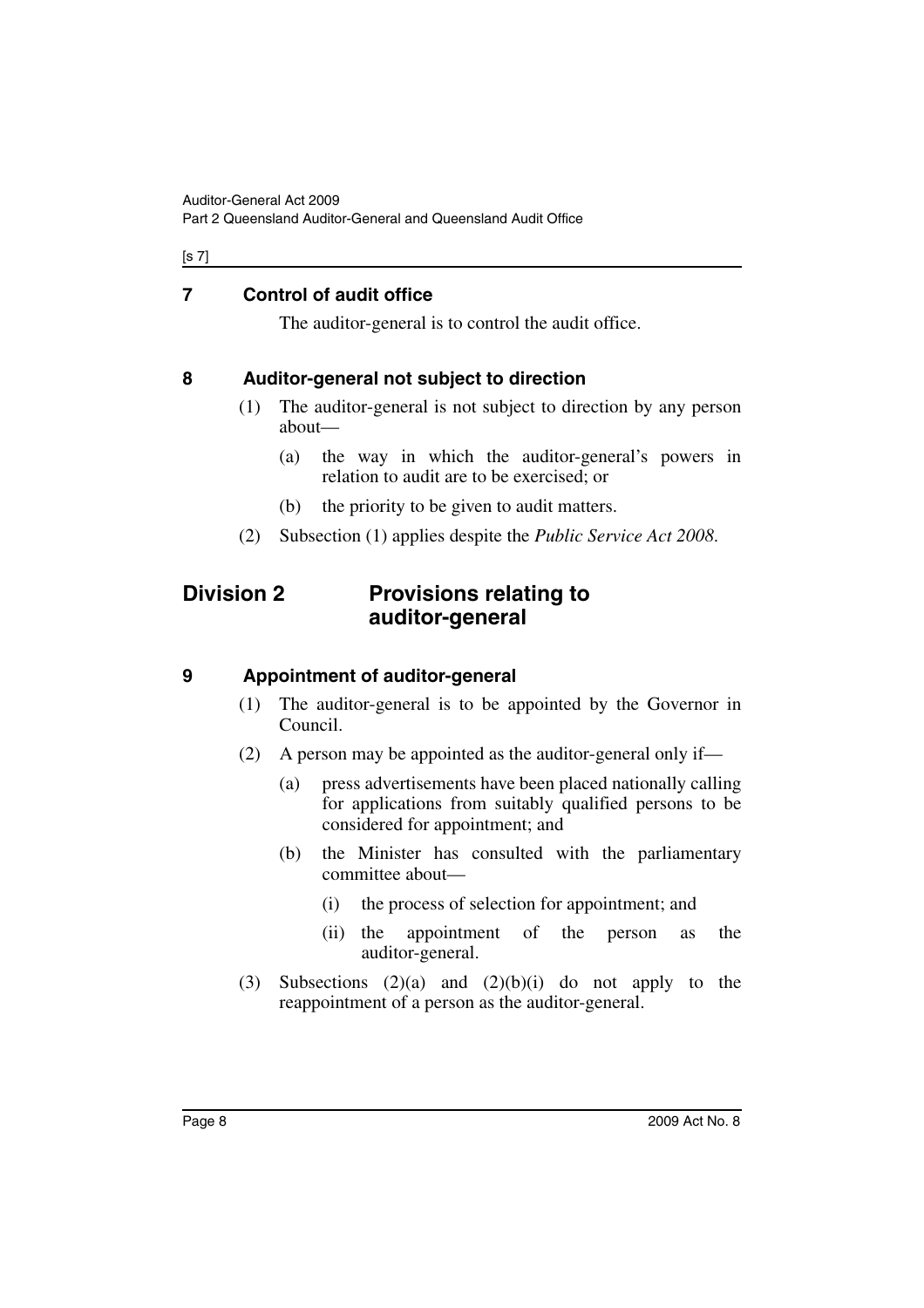## <span id="page-10-0"></span>**10 Duration of appointment**

- (1) The appointment of the auditor-general is for the term, not longer than 7 years, stated in the auditor-general's instrument of appointment.
- (2) If a person is reappointed as the auditor-general for a further consecutive term, the total of the terms must not be more than 7 years.

## <span id="page-10-1"></span>**11 Terms of appointment**

- (1) The auditor-general holds office on a full-time basis.
- (2) The auditor-general is to be paid a salary at a rate decided by the Governor in Council.
- (3) The auditor-general is entitled to the allowances and holds office, to the extent the terms are not provided for by this Act, on the terms decided by the Governor in Council.
- (4) Advice to the Governor in Council regarding the salary, allowances and other terms is only to be given after consultation with the parliamentary committee.
- (5) The salary and allowances of the auditor-general are payable out of the consolidated fund, which is appropriated accordingly.
- (6) The rate of remuneration of the auditor-general must not be reduced during the term of office without the auditor-general's written consent.

## <span id="page-10-2"></span>**12 Declaration of interests**

- (1) Within 1 month after appointment, the auditor-general must give to the Speaker a statement setting out the information mentioned in subsection (2) in relation to the financial and other interests of the auditor-general and other persons related to, or connected with, the auditor-general.
- (2) The information to be set out in the statement is the information that would be required to be entered on a register or otherwise disclosed by any law or resolution of the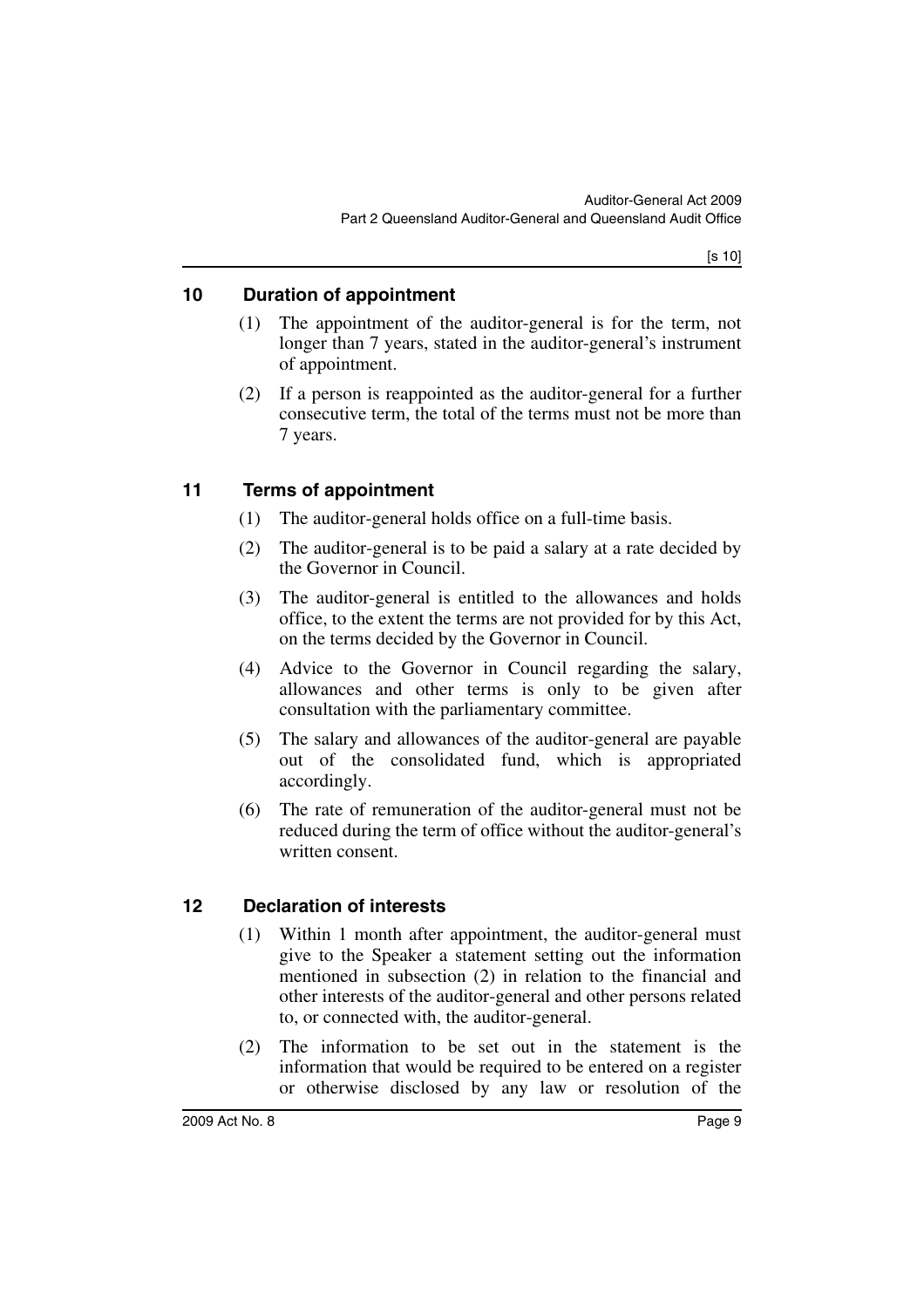[s 13]

Legislative Assembly if the auditor-general were a member of the Legislative Assembly.

- (3) If a change happens in the financial or other interests that would be required to be disclosed if the auditor-general were a member of the Legislative Assembly, the auditor-general must give to the Speaker a revised statement taking account of the change.
- (4) The Speaker must, if asked, give a copy of the latest statement to—
	- (a) the Premier; or
	- (b) the leader of a political party represented in the Legislative Assembly; or
	- (c) the Crime and Misconduct Commission; or
	- (d) a member of the parliamentary committee.
- (5) The Speaker must, if asked, give a copy of the part of the latest statement that relates only to the auditor-general to another member of the Legislative Assembly.
- (6) A member of the Legislative Assembly may, by writing given to the Speaker, allege that the auditor-general has not complied with the requirements of this section.

## <span id="page-11-0"></span>**13 Restriction on outside employment**

- (1) The auditor-general must not—
	- (a) hold any office of profit other than that of auditor-general; or
	- (b) engage in any remunerative employment or undertaking outside the functions of the office.
- (2) Contravention of subsection (1) is misconduct under section 17.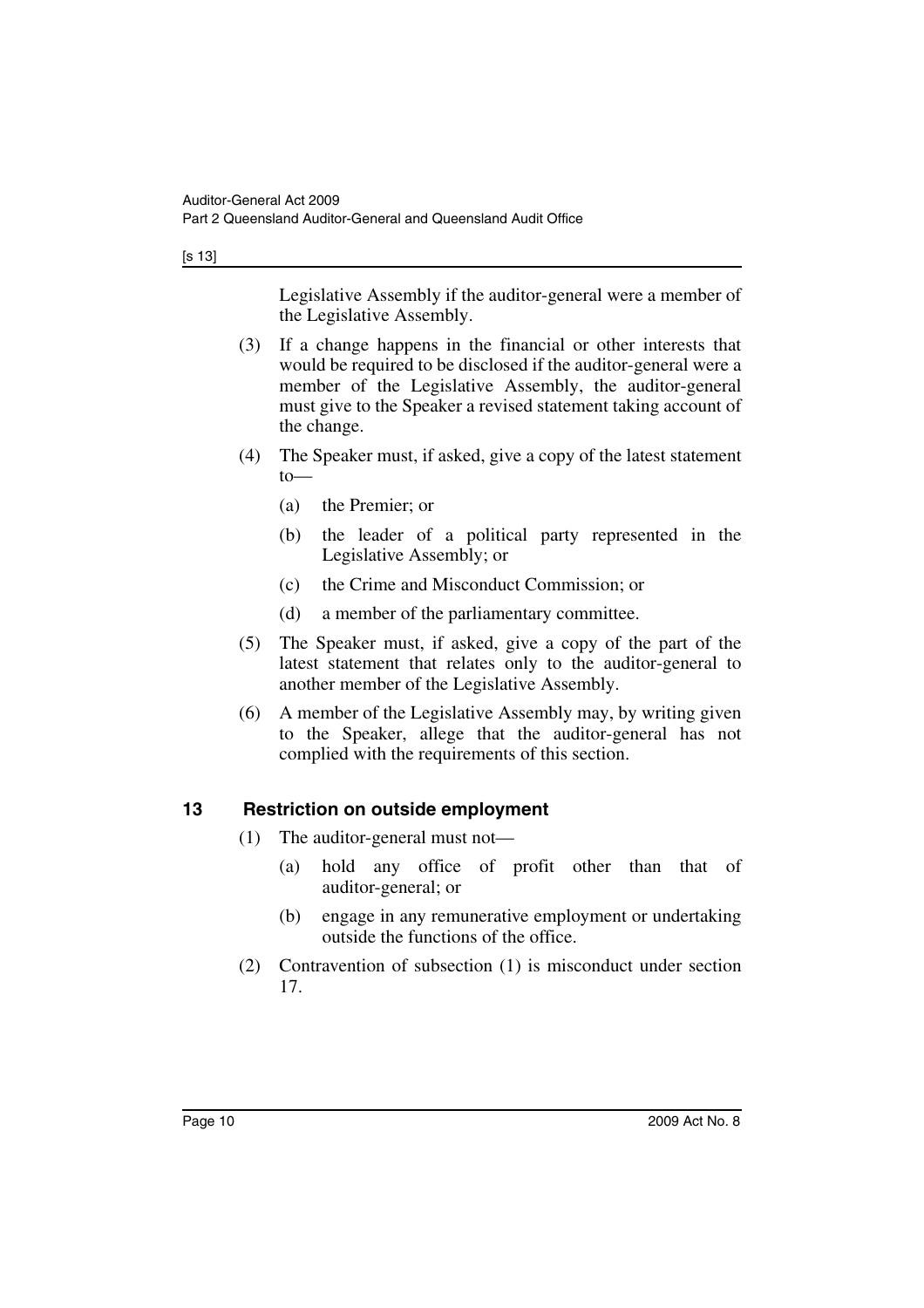## <span id="page-12-0"></span>**14 Preservation of rights**

- (1) This section applies if a person who is an officer of the public service is appointed as the auditor-general.
- (2) The person is entitled to, and retains, all existing and accruing rights as if service as auditor-general were a continuation of service as an officer of the public service.
- (3) If the person stops being auditor-general and again becomes an officer of the public service, the person's service as auditor-general is to be regarded as service of a similar kind in the public service for the purpose of working out the person's rights as an officer of the public service.

## <span id="page-12-1"></span>**15 Leave of absence**

The Minister may grant leave of absence to the auditor-general in accordance with the terms on which the auditor-general holds office.

## <span id="page-12-2"></span>**16 Resignation**

The auditor-general may resign by signed notice given to the Governor and the Speaker or, if there is no Speaker or the Speaker is unavailable, the clerk of the Parliament.

## <span id="page-12-3"></span>**17 Grounds for removal or suspension from office**

The following are grounds for removal or suspension of the auditor-general from office—

- (a) proved incapacity, incompetence or misconduct;
- (b) conviction of an indictable offence;
- (c) being an insolvent under administration as defined in the Corporations Act, section 9.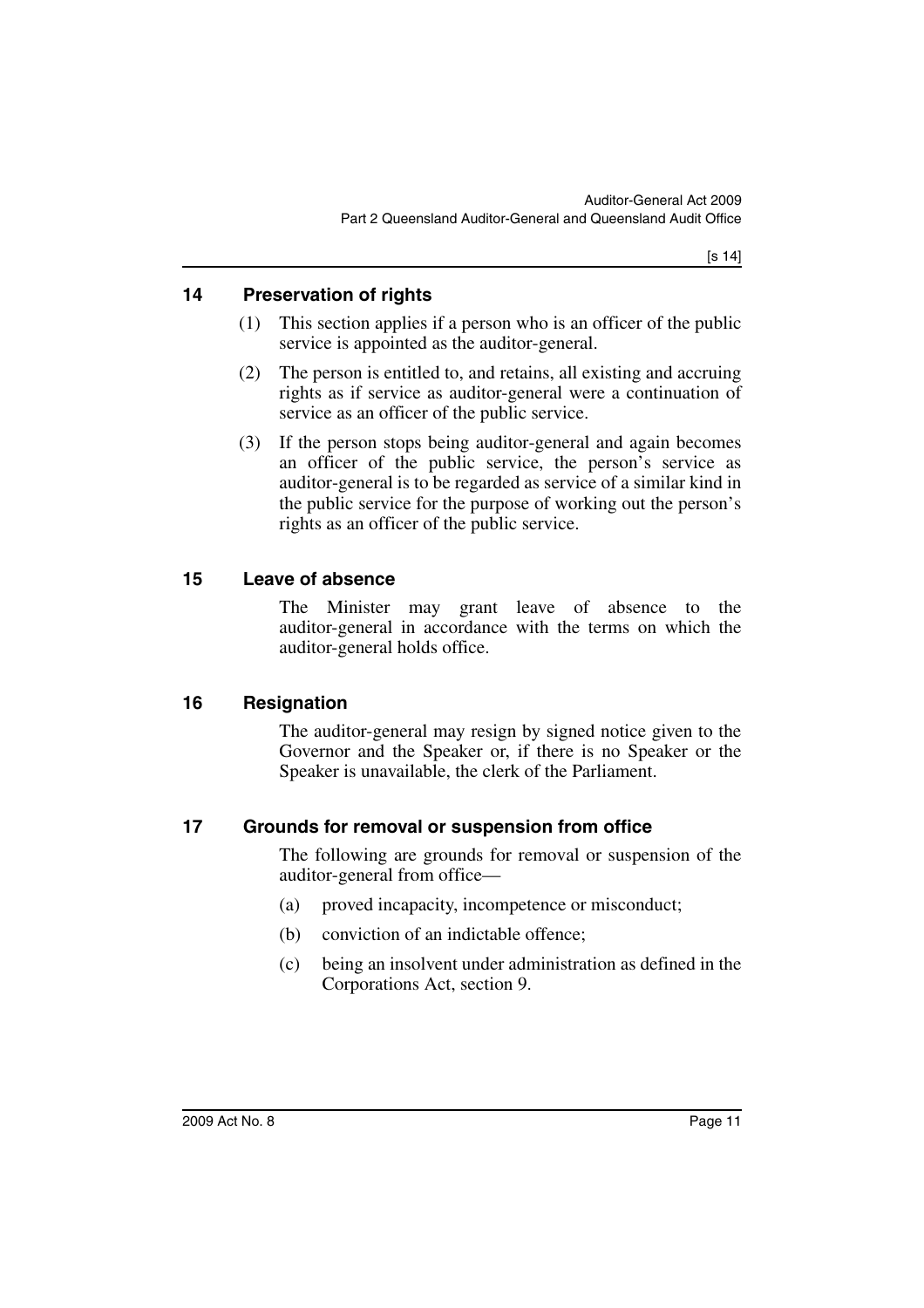#### [s 18]

## <span id="page-13-0"></span>**18 Removal or suspension of auditor-general on address**

- (1) The Governor may, on an address of the Legislative Assembly, remove or suspend the auditor-general from office on any of the grounds listed in section 17.
- (2) The motion for the address may only be moved by the Premier.
- (3) The Premier may move the motion only if—
	- (a) the Premier has given the auditor-general a statement setting out the reasons for the motion; and
	- (b) the statement and any written response by the auditor-general have been laid before the Legislative Assembly; and
	- (c) the Premier has consulted with the parliamentary committee about the motion; and
	- (d) agreement to the motion has been obtained from—
		- (i) all members of the parliamentary committee; or
		- (ii) a majority of members of the parliamentary committee, other than a majority consisting only of the members of the political party or parties in government in the Legislative Assembly.
- (4) The auditor-general is entitled to be paid remuneration and allowances for the period of a suspension only if—
	- (a) the Legislative Assembly resolves that remuneration and allowances be paid for the period; or
	- (b) the Governor in Council approves the payment of remuneration and allowances for the period.

### <span id="page-13-1"></span>**19 Suspension of auditor-general when Legislative Assembly not sitting**

(1) When the Legislative Assembly is not in session, the Governor in Council may suspend the auditor-general on any of the grounds listed in section 17.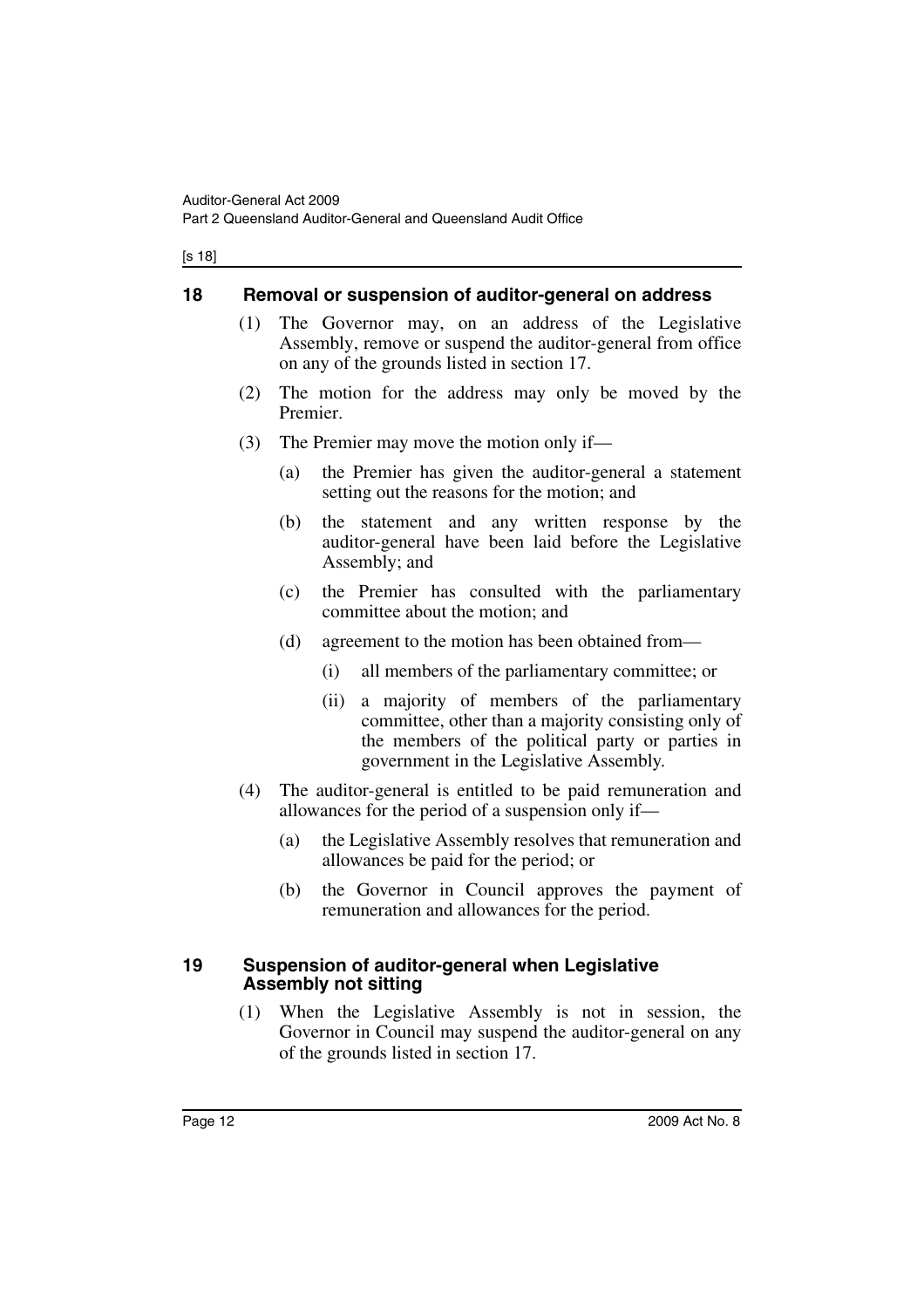- (2) However the auditor-general may be suspended under subsection (1) only if—
	- (a) the Premier has given the auditor-general a statement setting out the reasons for the suspension; and
	- (b) the Premier has considered any response by the auditor-general to the statement.
- (3) The Premier must table the statement and any written response by the auditor-general in the Legislative Assembly within 3 sitting days after the day on which the suspension begins.
- (4) A suspension made when the Legislative Assembly is not in session stops having effect—
	- (a) subject to paragraph (b)—at the end of 7 sitting days after the day on which the suspension begins; or
	- (b) if the auditor-general is earlier suspended or removed from office on an address of the Legislative Assembly—at the earlier time.
- (5) If the suspension stops having effect under subsection  $(3)(a)$ , the auditor-general is entitled to be paid remuneration and allowances for the period of the suspension.
- (6) Other than as provided in subsection (4), the auditor-general is entitled to be paid remuneration and allowances for the period of a suspension only if—
	- (a) the Legislative Assembly resolves that remuneration and allowances be paid for the period; or
	- (b) the Governor in Council approves the payment of remuneration and allowances for the period.

## <span id="page-14-0"></span>**20 Delegation of powers**

- (1) The auditor-general may delegate powers under any Act to an authorised auditor.
- (2) However, the auditor-general must not delegate a power to report to the Legislative Assembly.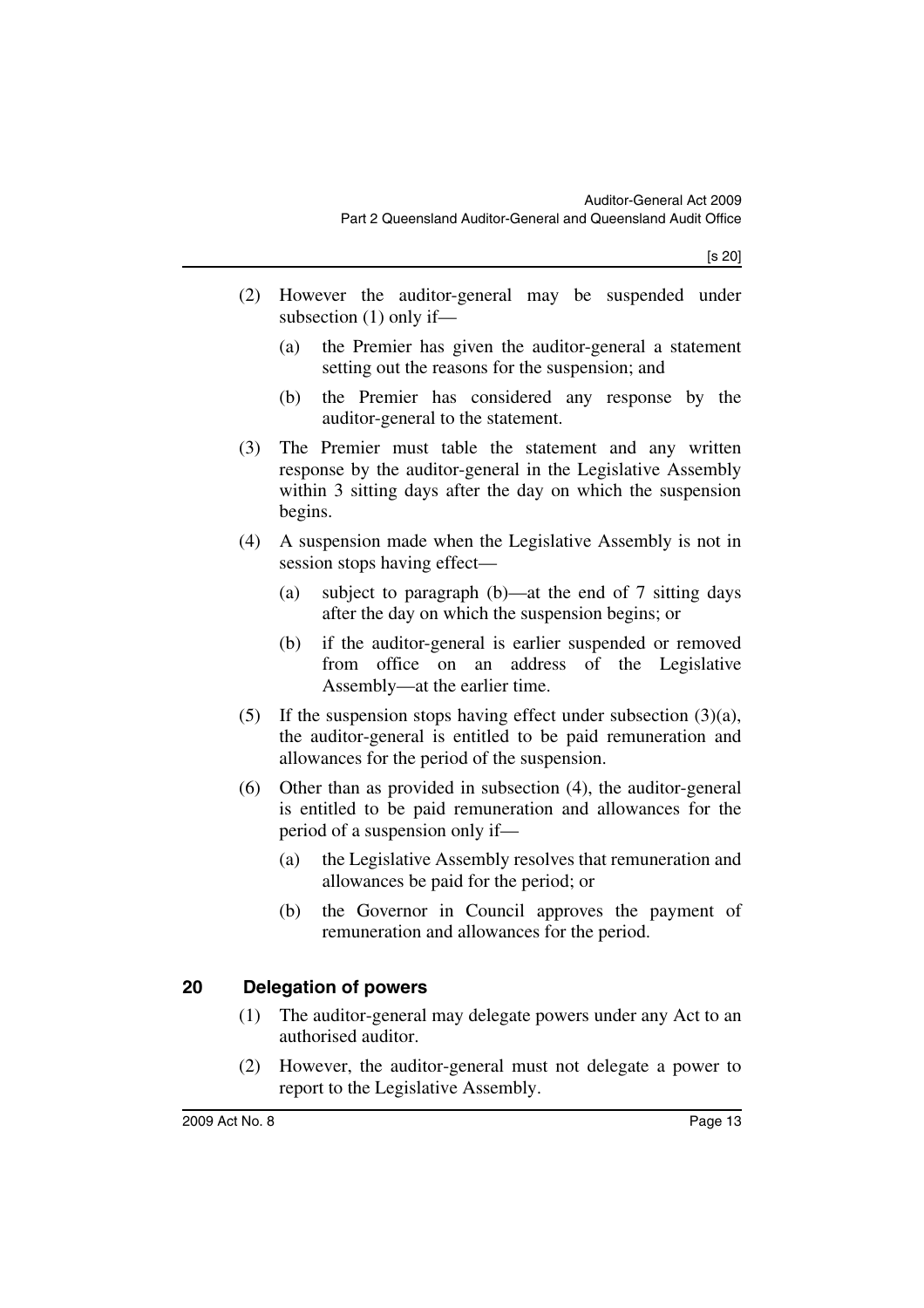#### [s 21]

## <span id="page-15-0"></span>**21 Estimates**

- (1) The auditor-general must prepare, for each financial year, estimates of proposed receipts and expenditure relating to the audit office.
- (2) The auditor-general must give the estimates to the Treasurer.
- (3) The Treasurer must consult with the parliamentary committee in developing the proposed budget of the audit office for each financial year.

# <span id="page-15-1"></span>**Division 3 Provisions relating to deputy auditor-general**

## <span id="page-15-2"></span>**22 Deputy auditor-general employed under Public Service Act**

The deputy auditor-general is to be employed under the *Public Service Act 2008*.

## <span id="page-15-3"></span>**23 Duties of deputy auditor-general**

- (1) The deputy auditor-general is to perform the duties directed by the auditor-general.
- (2) The deputy auditor-general is to act as auditor-general—
	- (a) during vacancies in the office of auditor-general; and
	- (b) during periods when the auditor-general is absent from duty or Australia or is, for another reason, unable to perform the functions of the office.
- (3) While the deputy auditor-general is acting as auditor-general—
	- (a) the deputy auditor-general has all the powers and functions of the auditor-general; and
	- (b) this Act and other Acts apply to the deputy auditor-general as if the deputy auditor-general were the auditor-general.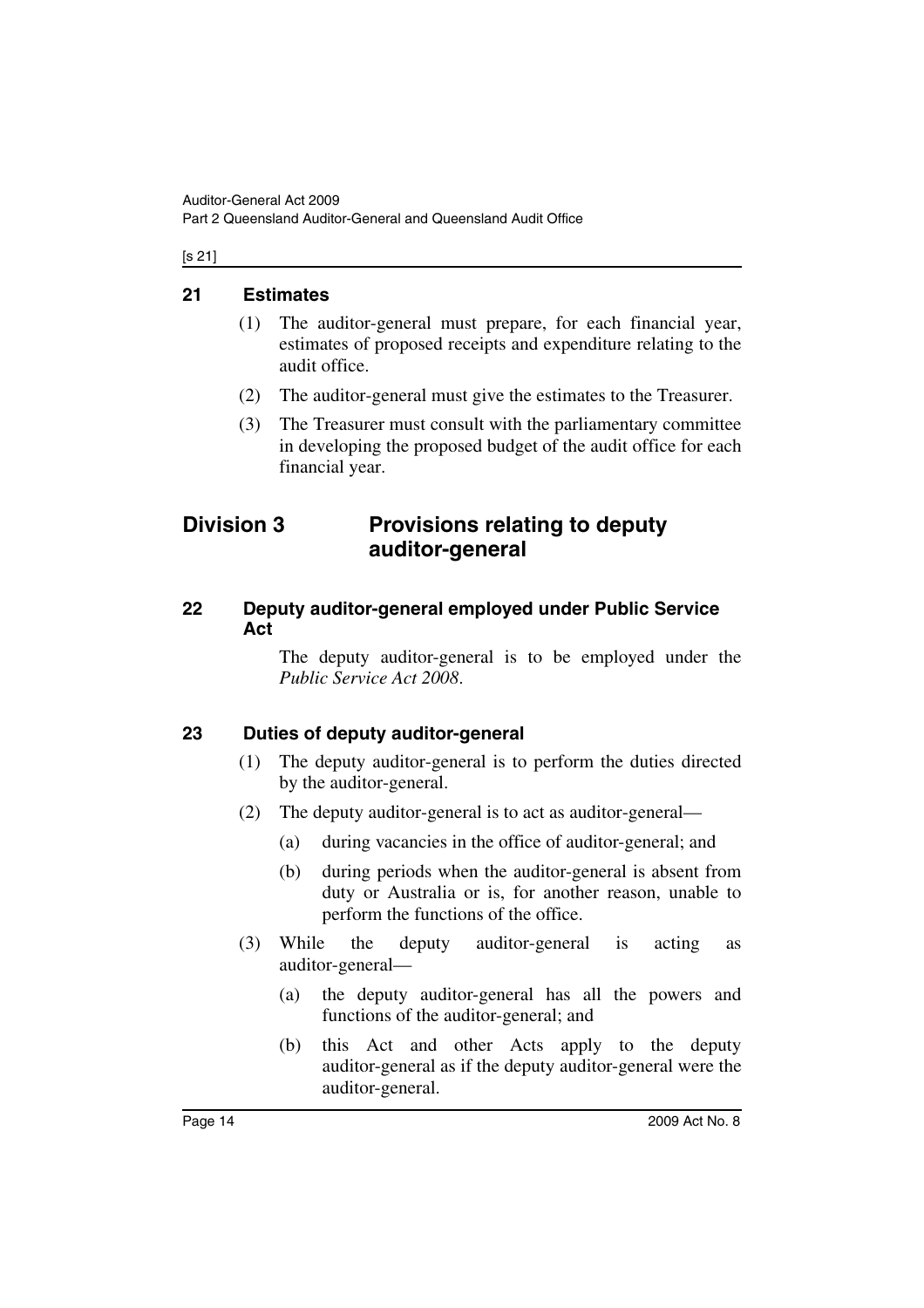[s 24]

(4) Anything done by or in relation to the deputy auditor-general while the deputy auditor-general is purporting to act as auditor-general is not invalid merely because the occasion for the deputy auditor-general to act had not arisen or had ceased.

## <span id="page-16-0"></span>**24 Deputy auditor-general subject only to direction of auditor-general**

- (1) The deputy auditor-general is not subject to direction by any person, other than the auditor-general, about—
	- (a) the way in which the auditor-general's powers in relation to audit are to be exercised; or
	- (b) the priority to be given to audit matters.
- (2) Subsection (1) applies despite the *Public Service Act 2008*.

## <span id="page-16-1"></span>**25 Pecuniary interests declaration**

Section 12 applies to the deputy auditor-general in the same way as it applies to the auditor-general.

# <span id="page-16-2"></span>**Division 4 Staff of audit office**

<span id="page-16-3"></span>**26 Staff employed under Public Service Act**

The staff of the audit office are to be employed under the *Public Service Act 2008*.

## <span id="page-16-4"></span>**27 Staff subject only to direction of auditor-general**

- (1) The staff of the audit office are not subject to direction by any person, other than the auditor-general, the deputy auditor-general or a person authorised by the auditor-general, about—
	- (a) the way in which the auditor-general's powers in relation to audit are to be exercised; or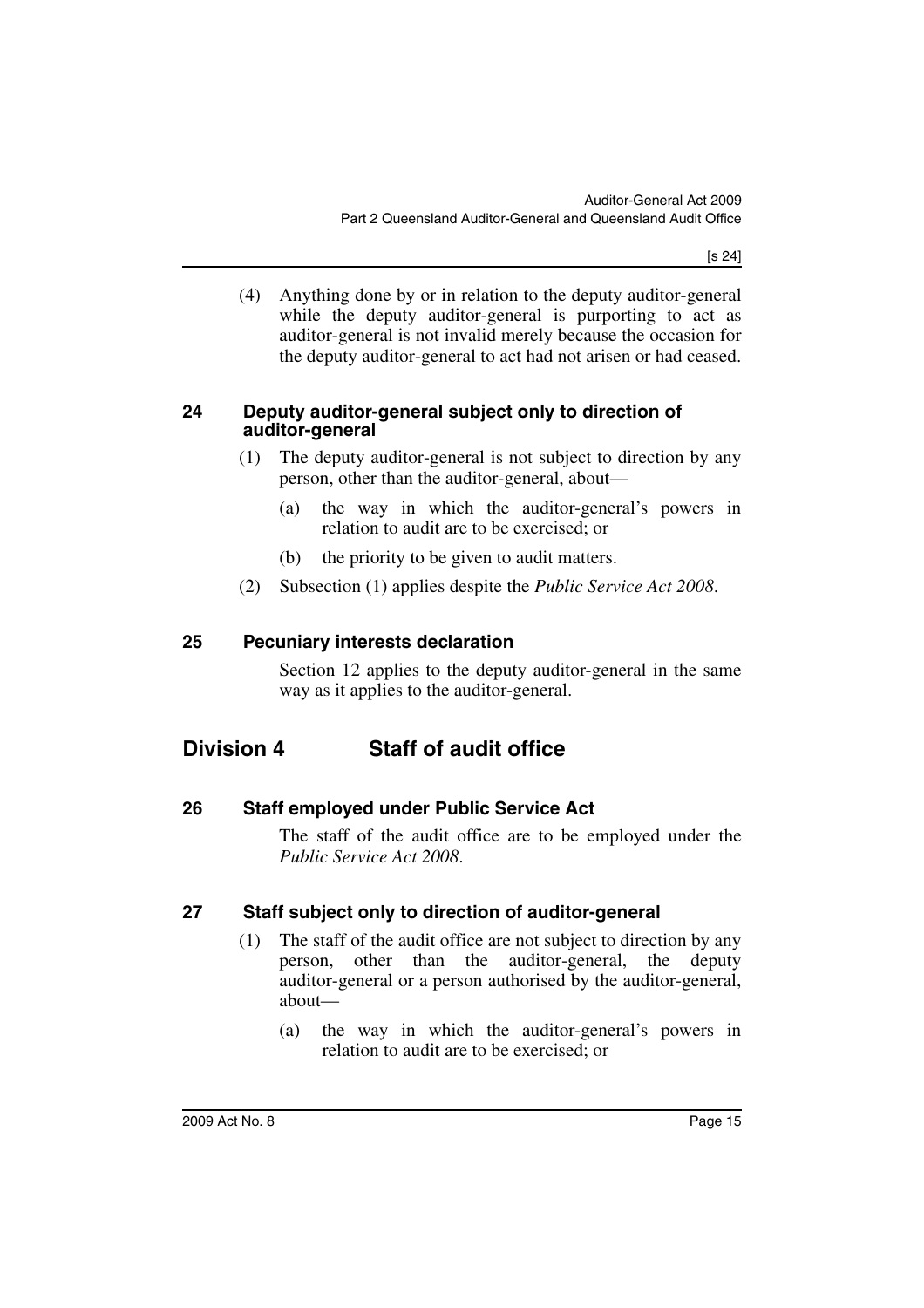#### [s 28]

(b) the priority to be given to audit matters.

(2) Subsection (1) applies despite the *Public Service Act 2008*.

# <span id="page-17-0"></span>**Division 5 Other matters**

## <span id="page-17-1"></span>**28 Rulings under Public Service Act**

- (1) The industrial relations Minister or the chief executive of the Public Service Commission may make a ruling under the *Public Service Act 2008* that applies specifically to the audit office, whether or not it also applies to other public sector units, only with the auditor-general's approval.
- (2) Subsection (1) does not apply to a directive or guideline that applies generally to all public sector units.

### <span id="page-17-2"></span>**29 Reviews under Public Service Act**

- (1) A management review may be conducted under the *Public Service Act 2008* in relation to the audit office only at the auditor-general's request.
- (2) Subsection (1) applies despite the *Public Service Act 2008*.

# <span id="page-17-3"></span>**Part 3 Audit of consolidated fund and public sector entities**

# <span id="page-17-4"></span>**Division 1 Scope of auditor-general's mandate**

## <span id="page-17-5"></span>**30 Auditor-general to audit consolidated fund and public sector entities unless exempted**

- (1) The auditor-general must, for each financial year, audit—
	- (a) the consolidated fund; and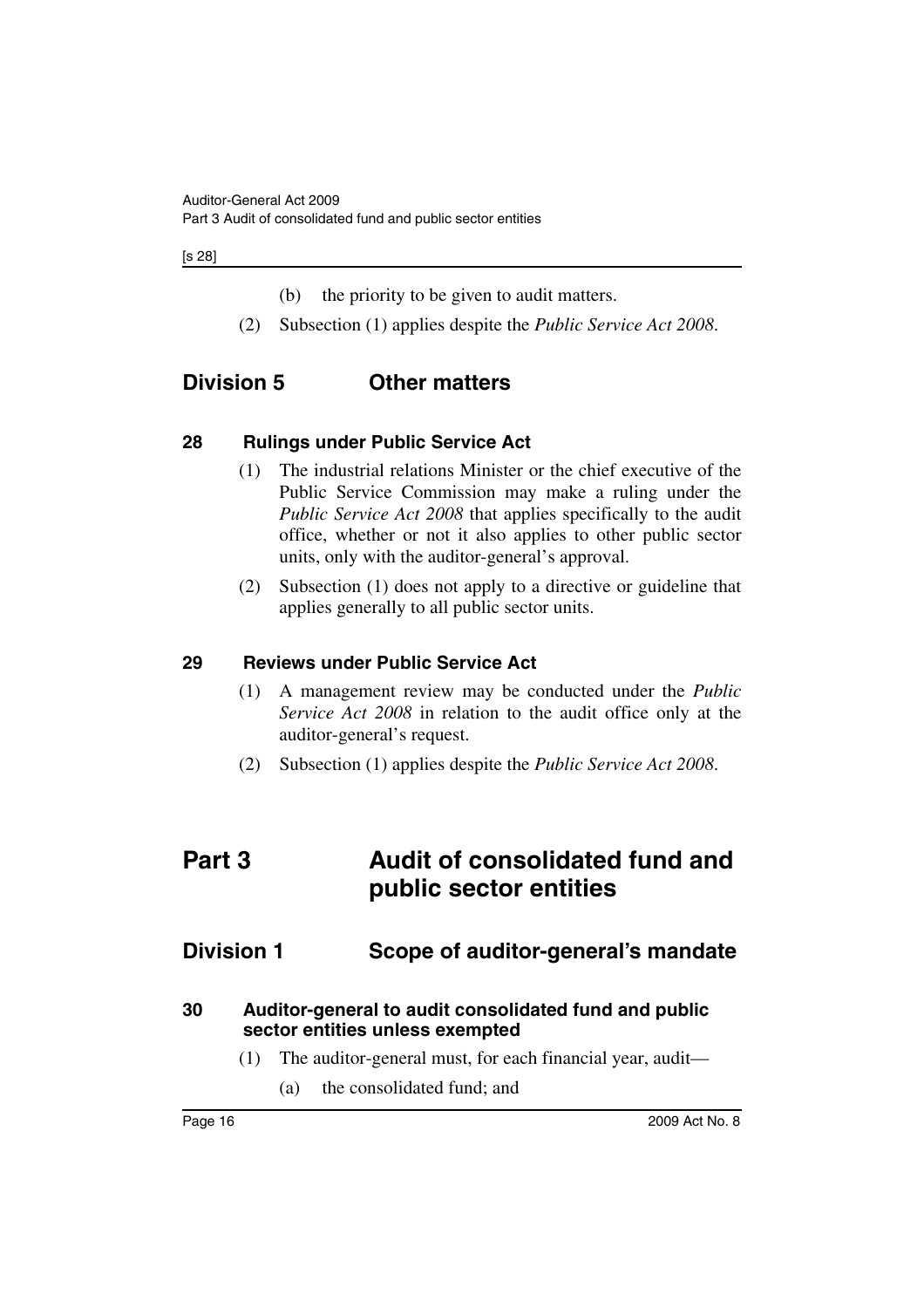- (b) all public sector entities.
- (2) However, the auditor-general must not audit the audit office.
- (3) Subsection (1) does not apply to—
	- (a) a public sector entity exempt from audit by the auditor-general under a regulation made under section 31; or
	- (b) a controlled entity that is audited by an auditor approved by the auditor-general under section 32.

## <span id="page-18-0"></span>**31 Exemption of certain public sector entities from audit by auditor-general**

- (1) A regulation may—
	- (a) exempt a public sector entity from audit by the auditor-general; and
	- (b) provide that a person appointed under, or in a way stated in, the regulation must audit the public sector entity.
- (2) Before a regulation is made under subsection (1), the Minister must consult with the auditor-general about the proposed regulation.
- (3) For the purpose of conducting an audit under a regulation made under subsection  $(1)(b)$ —
	- (a) the person appointed under the regulation has all the powers of an authorised auditor; and
	- (b) this Act and other Acts apply to the person as if the person were an authorised auditor.

## <span id="page-18-1"></span>**32 Exemption of foreign-based controlled entities and other controlled entities from audit by auditor-general**

- (1) A controlled entity may be audited by an auditor approved by the auditor-general if 1 or more of the following apply—
	- (a) the controlled entity is based in or has significant operations in a country other than Australia;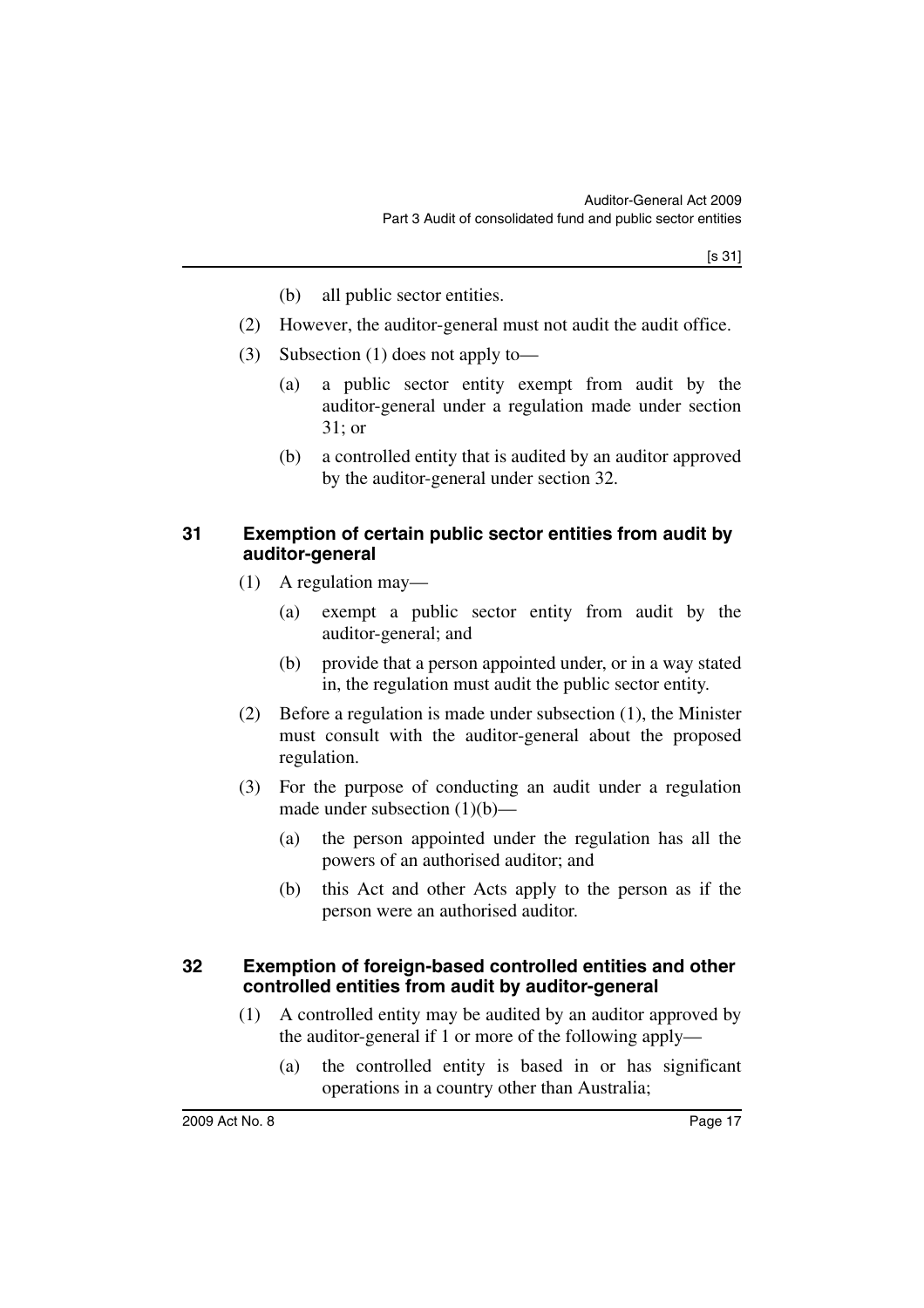- (b) the controlled entity is legally obliged to be audited under a law of a country other than Australia;
- (c) the controlled entity operates in cooperation with, or in a corporate group with, other public sector entities that have been exempted from being audited by the auditor-general under a regulation made under section 31 or other controlled entities that have been exempted from being audited by the auditor-general under paragraph  $(a)$ ,  $(b)$  or  $(d)$ ;
- (d) preparation of the audit for the controlled entity would require specialist skills.
- (2) The controlled entity exempted under subsection (1) must give any audit report in relation to the controlled entity to the auditor-general as soon as reasonably practicable after the audit report has been received by the controlled entity.

## <span id="page-19-0"></span>**33 Appropriate Minister or authority to give Treasurer and auditor-general information about public sector entities**

- (1) This section applies if—
	- (a) a public sector entity is established or abolished (a *notifiable event*); or
	- (b) an entity becomes a public sector entity or stops being a public sector entity (also a *notifiable event*).
- (2) If the public sector entity is a GOC or a prescribed subsidiary of a GOC, the board of the GOC or the subsidiary must give the auditor-general a written notice about the notifiable event.
- (3) For other public sector entities, the appropriate Minister for the public sector entity must give the Treasurer and the auditor-general a written notice about the notifiable event.
- (4) For all public sector entities if the auditor-general asks the Minister, or for a GOC, the shareholding Ministers of the corporation, for information about the public sector entity, the Minister or shareholding Ministers must give the auditor-general the information.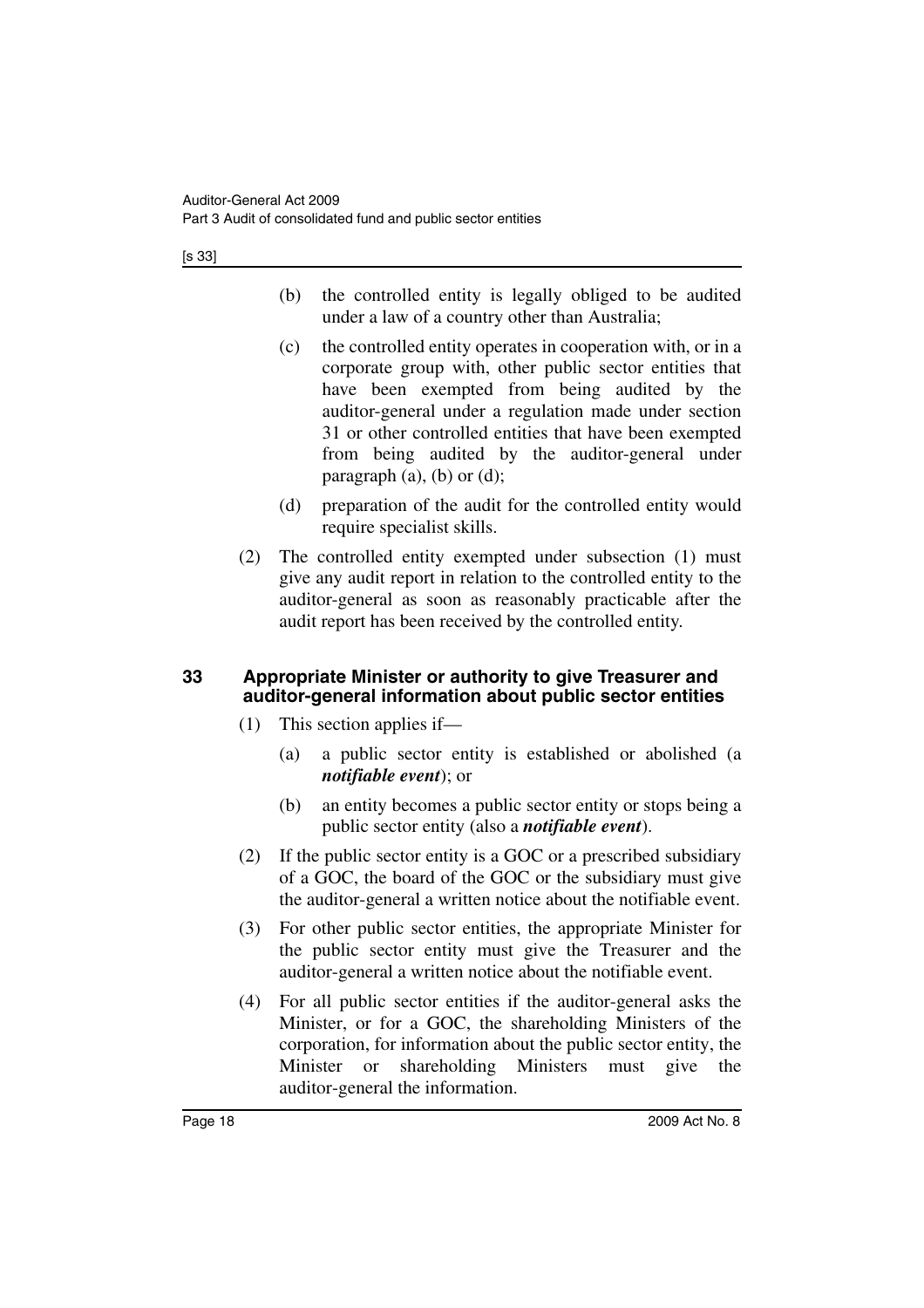- (5) This section does not apply to a public sector entity that is, or is a part of, a department.
- (6) In this section—

*prescribed subsidiary* means a subsidiary prescribed under a regulation.

## <span id="page-20-0"></span>**34 Auditor-general to be appointed auditor of every company public sector entity**

- (1) The shareholders of a company that is a public sector entity must—
	- (a) appoint the auditor-general to be the auditor of the company; and
	- (b) ensure that the auditor-general remains, at all times, the auditor of the company while the company remains a public sector entity.
- (2) Subsection (1) does not apply to—
	- (a) a company exempt from audit by the auditor-general under a regulation made under section 31; or
	- (b) a controlled entity that may be audited by an auditor approved by the auditor-general under section 32.

## <span id="page-20-1"></span>**35 Audits at request of Legislative Assembly**

- (1) If the Legislative Assembly, by resolution, requests the auditor-general to conduct an audit of a matter relating to the financial administration of a public sector entity, the auditor-general must conduct the audit.
- (2) This section does not apply to the financial administration of the audit office.

## <span id="page-20-2"></span>**36 By-arrangement audits**

(1) The auditor-general may audit an entity that is not a public sector entity if asked by the Minister or a public sector entity.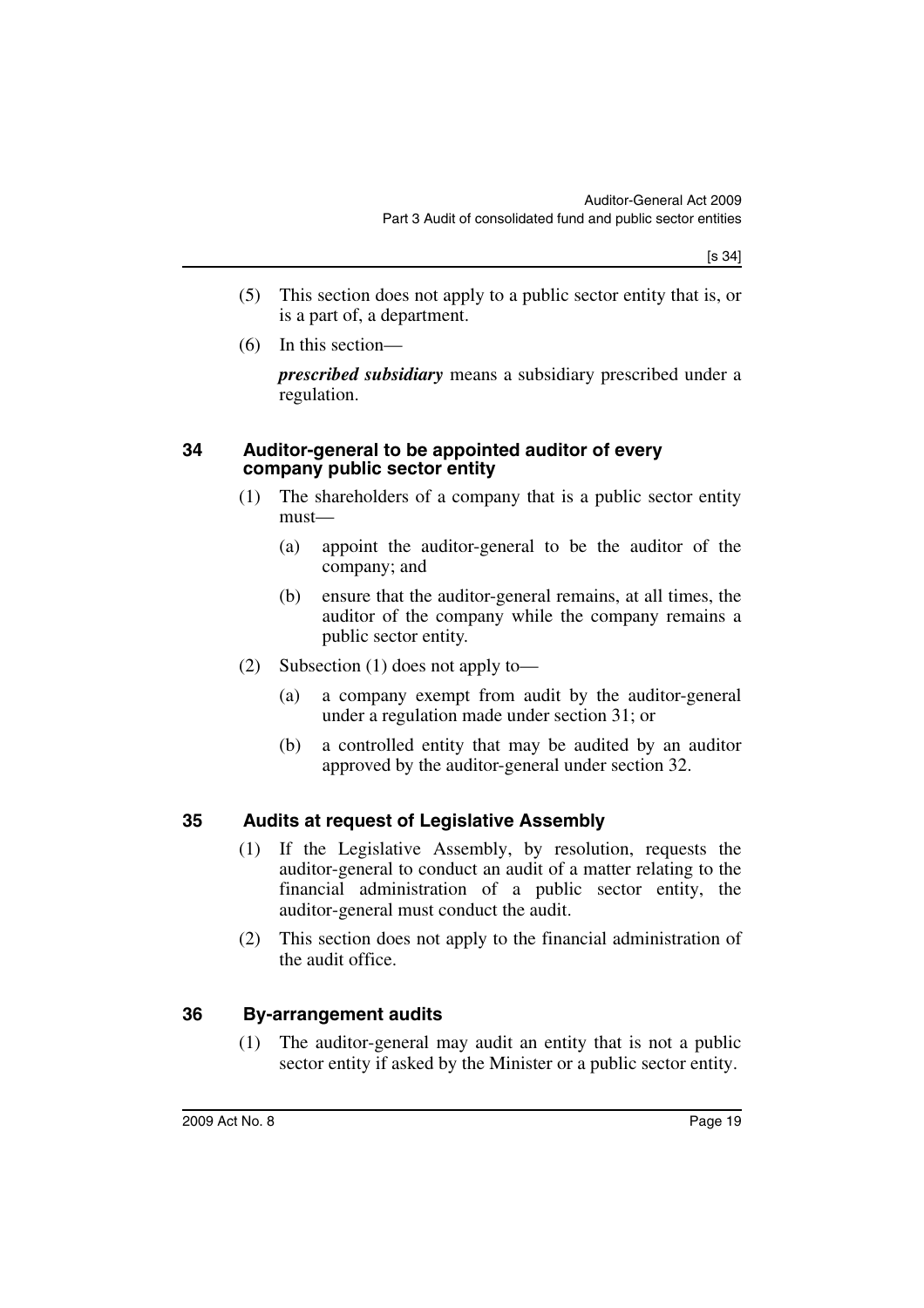#### [s 37]

(2) The auditor-general may audit the entity only if the entity agrees to the audit.

# <span id="page-21-0"></span>**Division 2 Conduct of audits**

## <span id="page-21-1"></span>**37 Way in which audit is to be conducted**

- (1) The auditor-general may conduct an audit in the way the auditor-general considers appropriate.
- (2) In deciding the appropriate way to conduct an audit, the auditor-general may have regard to—
	- (a) the character of the internal control system of the entity to be audited, including internal audit; and
	- (b) recognised standards and practices.
- (3) Subsection (2) does not limit the matters to which the auditor-general may have regard.
- (4) For the audit of a company, the auditor-general is not limited to conducting the audit under the Corporations Act, and may do anything else the auditor-general considers appropriate.

## <span id="page-21-2"></span>**38 Audit of performance management systems**

- (1) The auditor-general may conduct an audit of performance management systems of a public sector entity.
- (2) The audit may be conducted as a separate audit or as part of another audit, including an audit of another public sector entity under this section.
- (3) The object of the audit includes deciding whether the performance management systems enable the public sector entity to assess whether its objectives are being achieved economically, efficiently and effectively.
- (4) In conducting the audit, the auditor-general must have regard to any prescribed requirements relating to the establishment and maintenance of performance management systems that apply to the public sector entity.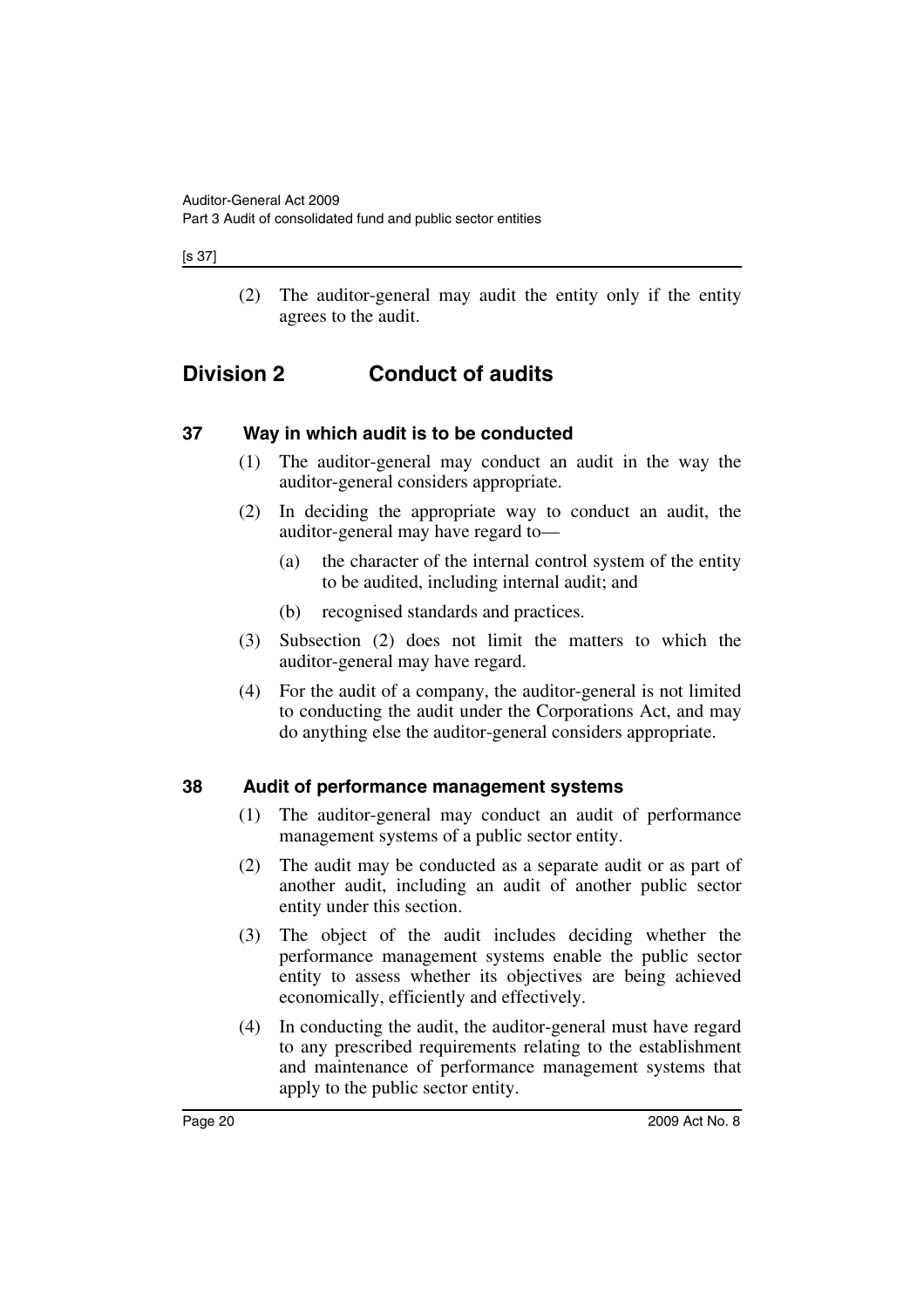- (5) Subsection (4) does not apply to a GOC or a controlled entity of the GOC.
- (6) The audit may include a review of the public sector entity's performance measures.
- (7) In a report prepared for the audit, the auditor-general may state whether, in the auditor-general's opinion, the performance measures—
	- (a) are relevant and otherwise appropriate, having regard to their purpose; and
	- (b) fairly represent the public sector entity's performance.

## <span id="page-22-0"></span>**39 Audit of consolidated fund accounts**

In auditing the consolidated fund accounts, the auditor-general must decide whether or not, in the auditor-general's opinion—

- (a) proper accounts were properly kept as required by law; and
- (b) procedures applied were in accordance with the prescribed requirements and were adequate to ensure—
	- (i) proper control and safeguards were exercised over the collection, custody, banking, withdrawal, payment of, and accounting for, public moneys; and
	- (ii) public moneys were appropriately entered in the consolidated fund accounts as received in, or paid out of, the Treasurer's consolidated fund bank account; and
	- (iii) withdrawals from the Treasurer's consolidated fund bank account were made for lawful and appropriate purposes; and
	- (iv) proper safeguards were followed to prevent fraud and mistake; and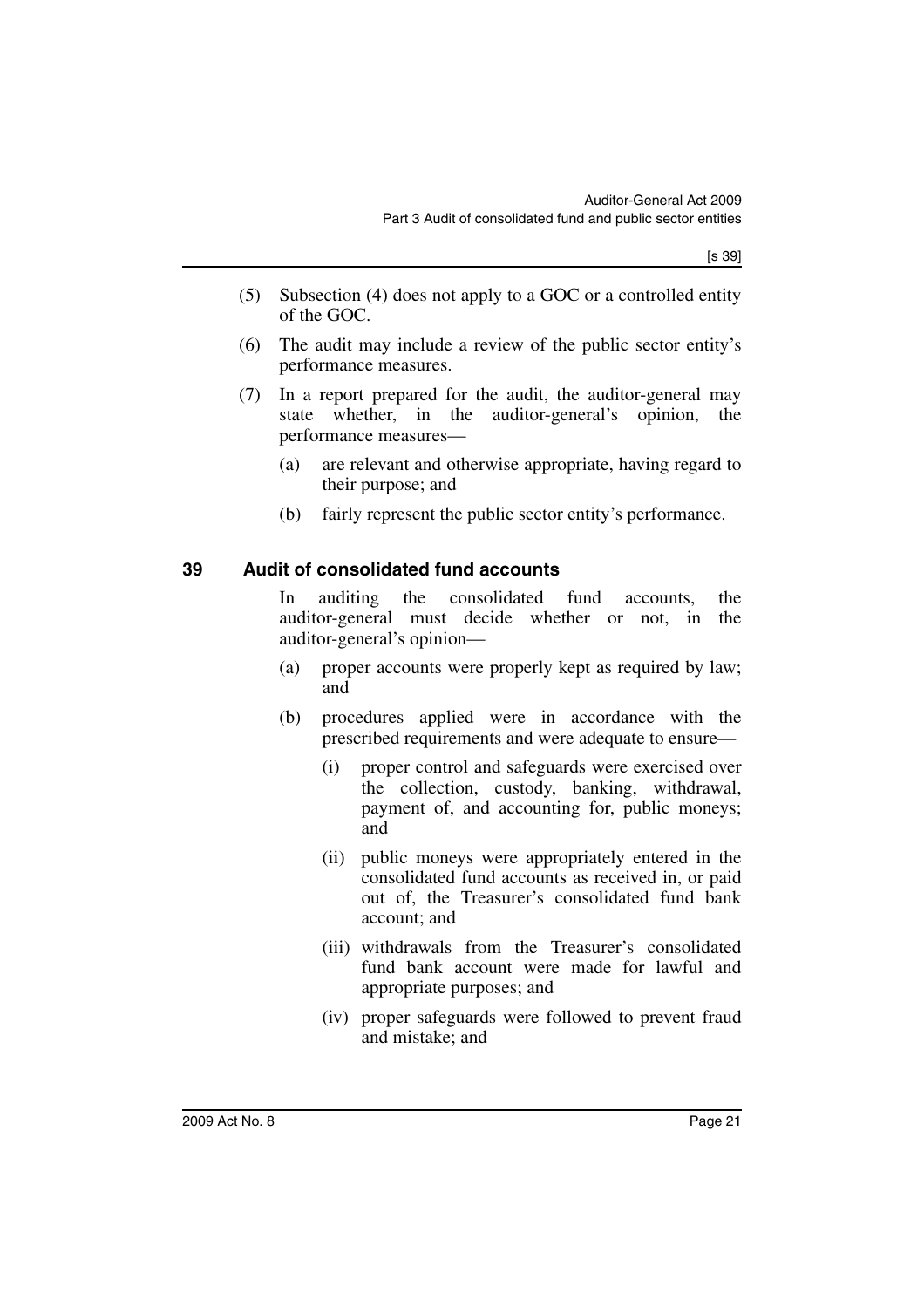[s 40]

- (v) the requirements of the law relating to public moneys were complied with in all material respects; and
- (c) the consolidated fund financial report for a financial year under the *Financial Accountability Act 2009*, section 23—
	- (i) is in agreement with the consolidated fund accounts for the financial year; and
	- (ii) has been properly drawn up to give a true and fair view of the transactions in relation to the consolidated fund accounts for the financial year and the position of the consolidated fund at the end of the financial year.

## <span id="page-23-0"></span>**40 Audit of public sector entities**

- (1) The auditor-general must—
	- (a) audit the annual financial statements of a public sector entity; and
	- (b) prepare an auditor's report about the financial statements.
- (2) For subsection (1), the auditor-general must apply the general standards set out in the auditor-general's report mentioned in section 58.
- (3) Also, the auditor's report about the financial statements of a public sector entity that is a department, statutory body or local government must state whether—
	- (a) the auditor-general has received all the information and explanations required by the auditor-general; and
	- (b) the auditor-general considers the prescribed requirements in relation to the establishment and keeping of accounts have been complied with in all material respects.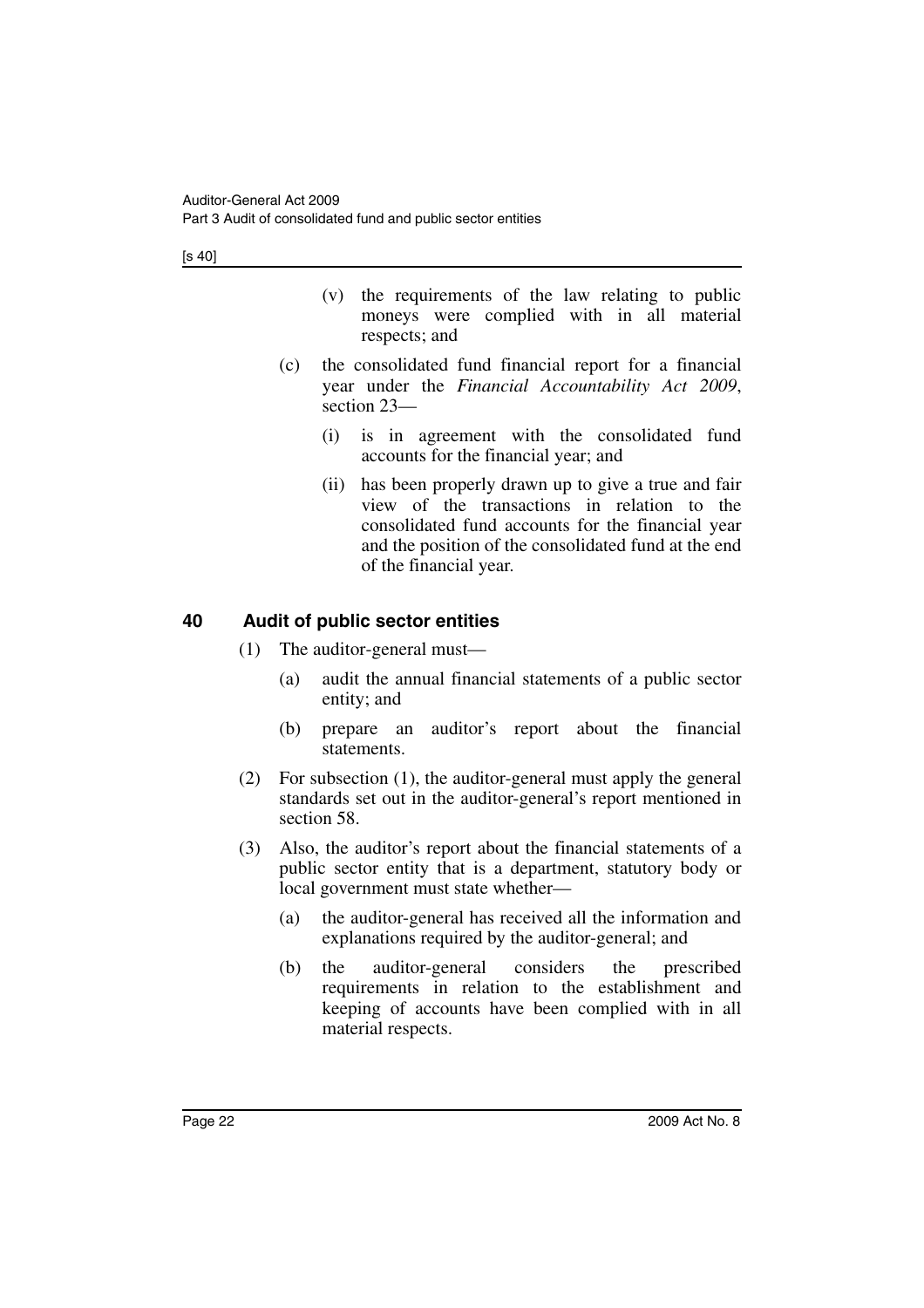- (4) As soon as practicable after the officers have certified the statements and the auditor-general has prepared the auditor's report about the statements, the auditor-general must give—
	- (a) if the public sector entity is a department—
		- (i) the certified statements and the auditor-general's report to the accountable officer of the department; and
		- (ii) a copy of the certified statements and the report to the appropriate Minister and the Treasurer; and
	- (b) if the public sector entity is a GOC—
		- (i) the certified statements and the auditor-general's report to the chief executive officer of the GOC; and
		- (ii) a copy of the certified statements and the report to the appropriate Minister and the Treasurer; and
	- (c) if the public sector entity is a local government—
		- (i) the certified statements and the auditor-general's report to the chief executive officer of the local government; and
		- (ii) a copy of the certified statements and the report to the mayor of the local government and the appropriate Minister; and
	- (d) if the public sector entity is a statutory body—
		- (i) the certified statements and the auditor-general's report to the chief executive officer of the statutory body; and
		- (ii) a copy of the certified statements and the report to the appropriate Minister; and
	- (e) if the public sector entity is a controlled entity—
		- (i) the certified statements and the auditor-general's report to the chief executive officer of the controlled entity; and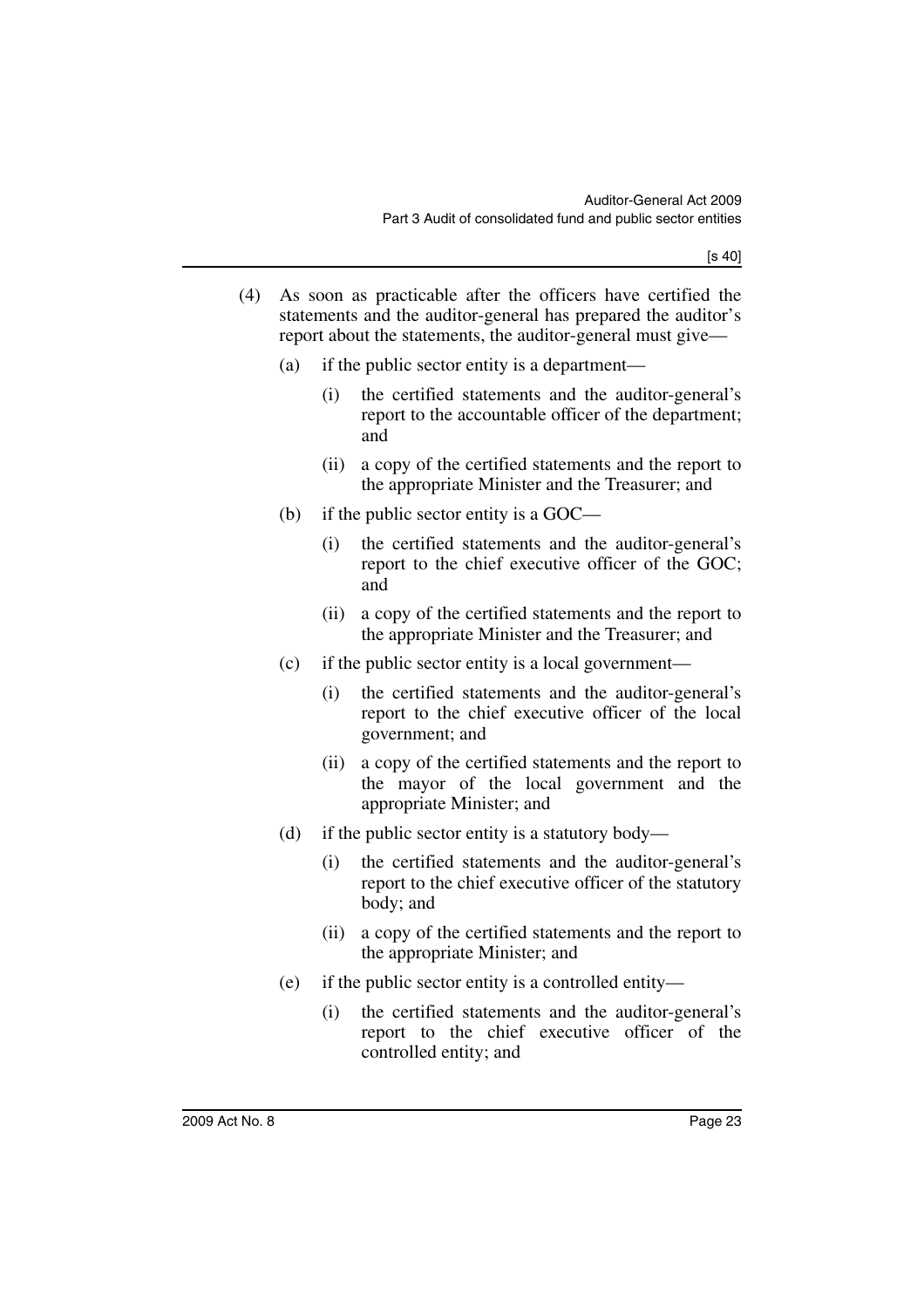[s 41]

- (ii) a copy of the certified statements and the report to the public sector entity that exercises control over the controlled entity and the appropriate Minister.
- (5) If the public sector entity is a GOC, or a controlled entity of a GOC, it is enough for subsection (1) if the auditor-general audits the financial statements of the GOC that the GOC is required to provide under the Corporations Act.
- (6) In this section—

*annual financial statements* includes final financial statements for abolished public sector entities.

## <span id="page-25-0"></span>**41 Audit of expenditure for ministerial offices**

- (1) The auditor-general must audit the full year report of expenditure of ministerial offices and prepare a report about it.
- (2) The auditor-general's report must state whether—
	- (a) the auditor-general has received all the information and explanations required by the auditor-general; and
	- (b) the auditor-general considers the full year report is an accurate report, in the required form, of expenditure for ministerial offices for the year concerned.
- (3) As soon as reasonably practicable after the auditor-general prepares the report, the auditor-general must give the auditor-general's report and the full year report to the appropriate Minister.

## <span id="page-25-1"></span>**42 Audit of consolidated whole-of-government financial statements**

- (1) The auditor-general must audit the consolidated whole-of-government financial statements and prepare a report about them.
- (2) The report must state the following—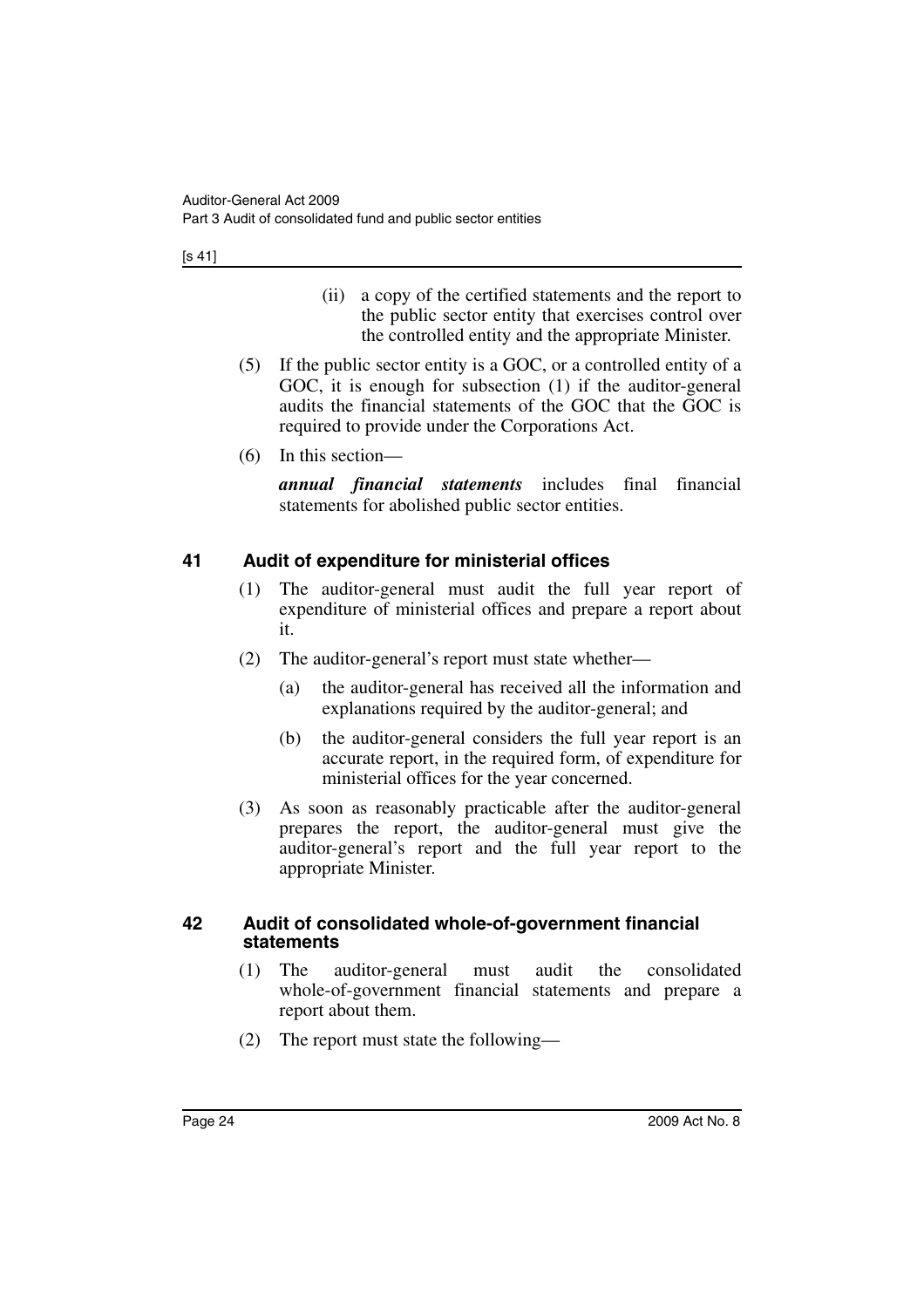[s 43]

- (a) whether the auditor-general has received all the information and explanations required by the auditor-general;
- (b) whether the auditor-general considers the statements have been properly drawn up, under prescribed requirements, to give a true and fair view of—
	- (i) the financial operations and cash flows of the State for the financial year; and
	- (ii) the financial position at the end of that financial year.
- (3) As soon as reasonably practicable after the auditor-general prepares the report, the auditor-general must give the statements and report to the Treasurer.

## <span id="page-26-0"></span>**43 Appointment of contract auditors**

- (1) The auditor-general may appoint an appropriately qualified individual who is not a member of the staff of the audit office to be a contract auditor.
- (2) The appointment of a person to be a contract auditor may be general or limited to a particular audit.
- (3) The contract auditor—
	- (a) is appointed on the terms stated in the instrument of appointment; and
	- (b) may resign the appointment by signed notice given to the auditor-general.

## <span id="page-26-1"></span>**44 Identity cards for authorised auditors**

- (1) The auditor-general may issue an identity card to an authorised auditor.
- (2) The identity card must—
	- (a) contain a recent photograph of the authorised auditor; and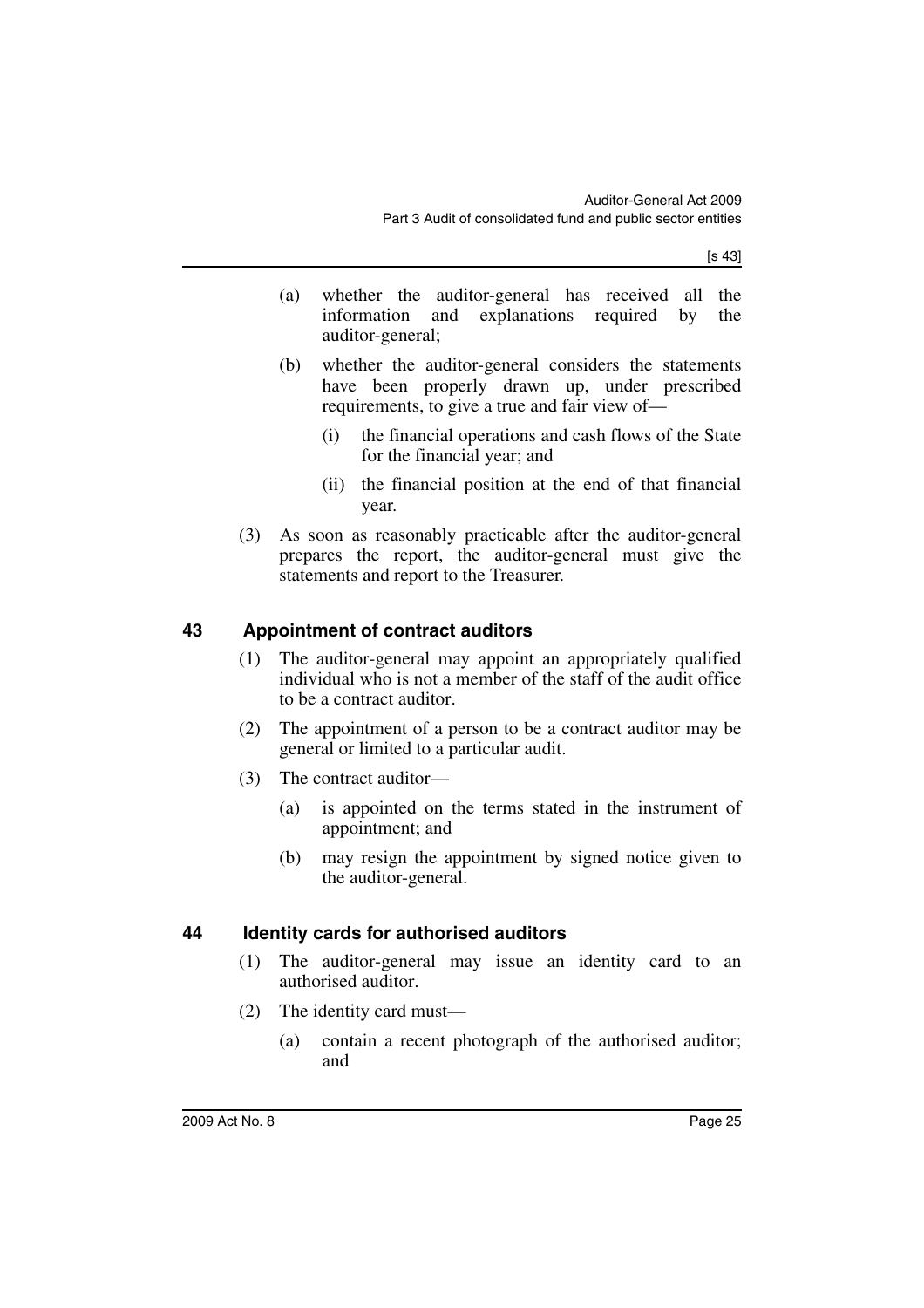[s 45]

- (b) be signed by the authorised auditor and the auditor-general.
- (3) A person who stops being an authorised auditor must return the person's identity card to the auditor-general as soon as practicable after the person stops being an authorised auditor, unless the person has a reasonable excuse.

Maximum penalty for subsection (3)—10 penalty units.

## <span id="page-27-0"></span>**45 Proof of authority as authorised auditor**

An authorised auditor may exercise a power in relation to a person only if the authorised auditor produces his or her identity card for inspection by the person.

## <span id="page-27-1"></span>**46 Access to documents and property**

- (1) For the purpose of conducting an audit of the consolidated fund accounts, an authorised auditor must be given, at all reasonable times, full and free access to all documents and property relevant to the audit.
- (2) For the purpose of conducting an audit of an entity under this Act, an authorised auditor must be given, at all reasonable times, full and free access to all documents and property belonging to, in the custody of, or under the control of, the entity.
- (3) For the purpose of conducting an audit under this Act, an authorised auditor may—
	- (a) enter, at any reasonable time—
		- (i) a place occupied by a public sector entity or another entity subject to audit; or
		- (ii) a place occupied by a financial institution with which a public sector entity, or another entity subject to audit, maintains an account; or
		- (iii) another place if the occupier of the place consents to the entry; and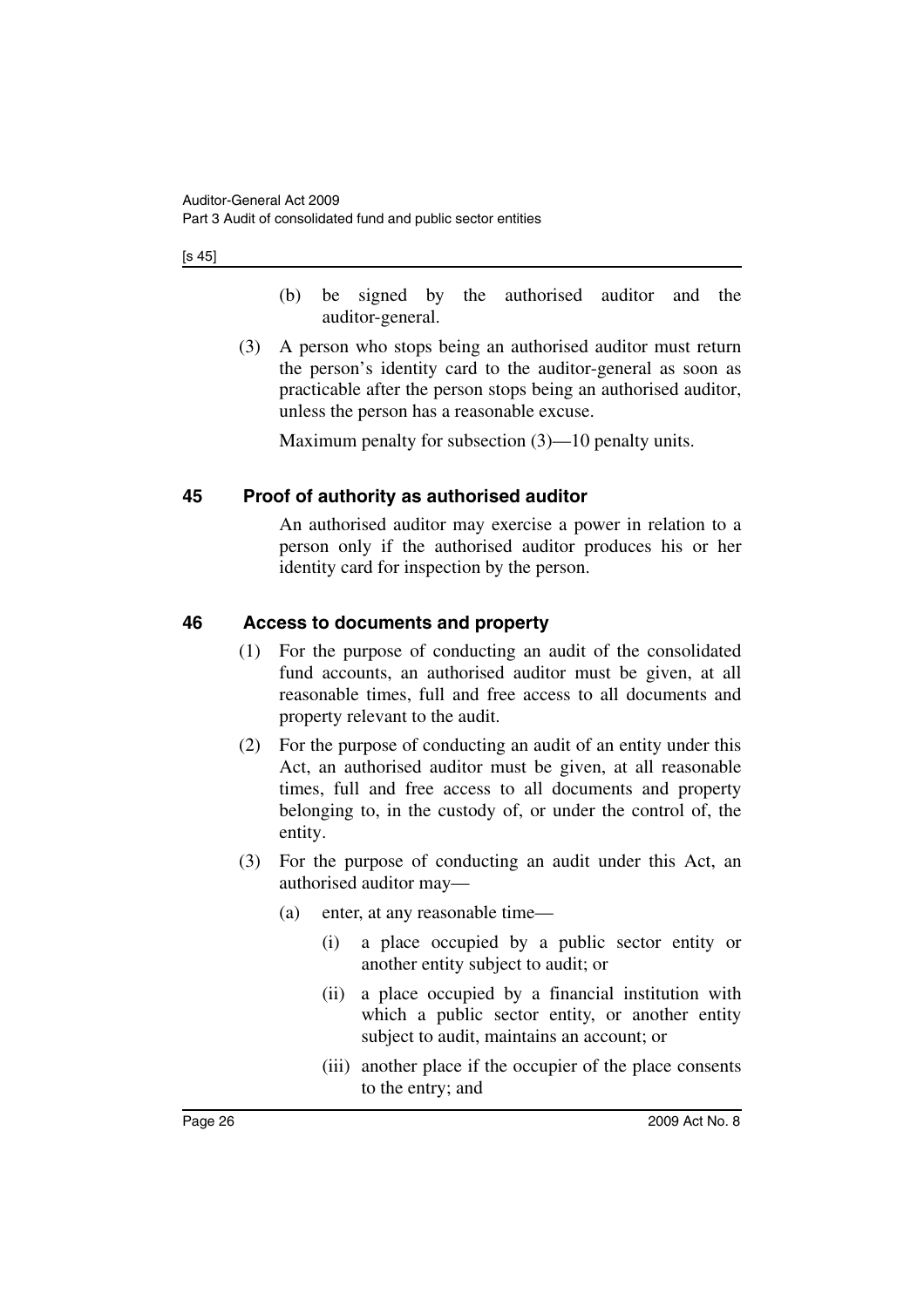- (b) inspect, examine, photograph or film anything in the place; and
- (c) take extracts from, and make copies of, any documents in the place; and
- (d) take into the place persons, equipment and materials that the authorised auditor reasonably requires; and
- (e) require any person in the place to give to the authorised auditor reasonable assistance in relation to the exercise of the powers mentioned in paragraphs (a) to (d).
- (4) A person must comply with a requirement made under subsection (3)(e), unless the person has a reasonable excuse.

Maximum penalty—40 penalty units.

(5) It is not a reasonable excuse for a person who is an individual to fail to comply with a requirement made under subsection (3)(e) that complying with the requirement might tend to incriminate the person.

*Note*—

In this and similar provisions the reference to a person who is an individual is made because an individual may claim the privilege against self-incrimination.

- (6) An answer by a person who is an individual under a requirement made under subsection (3)(e), or any information, document or other thing obtained as a direct or indirect consequence of the person giving the answer, is not admissible against the person in a criminal proceeding, other than a proceeding relating to the falsity of the answer, if the answer might in fact tend to incriminate the person.
- (7) The fact that a document was produced by a person who is an individual under a requirement made under subsection (3)(e) is not admissible in evidence against the person in a criminal proceeding, other than a proceeding relating to the falsity of the document, if producing the document might in fact tend to incriminate the person.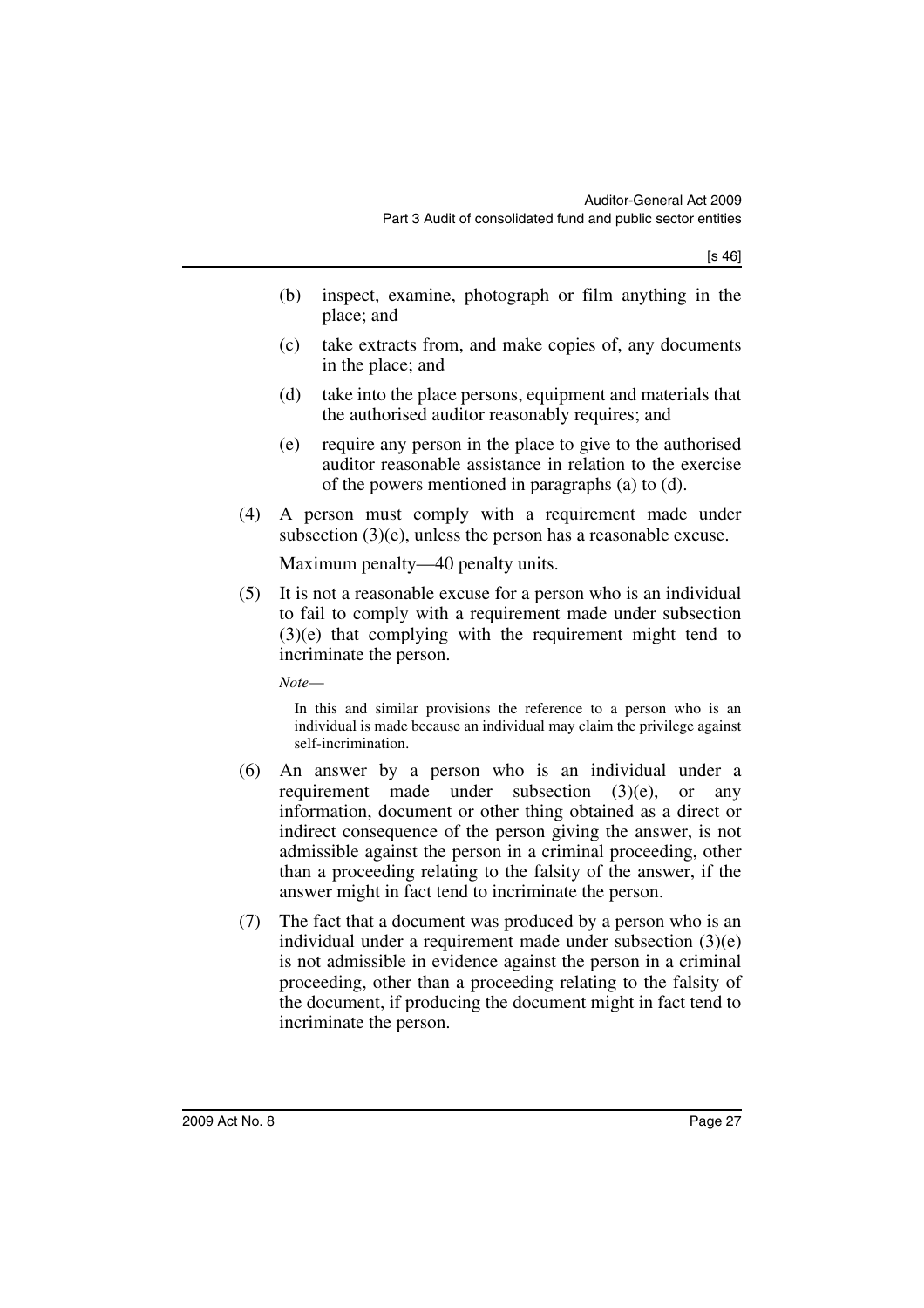#### [s 47]

## <span id="page-29-0"></span>**47 Obtaining information**

- (1) If it is reasonably necessary for the purposes of an audit under this Act, an authorised auditor may, by written notice given to a person, require the person to give to the authorised auditor stated information, within a reasonable period and in a reasonable way stated in the notice.
- (2) A person must comply with a requirement made under subsection (1), unless the person has a reasonable excuse.

Maximum penalty—40 penalty units.

- (3) It is not a reasonable excuse for a person who is an individual to fail to comply with a requirement under subsection (1) that complying with the requirement might tend to incriminate the person.
- (4) Information given by a person who is an individual under a requirement under subsection (1), or any other information or a document or other thing obtained as a direct or indirect consequence of the person giving the information, is not admissible against the person in a criminal proceeding, other than a proceeding relating to the falsity of the information, if giving the information might in fact tend to incriminate the person.

## <span id="page-29-1"></span>**48 Obtaining evidence**

- (1) If it is reasonably necessary for the purposes of an audit under this Act, an authorised auditor may, by written notice given to a person, require the person—
	- (a) to attend before an authorised auditor, at a reasonable time and place stated in the notice, to answer questions; and
	- (b) to produce to an authorised auditor, at a reasonable time and place stated in the notice, documents belonging to, in the custody of, or under the control of, the person.
- (2) The authorised auditor before whom the person attends may require answers to be verified or given on oath, either orally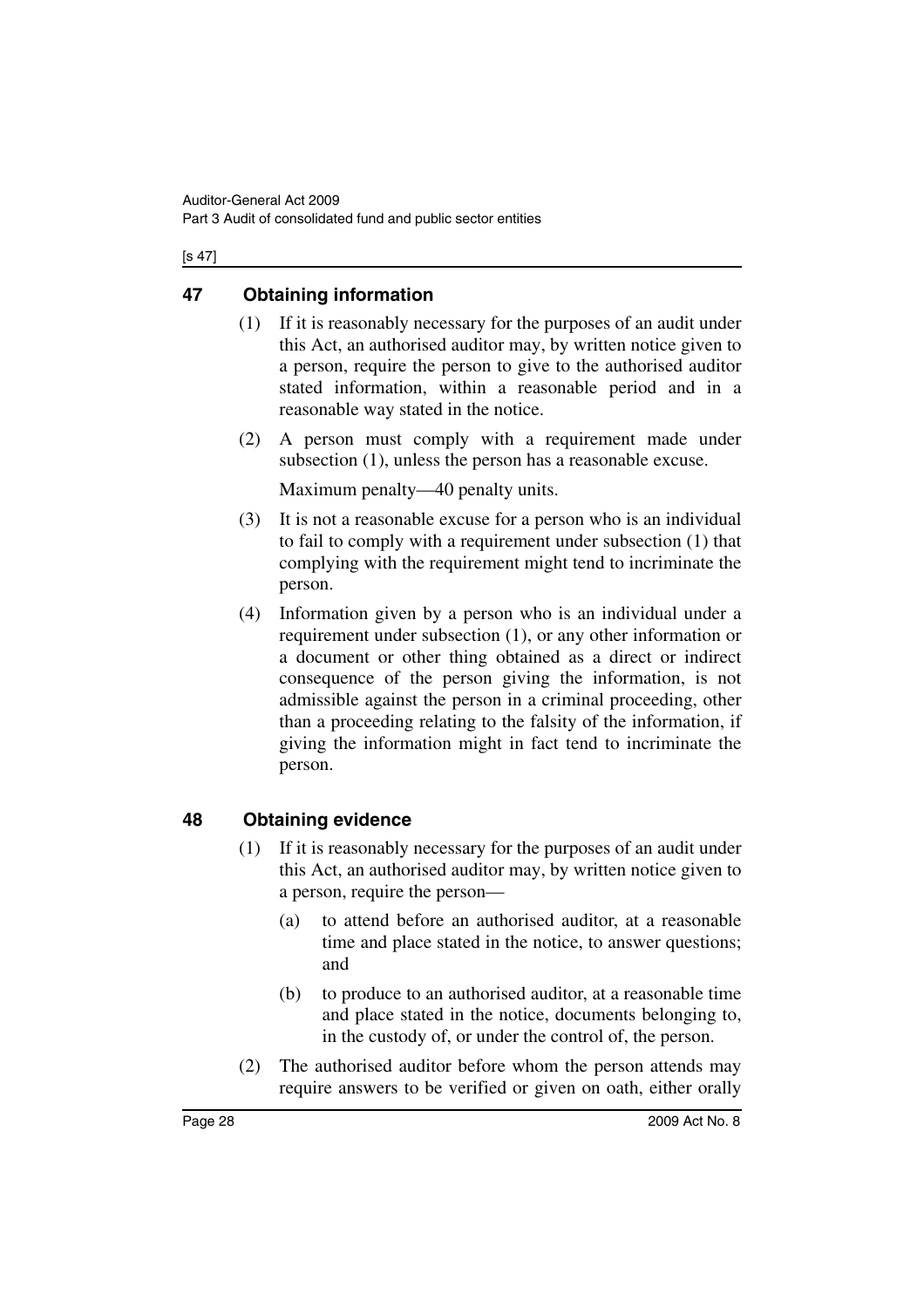or in writing, and for that purpose the authorised auditor may administer an oath.

- (3) The oath to be taken by a person for this section is an oath that the answers the person will give will be true.
- (4) An authorised auditor to whom a document is produced under a notice under subsection (1)—
	- (a) may keep the document for a reasonable period for the purposes of conducting the relevant audit; and
	- (b) may take extracts from and make copies of the document.
- (5) While the authorised auditor has possession of the document, the authorised auditor must allow the document to be inspected at any reasonable time by a person who would be entitled to inspect it if it were not in the authorised auditor's possession.
- (6) The regulations must prescribe scales of allowances and expenses to be allowed to persons required to attend under this section.
- (7) A person must comply with a notice under subsection (1), unless the person has a reasonable excuse.

Maximum penalty—40 penalty units.

- (8) It is not a reasonable excuse for a person who is an individual to fail to comply with a notice under subsection (1) that complying with the notice might tend to incriminate the person.
- (9) An answer given by a person who is an individual under this section, or any information, document or other thing obtained as a direct or indirect consequence of the person giving the answer, is not admissible against the person in a criminal proceeding, other than a proceeding relating to the falsity of the answer if the answer might in fact tend to incriminate the person.
- (10) The fact that a document was produced by a person who is an individual under this section is not admissible in evidence against the person in a criminal proceeding, other than a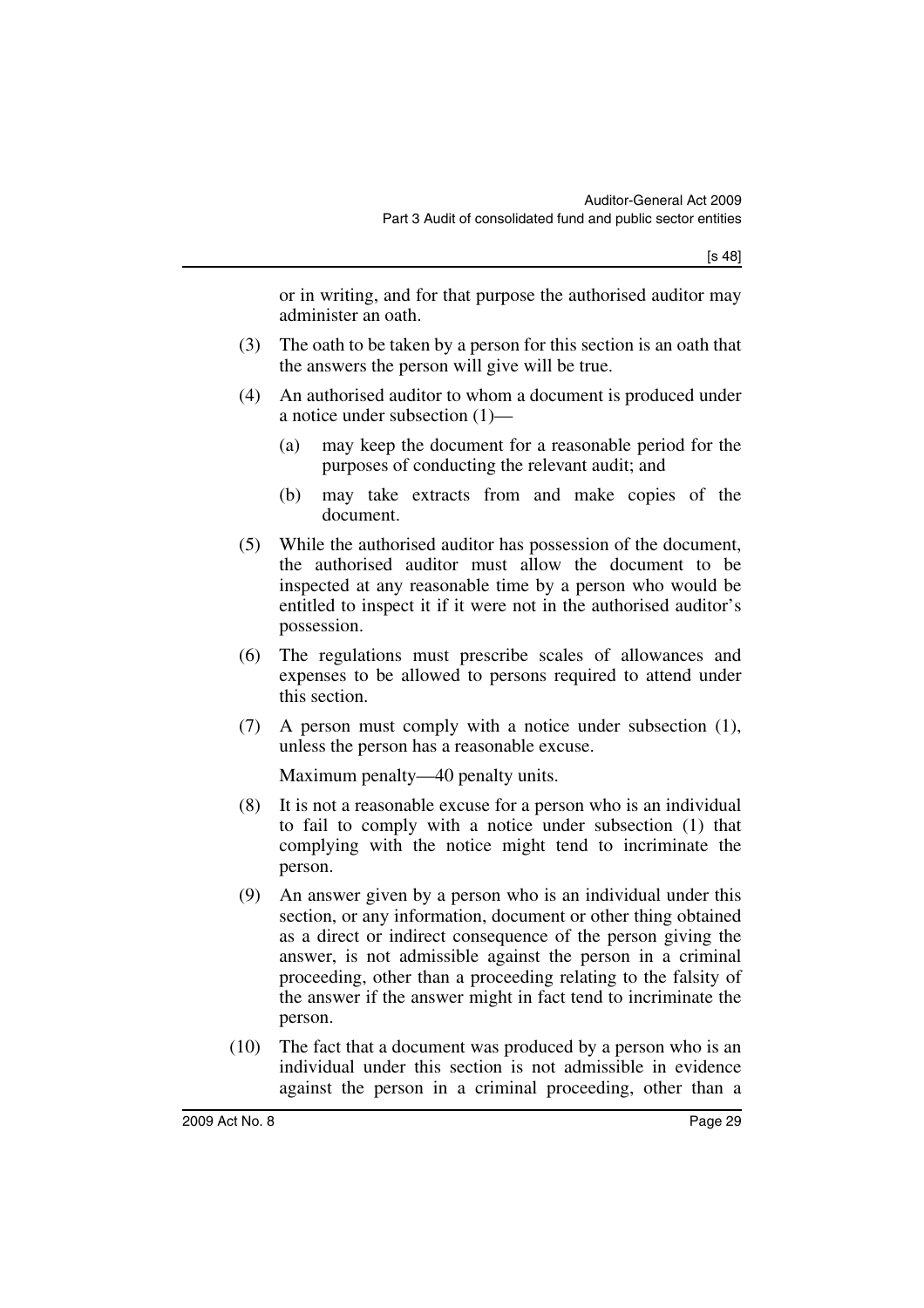[s 49]

proceeding relating to the falsity of the document, if producing the document might in fact tend to incriminate the person.

## <span id="page-31-0"></span>**49 Compensation**

- (1) A person, other than a public sector entity, or anyone else subject to audit, who incurs any loss or expense—
	- (a) because of the exercise or purported exercise of a power under this division; or
	- (b) in complying with a requirement made of the person under this division;

may claim compensation from the State.

- (2) A payment of compensation may be claimed and ordered—
	- (a) in a proceeding for compensation brought in a court having jurisdiction in relation to the recovery of a debt in the amount of the compensation claimed; or
	- (b) during a proceeding for an offence against this Act brought against the person by whom the claim is made.
- (3) A court may order the payment of compensation for the loss or expense only if it is satisfied that it is just to do so in the circumstances of the particular case.

## <span id="page-31-1"></span>**50 False or misleading information**

A person must not state anything to an authorised auditor that the person knows is false or misleading in a material particular.

Maximum penalty—80 penalty units.

## <span id="page-31-2"></span>**51 Obstruction of authorised auditor**

(1) A person must not obstruct an authorised auditor in the exercise of a power under this Act, unless the person has a reasonable excuse.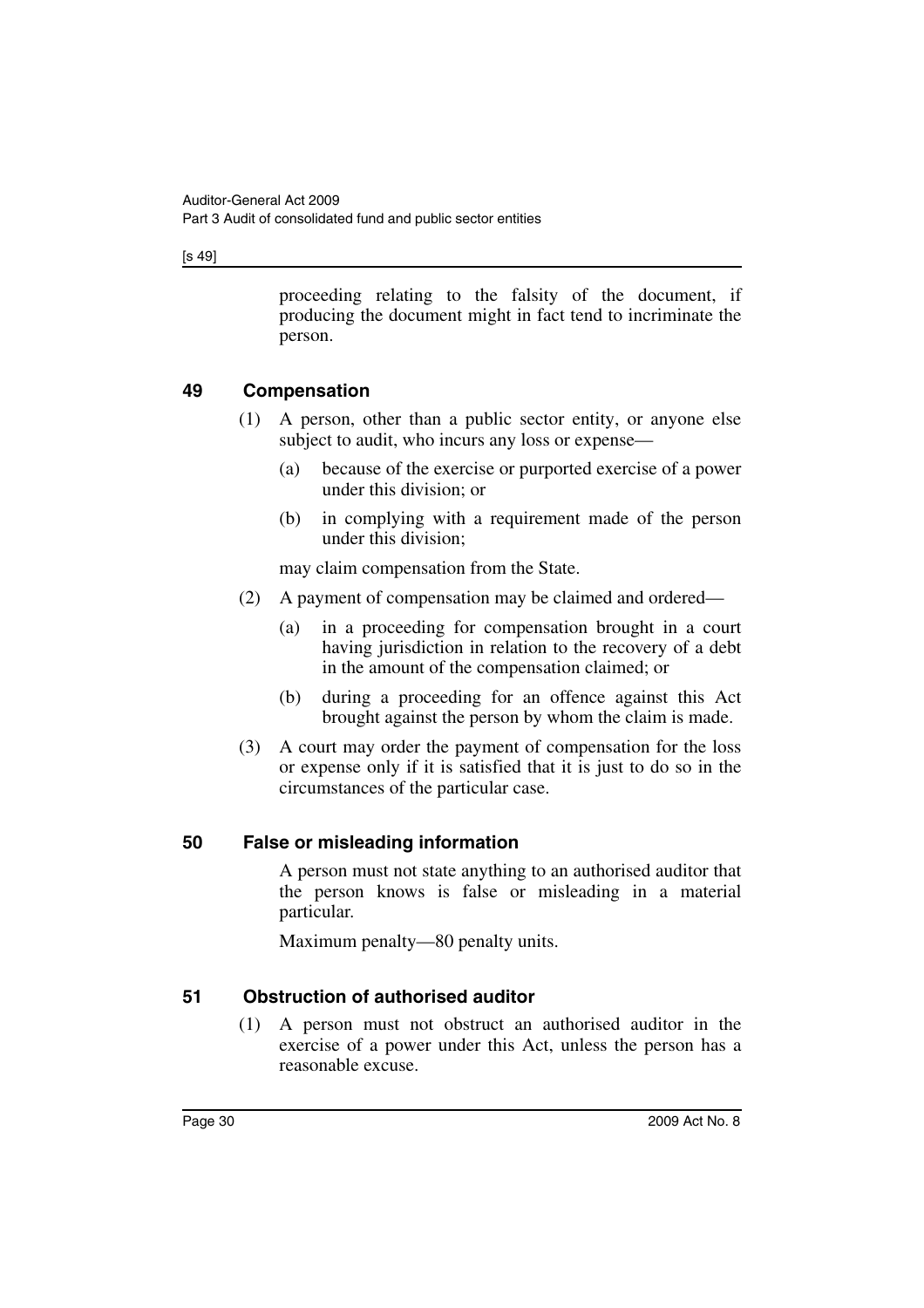Maximum penalty—80 penalty units.

(2) In this section—

*obstruct* includes hinder and resist, and attempt to obstruct.

## <span id="page-32-0"></span>**52 Impersonation of authorised auditor**

A person must not pretend to be an authorised auditor.

Maximum penalty—80 penalty units.

## <span id="page-32-1"></span>**53 Confidentiality and related matters**

- (1) This section applies to a person who is or has been any of the following, including before the commencement of this subsection—
	- (a) an authorised auditor;
	- (b) a person engaged by the auditor-general;
	- (c) a person engaged or employed by a contract auditor;
	- (d) a person receiving proposed reports, or extracts of proposed reports, under section 64.
- (2) The person must not—
	- (a) make a record of protected information; or
	- (b) whether directly or indirectly, divulge or communicate protected information;

unless the record is made, or the information is divulged or communicated, under this Act or in the performance of duties, as a person to whom this section applies, under this Act.

Maximum penalty—200 penalty units or imprisonment for 1 year.

- (3) Subsection (2) does not prevent the disclosure of information to—
	- (a) the parliamentary committee; or
	- (b) the Crime and Misconduct Commission; or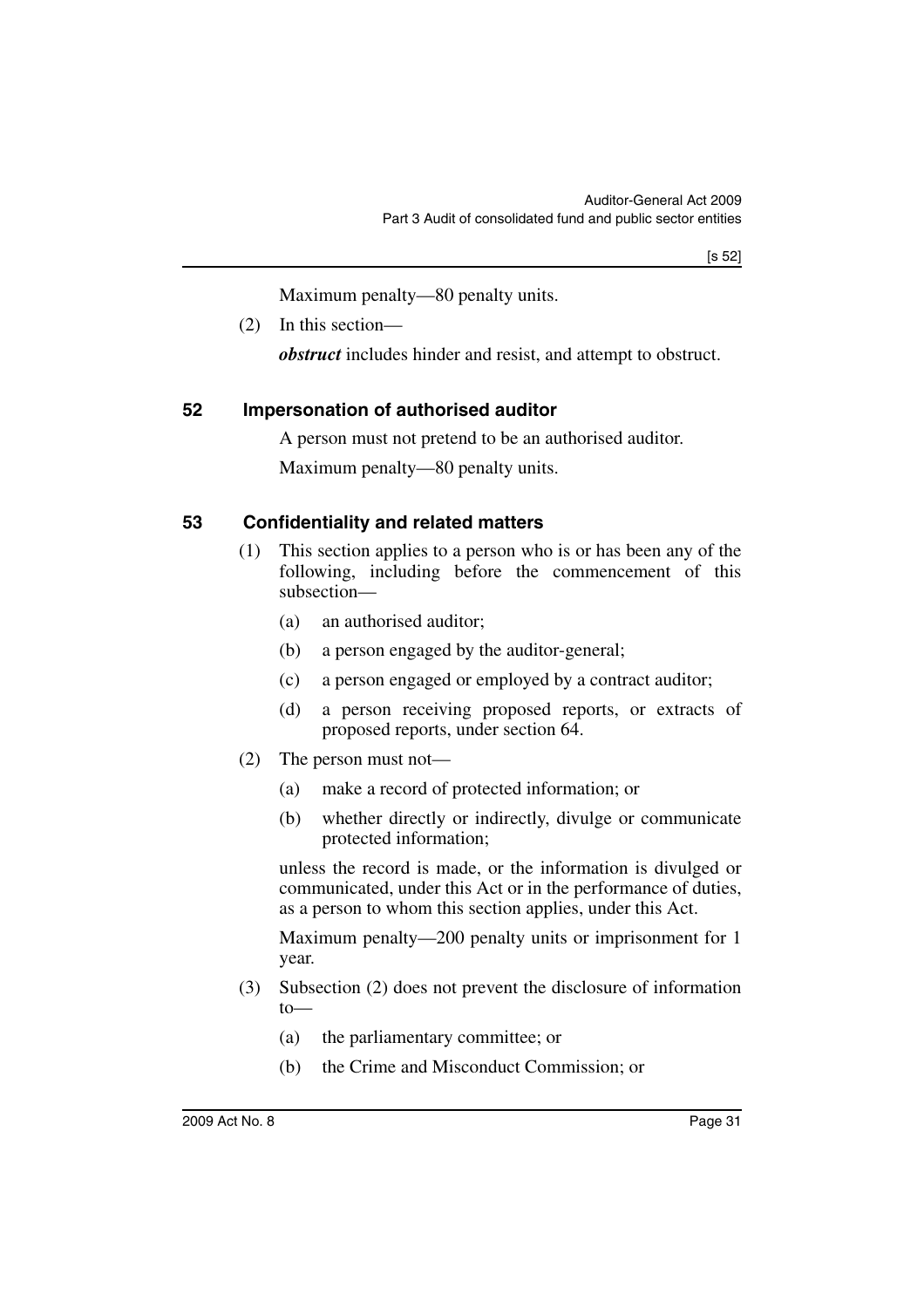- (c) a police officer, or an entity, responsible for the investigation or prosecution of offences in any jurisdiction; or
- (d) a court for the purposes of the prosecution of a person for an offence in any jurisdiction.
- (4) Compliance by a person mentioned in subsection (1) in relation to the Corporations Act, section 311 or the *Australian Securities and Investments Commission Act 2001*, section 30A is declared to be an excluded matter for the Corporations Act, section 5F.
- (5) Nothing in subsection (4) is intended to affect the power of a person mentioned in subsection (1) to disclose information to the Australian Securities and Investments Commission under subsection (3)(c).
- (6) In this section—

*protected information* means information, other than information that is publicly available, that—

- (a) is disclosed to, or obtained by, a person to whom this section applies in relation to an audit that has been, is being or will be conducted under this Act; and
- (b) is relevant to the audit.

## <span id="page-33-0"></span>**54 Report on audit**

- (1) The auditor-general may prepare a report on any audit conducted under this Act.
- (2) An authorised auditor, other than the auditor-general, must give the auditor-general a report on every audit conducted by the authorised auditor.
- (3) A report under subsection (1) or (2) may contain observations and suggestions about anything arising out of the audit.
- (4) If the auditor-general considers that observations or suggestions made under subsection (3) require attention or further consideration, the auditor-general must give them, and any comments on them—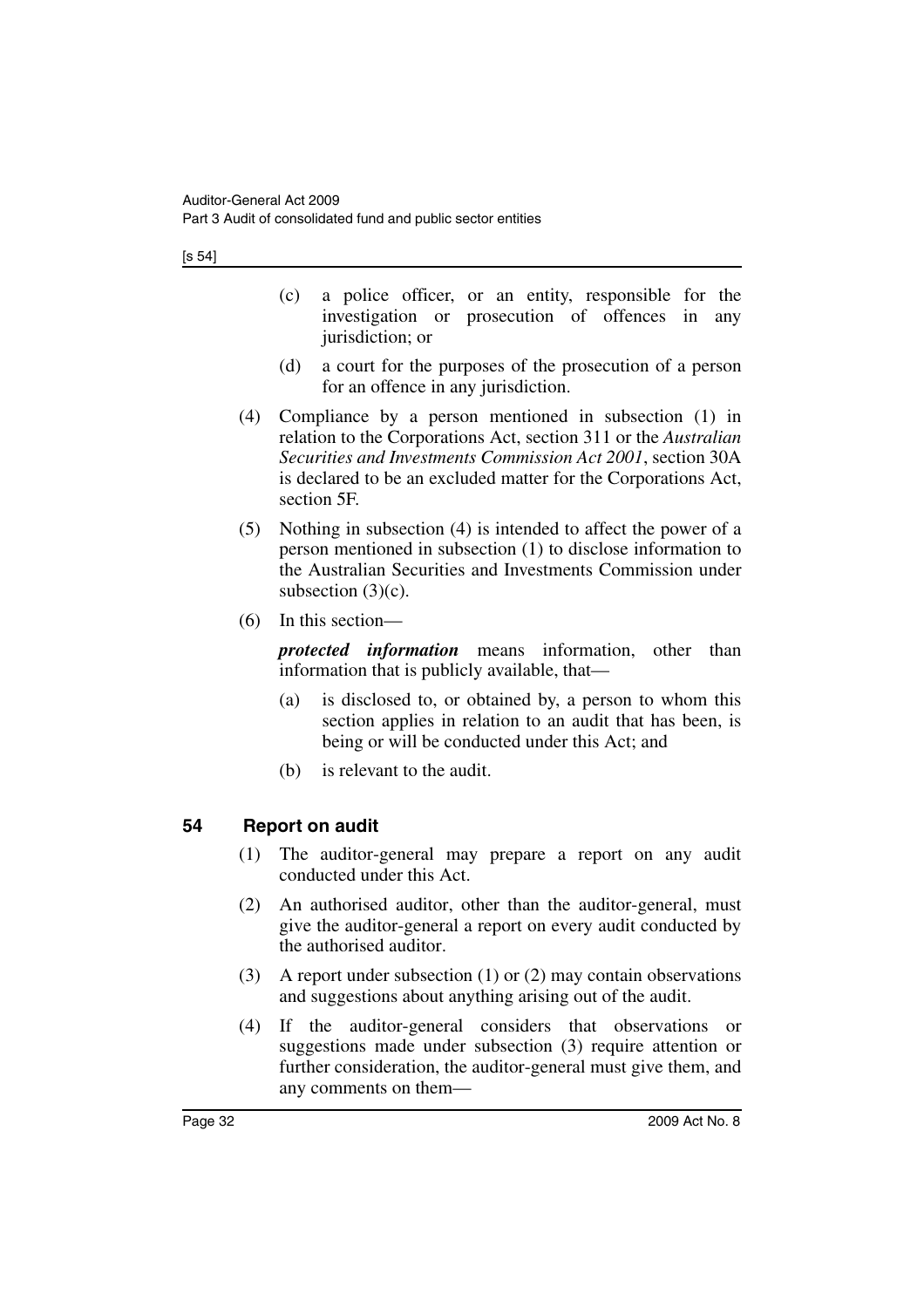- (a) if they arose out of an audit of the consolidated fund accounts—to the Treasurer and any other person whom the auditor-general considers to have a special interest in the report; or
- (b) if they arose out of an audit of a department—to the accountable officer of the department and any other person whom the auditor-general considers to have a special interest in the report; or
- (c) if they arose out of an audit of another entity—to the chief executive officer or chairperson of the entity and the person responsible for the financial administration of the entity, and any other person whom the auditor-general considers to have a special interest in the report.
- (5) If the auditor-general considers that the observations or suggestions made under subsection (3) are of significance, the auditor-general must also give them, and any comments on them, to the appropriate Minister and the Treasurer.

## <span id="page-34-0"></span>**55 Protection from liability**

- (1) An authorised auditor does not incur civil liability for an act or omission done or omitted to be done honestly and without negligence under or for this Act.
- (2) A liability that would, apart from subsection (1), attach to an authorised auditor attaches instead to the State.

## <span id="page-34-1"></span>**56 Audit fees**

- (1) The auditor-general may charge fees for an audit conducted by the auditor-general.
- (2) The auditor-general may also charge reasonable costs and expenses incurred by or for the auditor-general in conducting the audit.
- (3) The auditor-general may, under the Treasurer's approval, decide the basic rates of fees.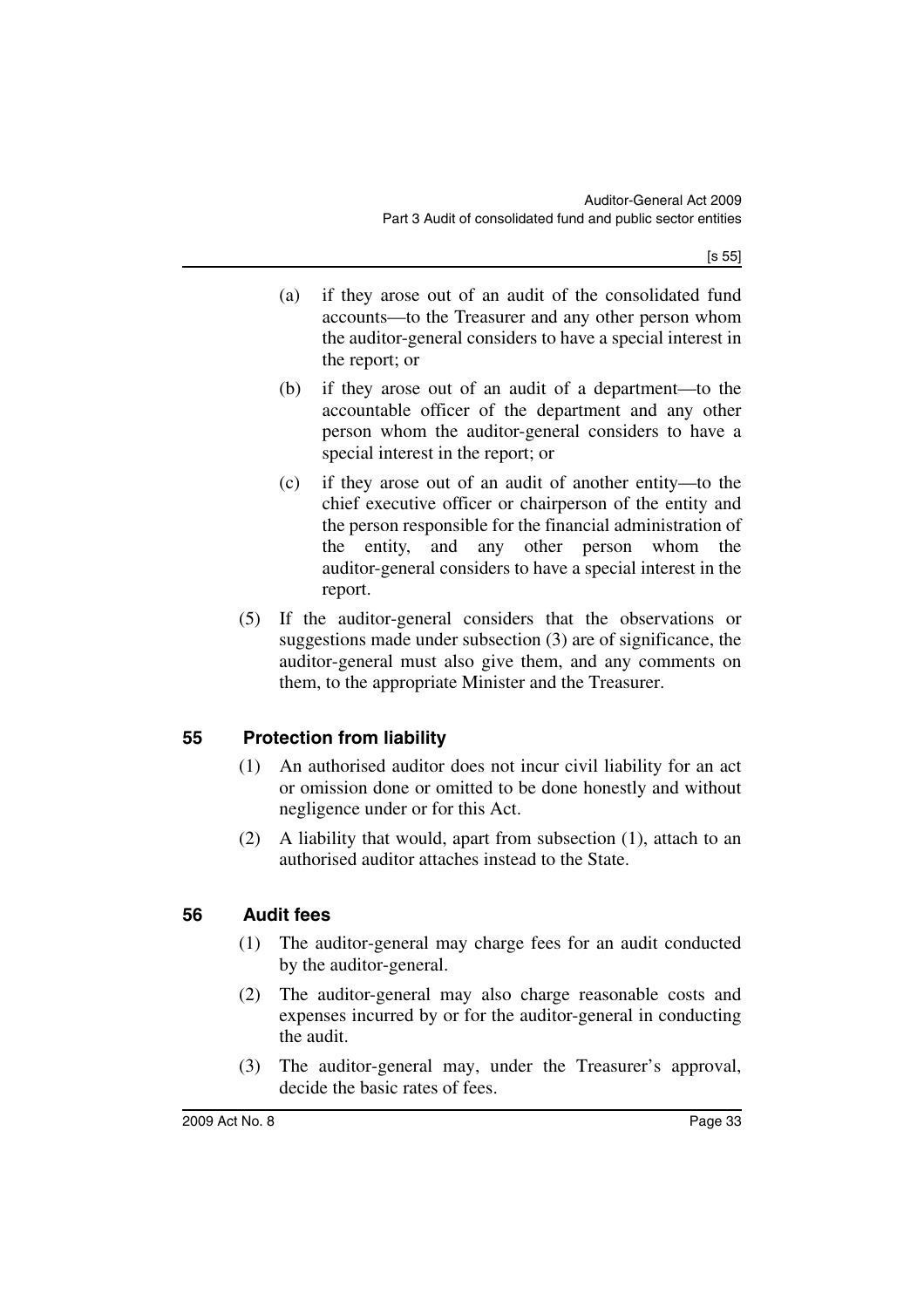#### [s 57]

- (4) The auditor-general must assess the fees for an audit having regard to the basic rates of fees decided under subsection (3).
- (5) Unpaid fees may be recovered by the auditor-general as a debt due to the auditor-general.

## <span id="page-35-0"></span>**57 Act does not limit other powers of auditor-general**

This Act does not limit any power the auditor-general has apart from this Act.

# <span id="page-35-1"></span>**Division 3 Reports to the Legislative Assembly**

## <span id="page-35-2"></span>**58 Reports on auditing standards**

- (1) The auditor-general must prepare a report to the Legislative Assembly—
	- (a) setting out the general standards the auditor-general applies, or proposes to apply, to—
		- (i) the conduct of audits; and
		- (ii) the selection, engagement, and quality control of the work of contract auditors; and
	- (b) stating the extent to which the standards are in accordance with auditing standards made by relevant professional or statutory bodies.
- (2) If the auditor-general later makes a significant change to, or replaces, the general standards, the auditor-general must, as soon as practicable after making the change or replacement, prepare a report to the Legislative Assembly stating—
	- (a) the nature of the change or replacement; and
	- (b) the extent to which the changed or replaced standards are in accordance with auditing standards made by relevant professional or statutory bodies.
- (3) A report to the Legislative Assembly prepared by the auditor-general on the conduct of an audit must refer to any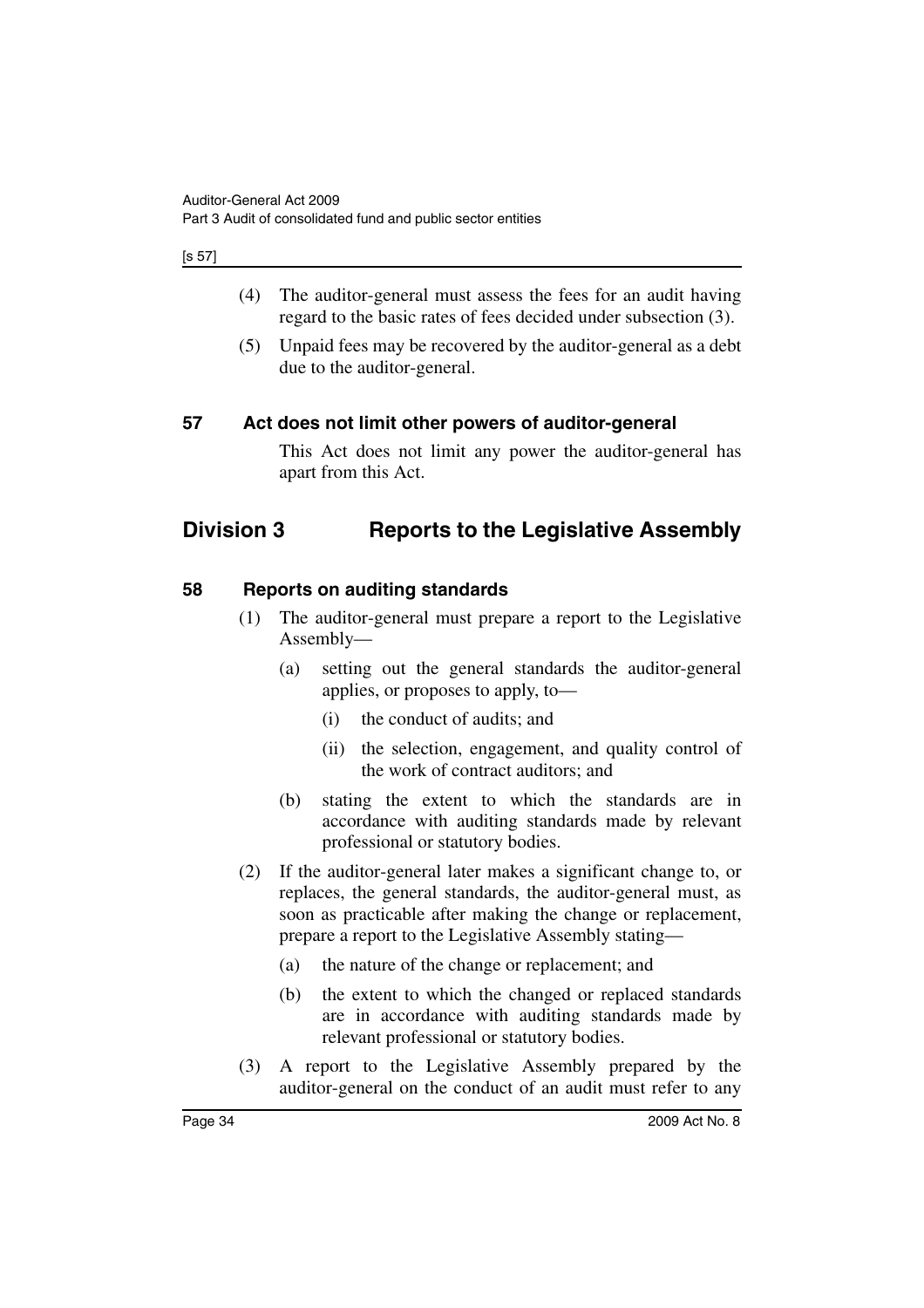[s 59]

occasion of significance on which the general standards were not applied.

(4) The auditor-general must arrange for copies of the report under subsection (1), and each report under subsection (2), to be made accessible to the public free of charge on the Queensland Audit Office website.

## <span id="page-36-0"></span>**59 Annual report on consolidated fund accounts**

- (1) The auditor-general must prepare a report to the Legislative Assembly on each audit conducted of the consolidated fund accounts.
- (2) The report must—
	- (a) deal with the matters mentioned in section 39; and
	- (b) deal with the action, if any, taken to remedy significant deficiencies reported in previous reports on audits conducted of the consolidated fund accounts.

## <span id="page-36-1"></span>**60 Annual reports on audits of public sector entities**

- (1) The auditor-general must prepare a report to the Legislative Assembly on each audit conducted of a public sector entity by an authorised auditor.
- (2) The report must—
	- (a) state whether or not—
		- (i) the audit of the public sector entity has been finished; and
		- (ii) the annual financial statements of the public sector entity have been audited; and
	- (b) draw attention to any case in which the functions relating to the financial management of the public sector entity were not adequately and properly performed if the auditor-general considers the matter to be significant enough to require inclusion in the report; and
	- (c) set out—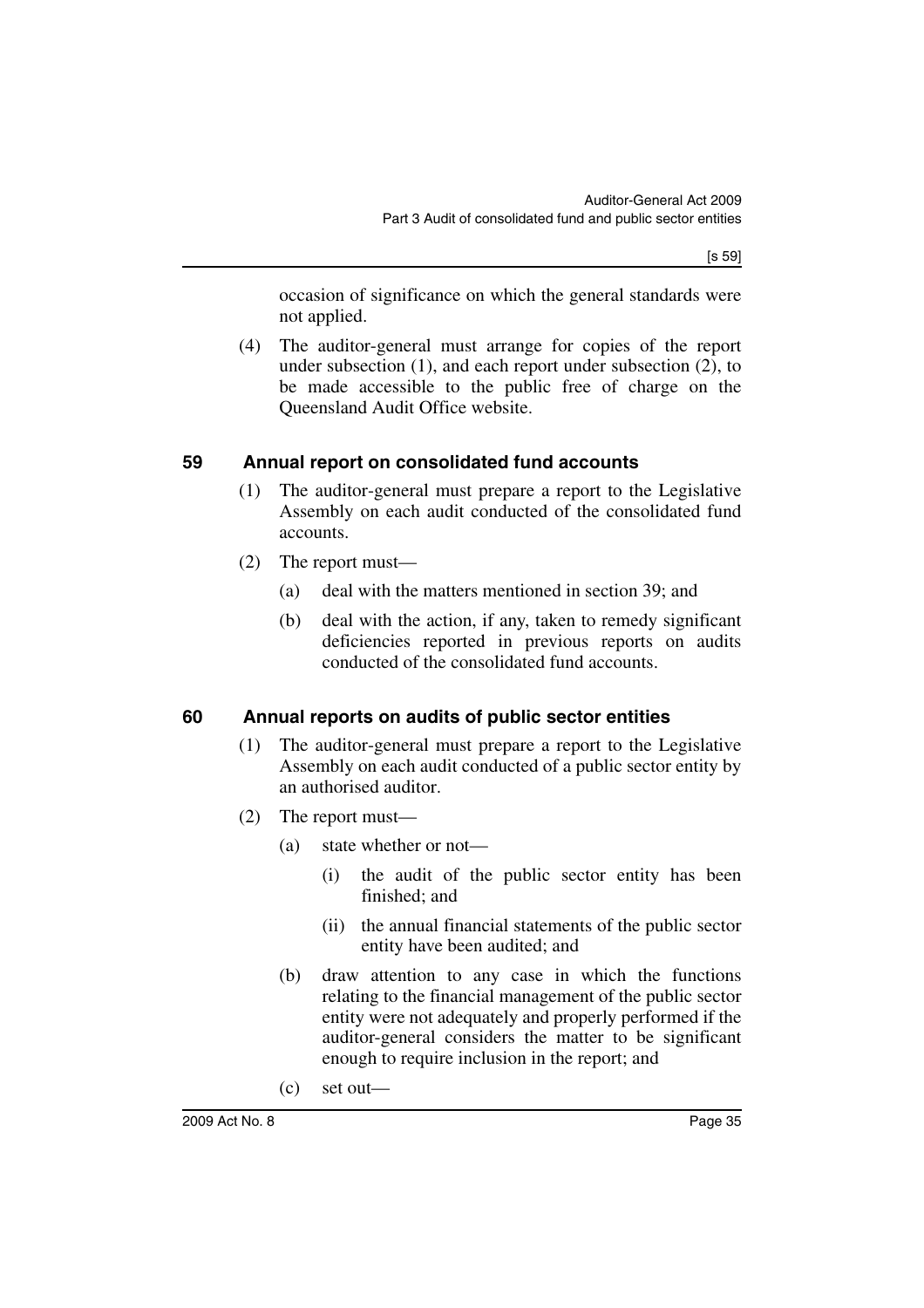[s 61]

- (i) the results of audits conducted, in relation to the relevant financial year, of controlled entities of the public sector entity by an authorised auditor; and
- (ii) if audits were not conducted in relation to particular controlled entities—the reasons why they were not conducted; and
- (d) deal with the action, if any, taken to remedy significant deficiencies reported in previous reports on audits of the public sector entity.

## <span id="page-37-0"></span>**61 Reports on audits requested by the Legislative Assembly**

The auditor-general must prepare a report to the Legislative Assembly on each audit conducted at the request of the Legislative Assembly.

## <span id="page-37-1"></span>**62 Interim, supplementary and combined reports**

- (1) The auditor-general may prepare interim and supplementary reports to the Legislative Assembly on any matter on which the auditor-general is to report or has reported.
- (2) The auditor-general may combine reports on any 2 or more audits.

## <span id="page-37-2"></span>**63 Other reports**

The auditor-general may prepare any of the following reports to the Legislative Assembly—

- (a) if the auditor-general considers it desirable to do so at any particular time for reasons of urgency—a report on any significant matter arising out of an audit;
- (b) if the auditor-general considers it to be in the public interest to do so—a full report on, or a report on any specific matters arising out of, a particular audit;
- (c) if the auditor-general considers it otherwise appropriate to do so at any time—a report on any matter arising out of an audit to which attention should be drawn;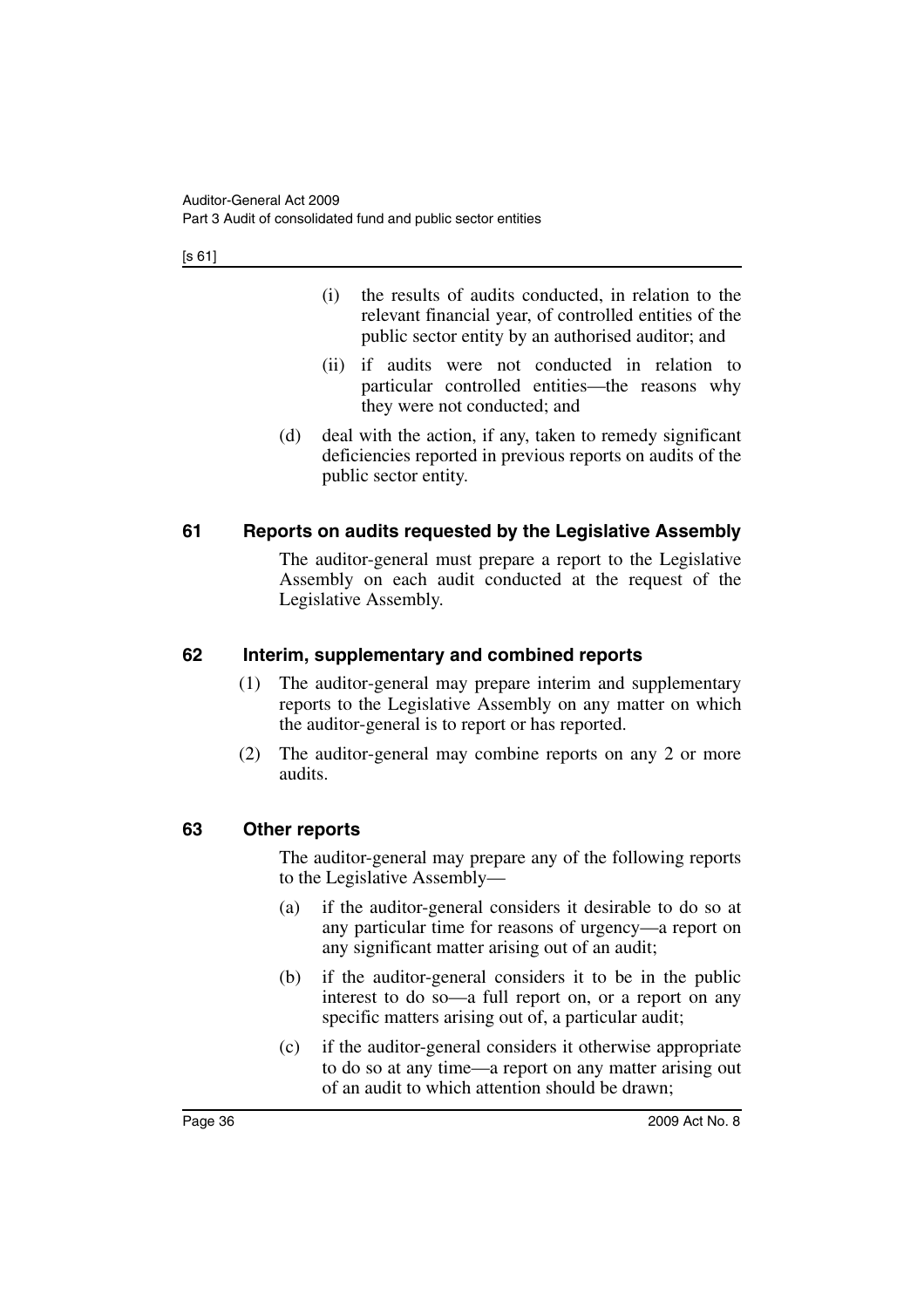(d) if a regulation has been made for the purposes of section 31 that the auditor-general advised should not have been made or should have been made differently—a report setting out the advice and the reasons for it.

## <span id="page-38-0"></span>**64 Comments on proposed audit reports**

- (1) Subsections (2) and (3) apply if the auditor-general proposes to include in a report to the Legislative Assembly under this division a matter that the auditor-general considers to be a matter of significance.
- (2) The auditor-general must give written advice of the matter that is proposed to be included to—
	- (a) if the matter relates to a department—the accountable officer of the department and any other person whom the auditor-general considers to have a special interest in the report; or
	- (b) if the matter relates to a controlled entity that is subject to the control of a department—the chief executive officer or chairperson of the entity, the person responsible for the financial administration of the entity and the accountable officer of the department and any other person whom the auditor-general considers to have a special interest in the report; or
	- (c) if the matter relates to another public sector entity—the chief executive officer or chairperson of the entity and the person responsible for the financial administration of the entity and any other person whom the auditor-general considers to have a special interest in the report.
- (3) Also, the auditor-general must give written advice of the matter that is proposed to be included to—
	- (a) if the matter raises issues concerning the powers or functions of the Treasurer under the *Financial Accountability Act 2009*—the Treasurer and any other person whom the auditor-general considers to have a special interest in the report; or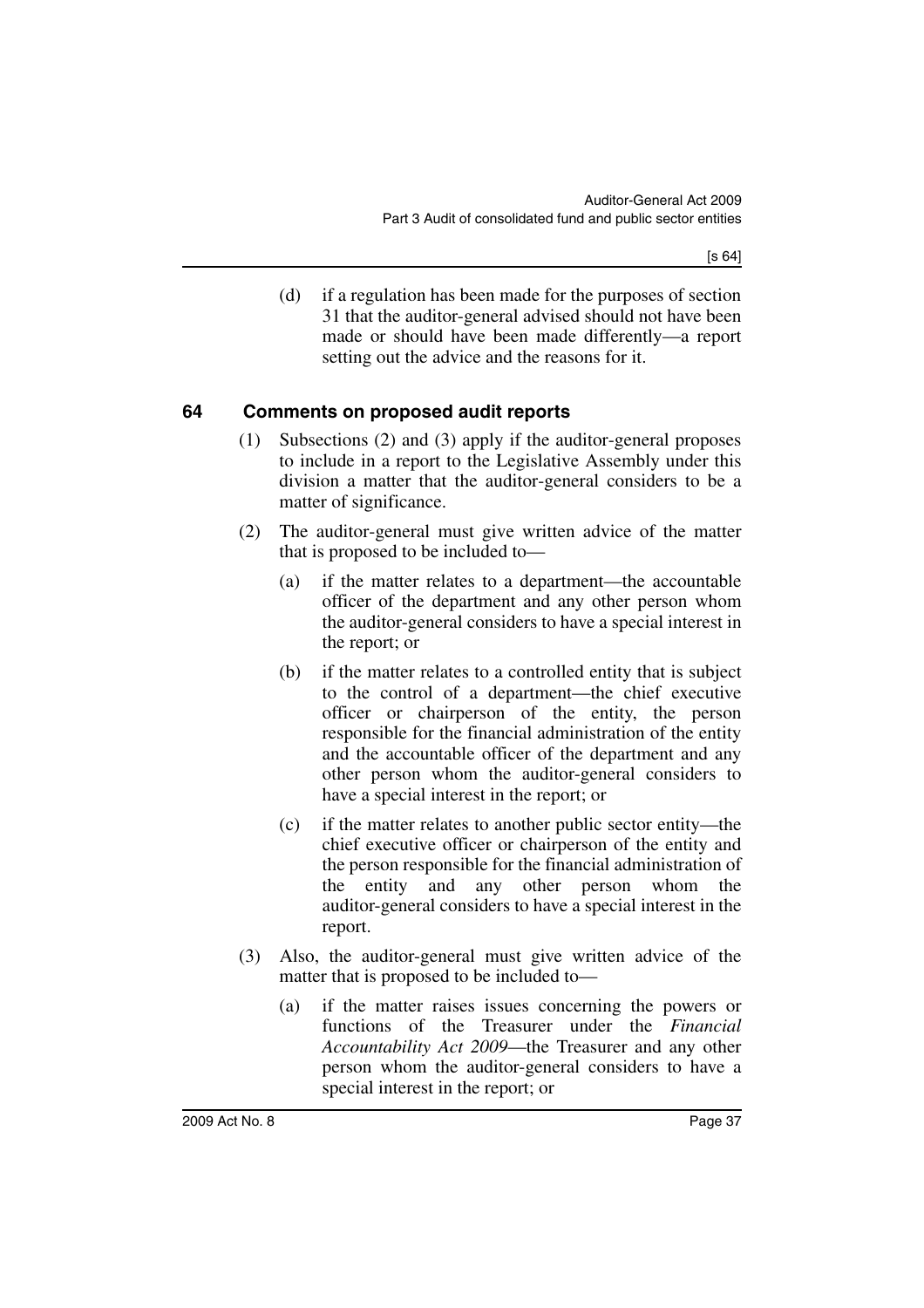- (b) if the matter does not raise issues concerning the powers or functions of the Treasurer under the *Financial Accountability Act 2009*—the appropriate Minister and any other person whom the auditor-general considers to have a special interest in the report.
- (4) The advice mentioned in subsection (3) must include a statement that comments on the proposed matter may be made in writing given to the auditor-general—
	- (a) within 21 days after the advice is received; or
	- (b) within the longer period that is stated in the advice.
- (5) If comments are received within the 21 days or longer period, the auditor-general must include them, or a fair summary of them, in the report.
- (6) In this section—

*control* see section 5(2).

## <span id="page-39-0"></span>**65 Proposed audit report to remain confidential**

A person who receives a proposed audit report, or part of a proposed audit report, of the auditor-general under section 64 must not disclose any information contained in the report unless—

- (a) disclosure is required for the purpose of—
	- (i) making submissions or comments to the auditor-general in relation to the proposed report; or
	- (ii) obtaining legal advice in relation to matters raised by the proposed report; or
- (b) the information has been made public by the auditor-general.

Maximum penalty—200 penalty units or 1 year's imprisonment.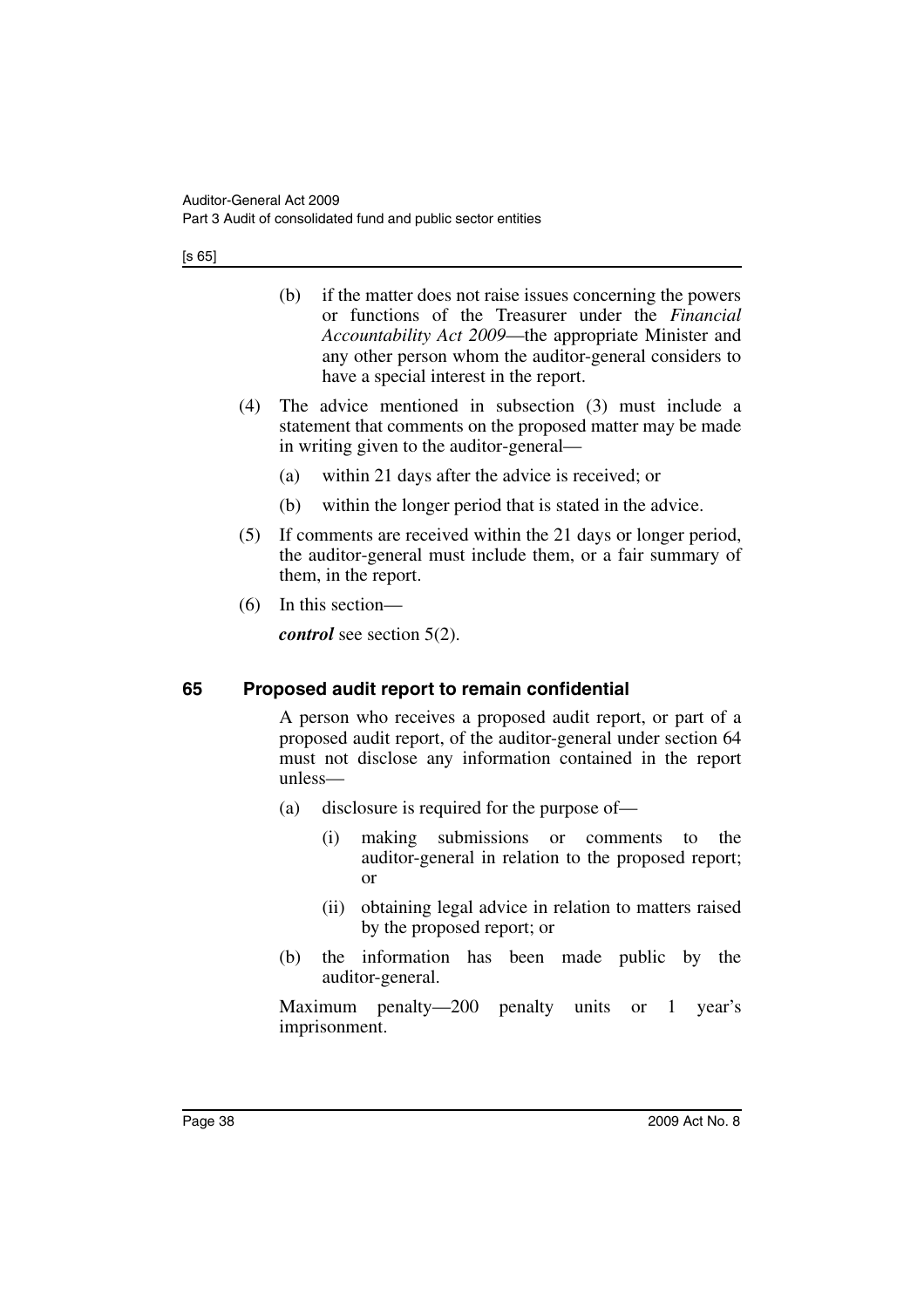[s 66]

## <span id="page-40-0"></span>**66 Procedure for reporting certain sensitive information**

- (1) If the auditor-general considers it to be against the public interest to disclose in a report under this division information that could—
	- (a) have a serious adverse effect on the commercial interests of a public sector entity; or
	- (b) reveal trade secrets of a public sector entity; or
	- (c) prejudice the investigation of a contravention or possible contravention of the law; or
	- (d) prejudice the fair trial of a person; or
	- (e) cause damage to the relations between the Government of the State and another Government;

the auditor-general must not disclose the information in the report but must instead include it in a report prepared and given to the parliamentary committee.

(2) This section applies despite anything in this or any other Act.

## <span id="page-40-1"></span>**67 Tabling of reports**

- (1) A report prepared under this division must be given to the Speaker or, if there is no Speaker or the Speaker is unavailable, to the clerk of the Parliament.
- (2) The Speaker or clerk must table a copy of the report in the Legislative Assembly on its next sitting day.
- (3) For the purposes of its publication, a report given to the Speaker or the clerk under subsection (1) is taken to have been tabled in the Legislative Assembly, and to have been ordered to be published by the Legislative Assembly, when it is given to the Speaker or the clerk.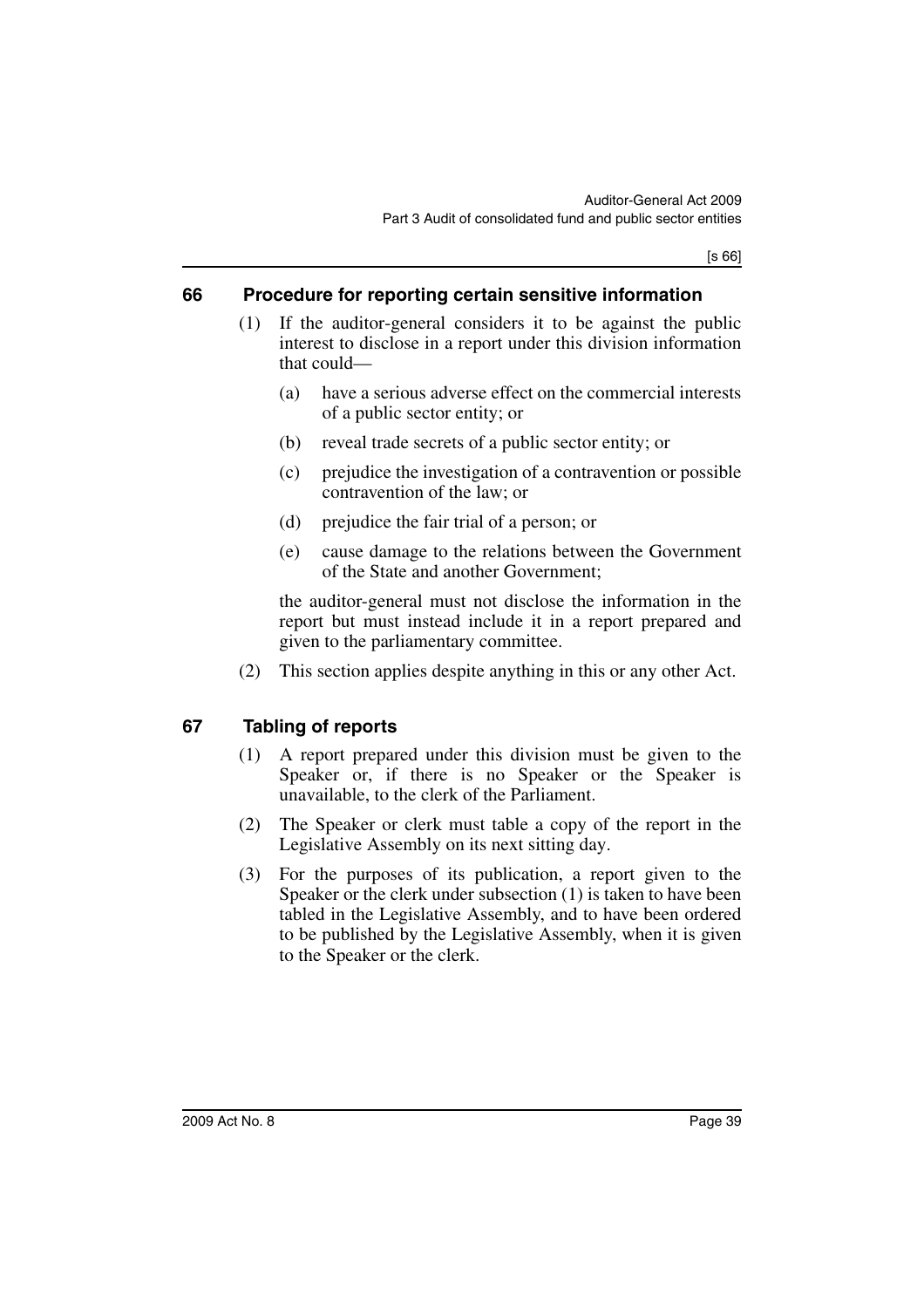[s 68]

# <span id="page-41-0"></span>**Part 4 Strategic review of the audit office**

## <span id="page-41-1"></span>**68 Conduct of strategic review of audit office**

- (1) Strategic reviews of the audit office must be conducted under this part.
- (2) A strategic review must be conducted at least every 5 years, counting from when the Minister makes a response to the parliamentary committee report in the Legislative Assembly for the most recent earlier strategic review, up to when the reviewer is appointed under subsection (3) to conduct the latest strategic review.
- (3) Each strategic review is to be conducted by an appropriately qualified person (*reviewer*), appointed by the Governor in Council, who is to give a report on the review.
- (4) The terms of reference for a strategic review are to be decided by the Governor in Council.
- (5) Before a reviewer is appointed to conduct a strategic review, the Minister must consult with the parliamentary committee and the auditor-general about—
	- (a) the appointment of the reviewer; and
	- (b) the terms of reference for the review.
- (6) The remuneration and other terms of appointment of the reviewer are as decided by the Governor in Council.
- (7) In this section—

*strategic review* includes—

- (a) a review of the auditor-general's functions; and
- (b) a review of the auditor-general's performance of the functions to assess whether they are being performed economically, effectively and efficiently.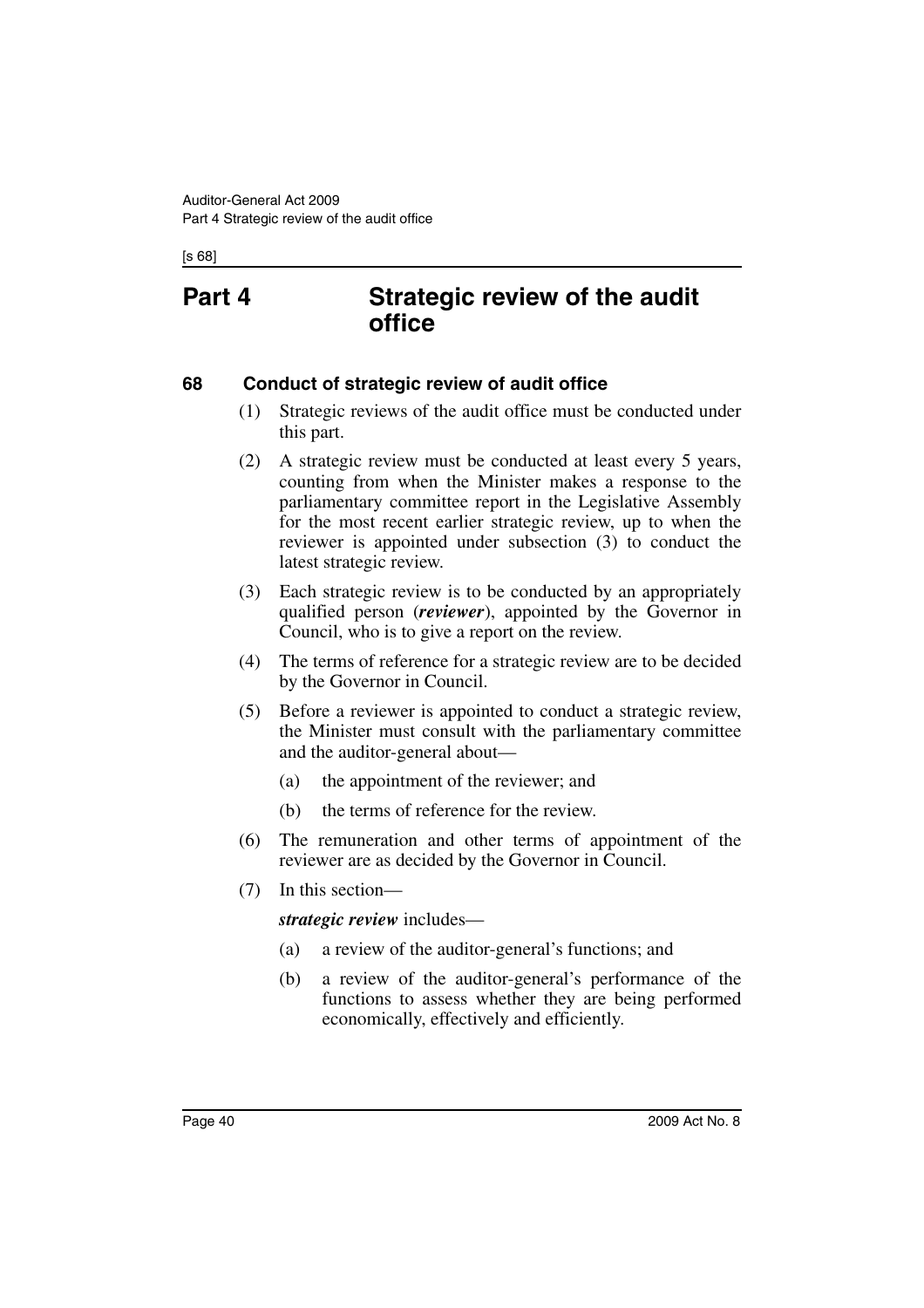## <span id="page-42-0"></span>**69 Powers of strategic review**

In conducting a strategic review—

- (a) the reviewer has the powers an authorised auditor has for an audit of an entity; and
- (b) this Act and other Acts apply to the reviewer as if the reviewer were an authorised auditor conducting an audit of an entity.

## <span id="page-42-1"></span>**70 Report of strategic review**

- (1) The reviewer for a strategic review must give the copy of a proposed report on the strategic review to the Minister and the auditor-general.
- (2) The Minister and the auditor-general may, within 21 days after receiving the proposed report, give the reviewer written comments on anything in the proposed report.
- (3) If the auditor-general or the Minister provide comments under subsection (2), the reviewer must—
	- (a) if the reviewer and the person providing the comments can agree about how to dispose of a comment—incorporate into the report any agreed amendment necessary to dispose of the comment; or
	- (b) if the reviewer and the person providing the comments can not agree about how to dispose of a comment—include the comment, in full, in the report.
- (4) After complying with subsections (1) and (3), the reviewer must give the report (*review report*) to the Minister and the auditor-general.
- (5) The review report must be the same as the proposed report given to them under subsection (1), apart from the changes made under subsection (3).
- (6) The Minister must table the review report in the Legislative Assembly within 3 sitting days after the Minister receives the report.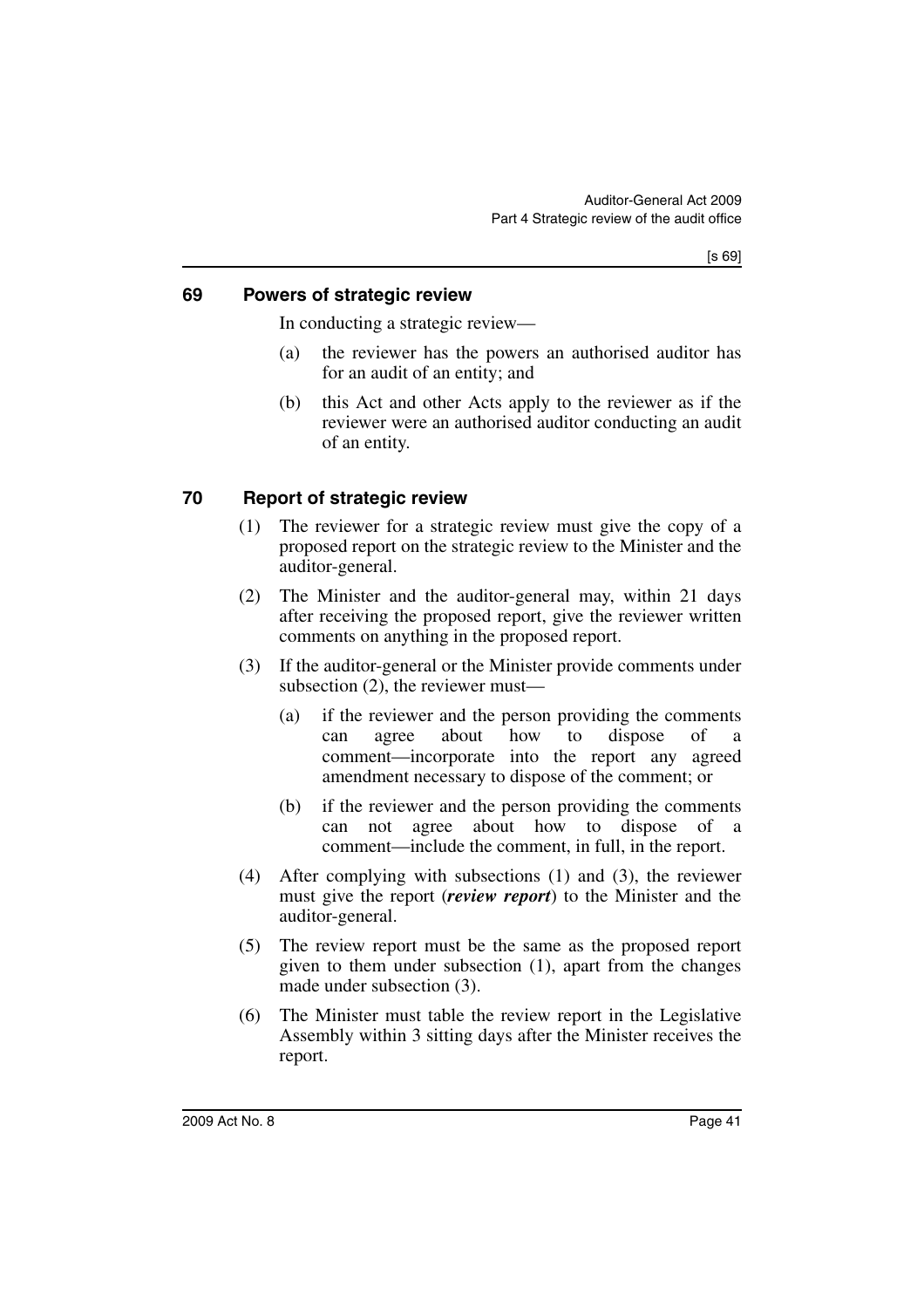### [s 71]

(7) For the *Parliament of Queensland Act 2001*, section 84(2) the report is referred to the parliamentary committee.

# <span id="page-43-0"></span>**Part 5 Independent audit of Queensland Audit Office**

## <span id="page-43-1"></span>**71 Audit of audit office**

- (1) The Governor in Council must appoint a person who is a registered company auditor under the Corporations Act to conduct an audit of the audit office for each financial year for which the person is appointed.
- (2) A person may not be appointed under subsection (1) for more than 5 consecutive financial years.
- (3) The person is entitled to be paid the fee decided by the Governor in Council for each financial year for which the person is appointed.

## <span id="page-43-2"></span>**72 Conduct of independent audit**

- (1) For conducting an audit under section  $71(1)$ 
	- (a) the person has all the powers of an authorised auditor; and
	- (b) this Act and other Acts apply to the person as if the person were an authorised auditor.
- (2) After an audit, the person must give—
	- (a) a report about the audit to the Premier; and
	- (b) a copy of the report to the auditor-general and the Treasurer.
- (3) The auditor-general must include the person's report in the annual report of the audit office.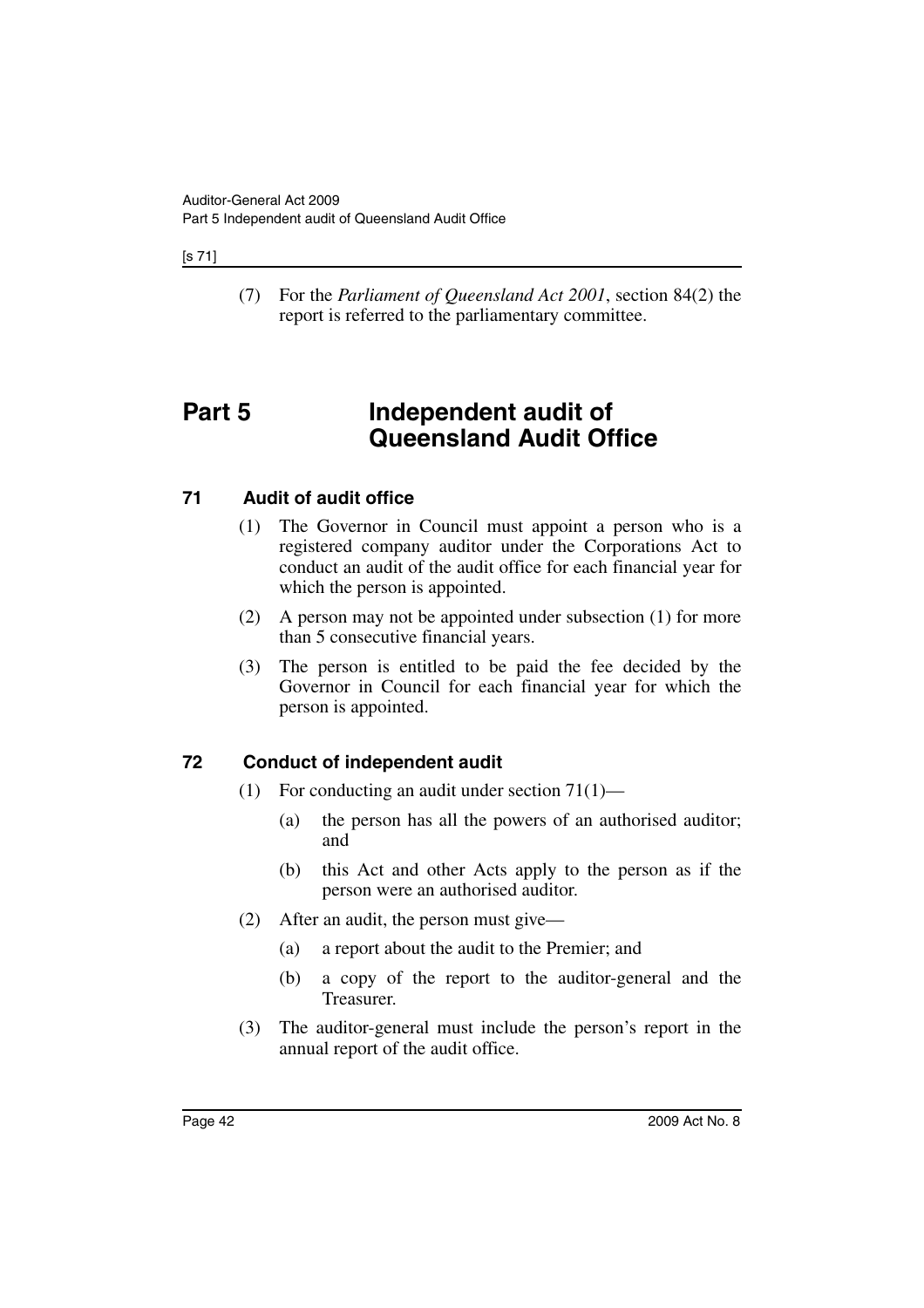#### [s 73]

# <span id="page-44-0"></span>**Part 6 General provisions**

## <span id="page-44-1"></span>**73 Regulation-making power**

- (1) The Governor in Council may make regulations under this Act.
- (2) A regulation may create offences and prescribe penalties for the offences of not more than 5 penalty units.

# <span id="page-44-2"></span>**Part 7 Transitional provisions**

## <span id="page-44-3"></span>**74 Definitions for pt 7**

In this part—

*commencement* means the commencement of this section.

*repealed Act* means the *Financial Administration and Audit Act 1977*.

## <span id="page-44-4"></span>**75 Person holding appointment to conduct audit of audit office**

- (1) On the commencement, a person who has been appointed by the Governor in Council under section 69 of the repealed Act is taken to have been appointed under section 71.
- (2) However, the person's term of appointment is taken to have commenced on appointment under the repealed Act.

## <span id="page-44-5"></span>**76 Auditor-general continues to hold office**

(1) On the commencement, the person who, immediately before the commencement, held appointment as the auditor-general under the repealed Act continues to hold appointment as the auditor-general under this Act.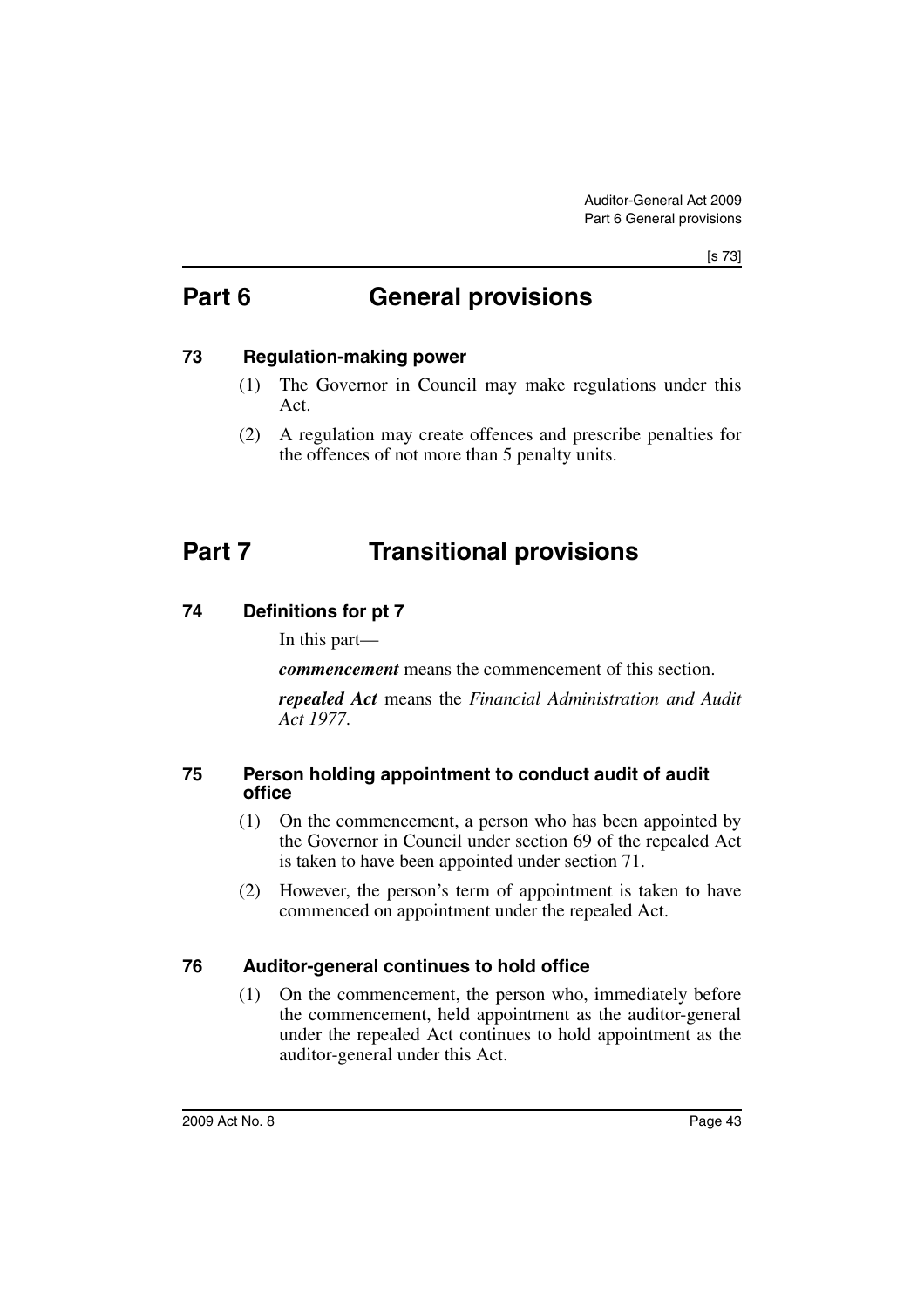#### [s 77]

(2) However, the person's term of appointment is taken to have commenced on appointment under the repealed Act.

## <span id="page-45-0"></span>**77 Deputy auditor-general continues to hold office**

On the commencement, the person who, immediately before the commencement, held appointment as the deputy auditor-general under the repealed Act continues to hold appointment as the deputy auditor-general under this Act.

## <span id="page-45-1"></span>**78 Delegations continue**

- (1) On the commencement, a delegation of power made by the auditor-general under the repealed Act, section 66, continues to have effect according to its terms as a delegation made under section 20.
- (2) However, if the delegation is made—
	- (a) under a particular section of the repealed Act; and
	- (b) a section under this Act is substantially the same as the section under the repealed Act;

the delegation has effect as if it were made under the section of this Act.

## <span id="page-45-2"></span>**79 Rulings under Public Service Act 2008**

On the commencement, a ruling made under the repealed Act, section 70, and in force immediately before the commencement, continues to have effect according to its terms.

## <span id="page-45-3"></span>**80 Requests for reviews under Public Service Act 2008**

On the commencement, a request for a review under section 71 of the repealed Act is taken to be a request for a review under section 29.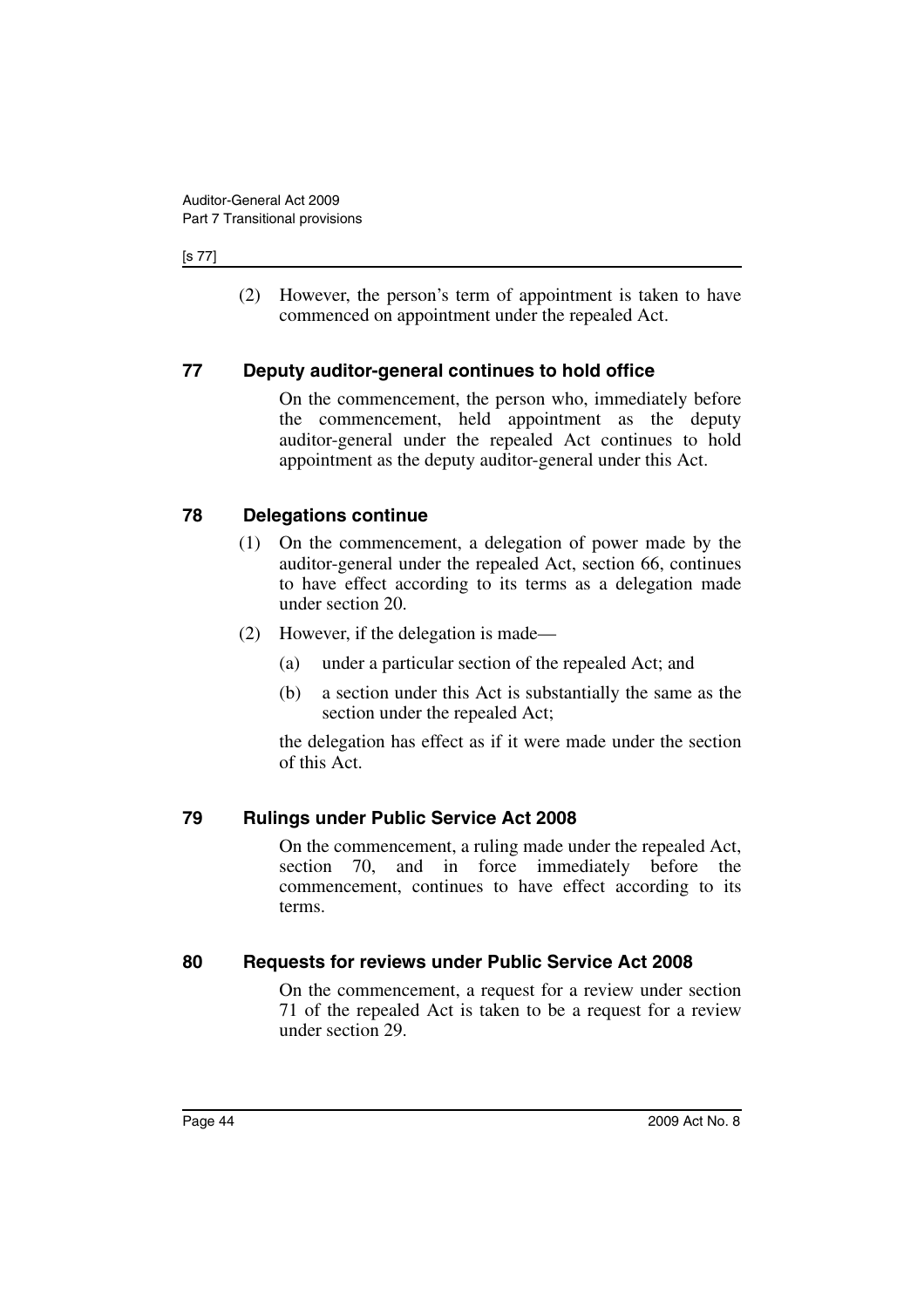## <span id="page-46-0"></span>**81 Strategic review of audit office under the repealed Act**

- (1) On the commencement, any strategic review of the audit office that has started but has not been finished under the repealed Act*,* part 5, division 6 is taken to have been started under part 4.
- (2) On the commencement, the most recent finished report of a strategic review under the repealed Act, section 72B is taken to be report of a strategic review prepared under section 68.

## <span id="page-46-1"></span>**82 References to documents under the repealed Act**

A reference to the repealed Act, part 5 or 6 in any document may, if the context permits, be taken to be a reference to this Act.

## <span id="page-46-2"></span>**83 Appointment of contract auditors**

On the commencement, contract auditors appointed under section 82 of the repealed Act are taken to be appointed under section 43.

## <span id="page-46-3"></span>**84 Reports on auditing standards to continue**

On the commencement, the most recent reports for section 97 of the repealed Act are taken to have been prepared under section 58.

## <span id="page-46-4"></span>**85 Continuation of audit reviews**

On the commencement, any audit reviews which have been started but have not been not finished under the repealed Act are taken to have started under this Act.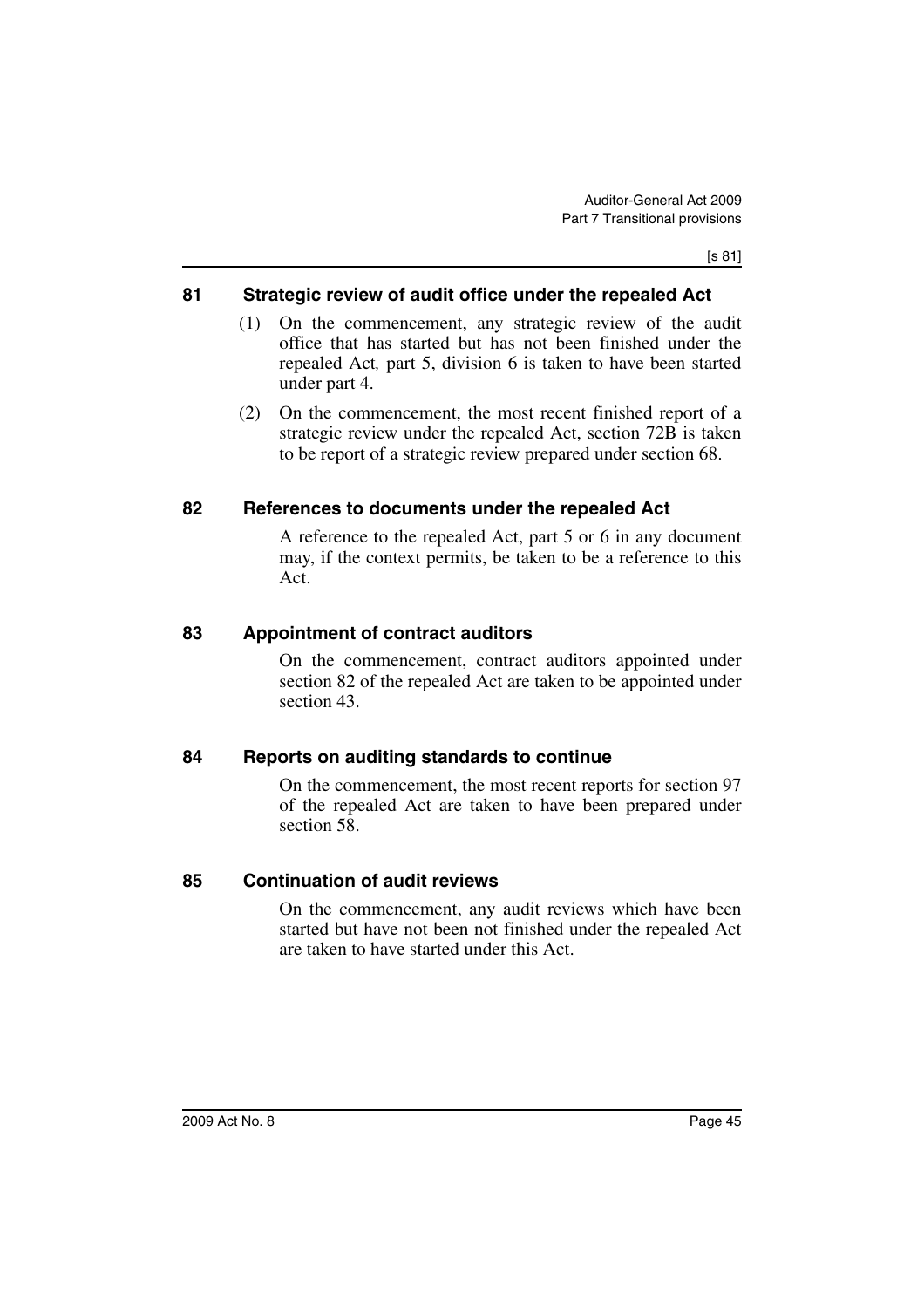#### **Schedule**

# <span id="page-47-0"></span>**Schedule Dictionary**

section 4

*accountable officer*, of a department, means the person who is, or is appointed as, the accountable officer of the department under the *Financial Accountability Act 2009*.

#### *appropriate Minister* means—

- (a) for the department comprised of the Legislative Assembly and parliamentary service—the Premier; or
- (b) for the office of the Governor—the Premier; or
- (c) for a department—the Minister administering the department; or
- (d) for the Town Commission established under the *Alcan Queensland Pty. Limited Agreement Act 1965*—the Minister administering matters connected with the Town Commission; or
- (e) for a council established under the *Local Government (Aboriginal Lands) Act 1978*—the Minister administering matters connected with the council; or
- (f) for another local government—the Minister administering the *Local Government Act 1993*; or
- (g) for a statutory body—the Minister administering the Act under which the statutory body is established; or
- (h) for GOCs—the shareholding Ministers as defined under the *Government Owned Corporations Act 1993*; or
- (i) for another public sector entity—the Minister administering matters connected with the entity.

*audit office* means the Queensland Audit Office established under section 6(3).

*auditor-general's report*, for part 3, division 2, see section 40.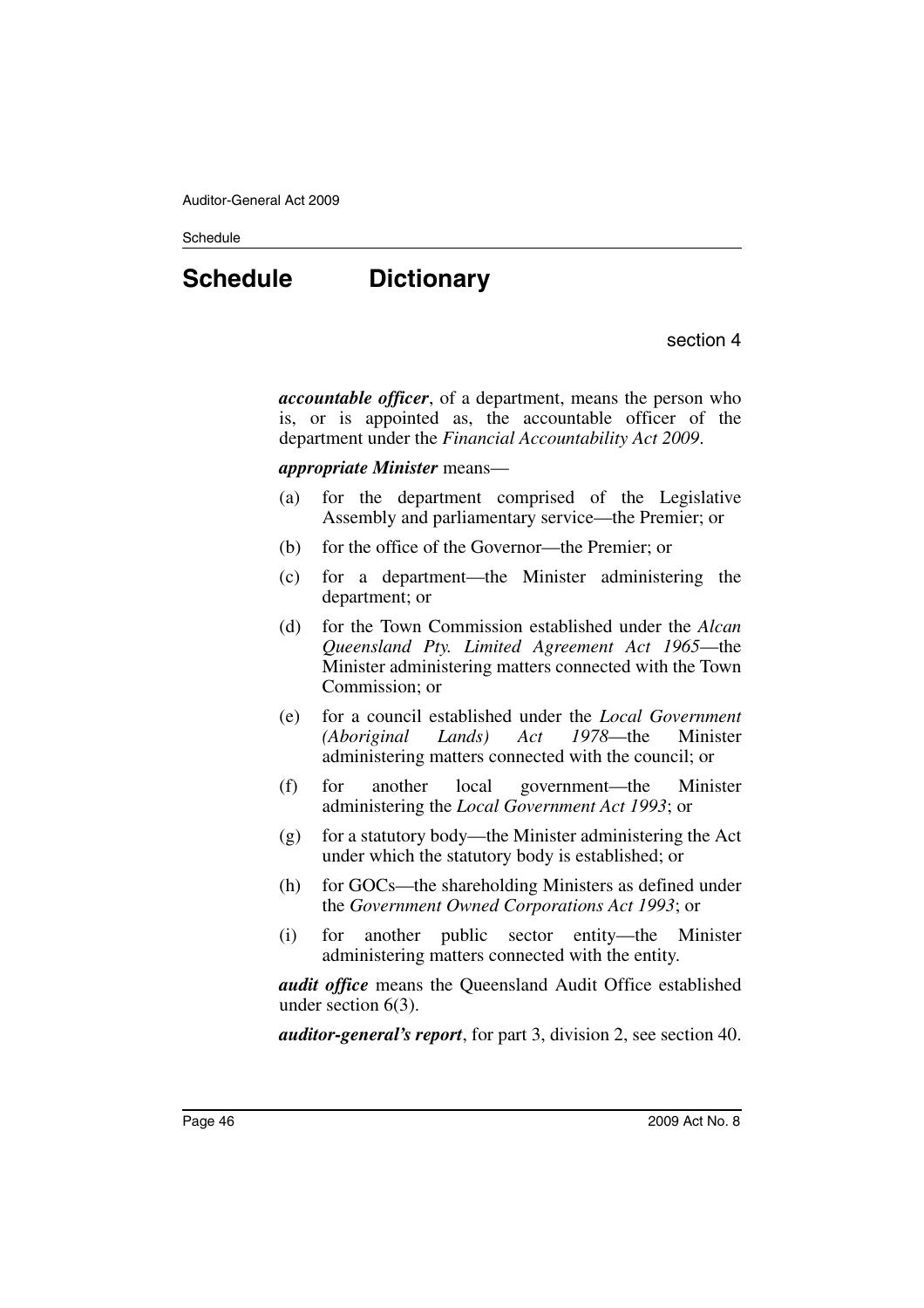*audit report*, for a controlled entity, means a report given in relation to the financial operations of the controlled entity to the auditor-general.

*authorised auditor* means—

- (a) the auditor-general or deputy auditor-general; or
- (b) a member of the staff of the audit office; or
- (c) a contract auditor.

*chairperson*, of a public sector entity, means—

- (a) if the public sector entity is a corporation sole—the person who constitutes the corporation sole; or
- (b) otherwise—
	- (i) the person appointed as chairperson of the public sector entity; or
	- (ii) if no-one is appointed as chairperson—the person who presides at meetings of the public sector entity or of the governing body of the public sector entity.

*consolidated fund* means the consolidated fund continued in existence under the *Financial Accountability Act 2009*, section 16.

*consolidated fund account* see the *Financial Accountability Act 2009*, section 17(1).

*consolidated whole-of-government financial statements* see the *Financial Accountability Act 2009*, section 25(1).

*contract auditor* means a person who is appointed under this Act as a contract auditor.

*controlled entity* see section 5.

*corporate group* means a group consisting of the following entities—

- (a) a controlled entity;
- (b) 1 or more of the following that control the controlled entity—
	- (i) a department;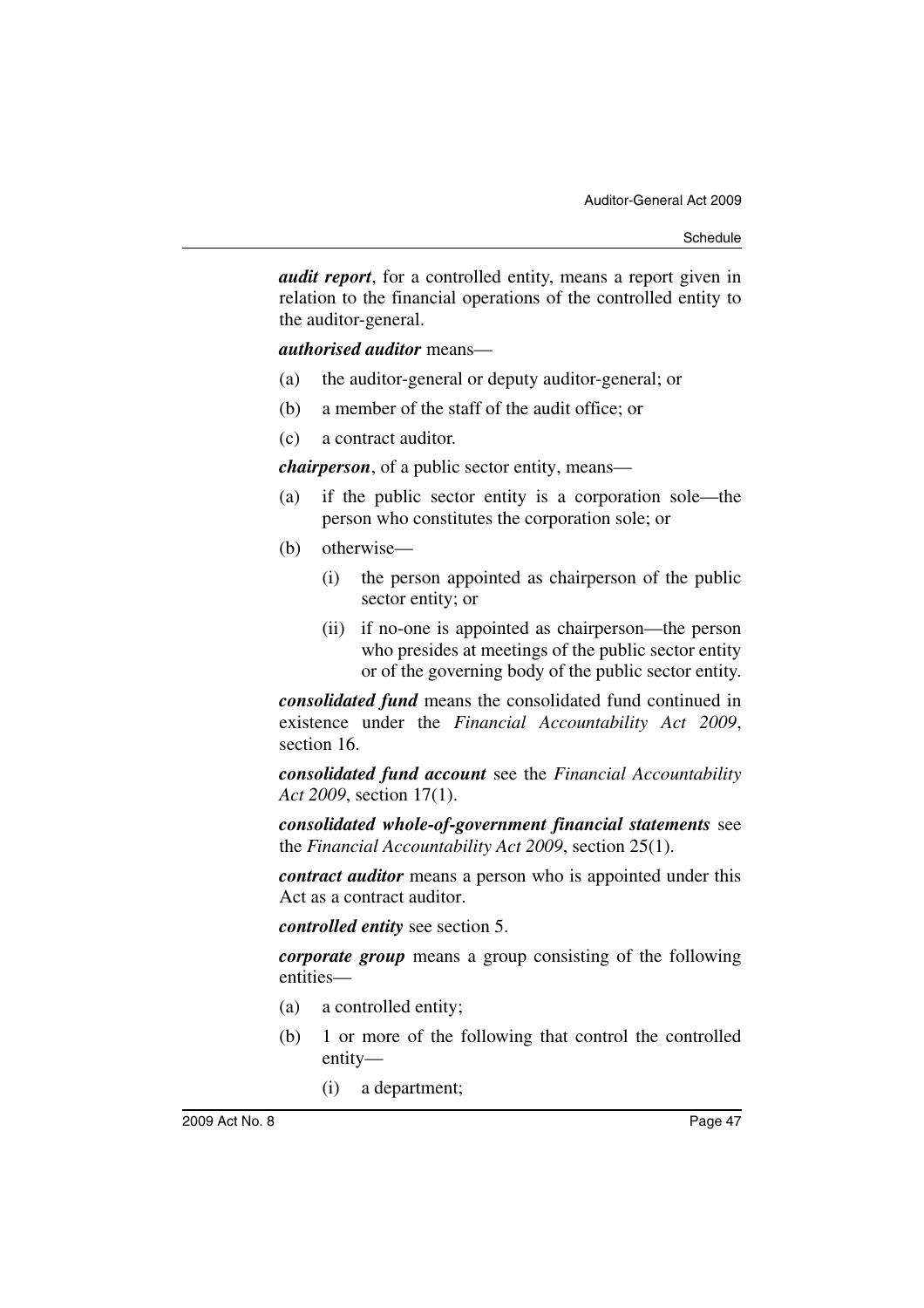- (ii) a local government;
- (iii) a statutory body;
- (iv) a GOC;
- (v) an entity that is controlled by 1 or more of the entities mentioned in subparagraphs (i) to (iv).

*department* see the *Financial Accountability Act 2009*, section 8.

*expenditure* see the *Financial Accountability Act 2009*, schedule 3.

*financial year* see the *Financial Accountability Act 2009*, schedule 3.

*full year report* see the *Financial Accountability Act 2009*, schedule 3.

*GOC* means a government owned corporation.

*internal control* see the *Financial Accountability Act 2009*, schedule 3.

*ministerial offices* means the offices maintained for Ministers and their staff.

*parliamentary committee* means the Public Accounts and Public Works Committee of the Legislative Assembly.

*prescribed requirements* see the *Financial Accountability Act 2009*, schedule 3.

*proposed audit report* means a draft report of the auditor-general relating to an audit of a public sector entity and distributed to relevant entities under section 64.

*public moneys* see the *Financial Accountability Act 2009*, schedule 3.

*public sector entity* means—

- (a) a department; or
- (b) a local government; or
- (c) a statutory body; or
- (d) a GOC; or